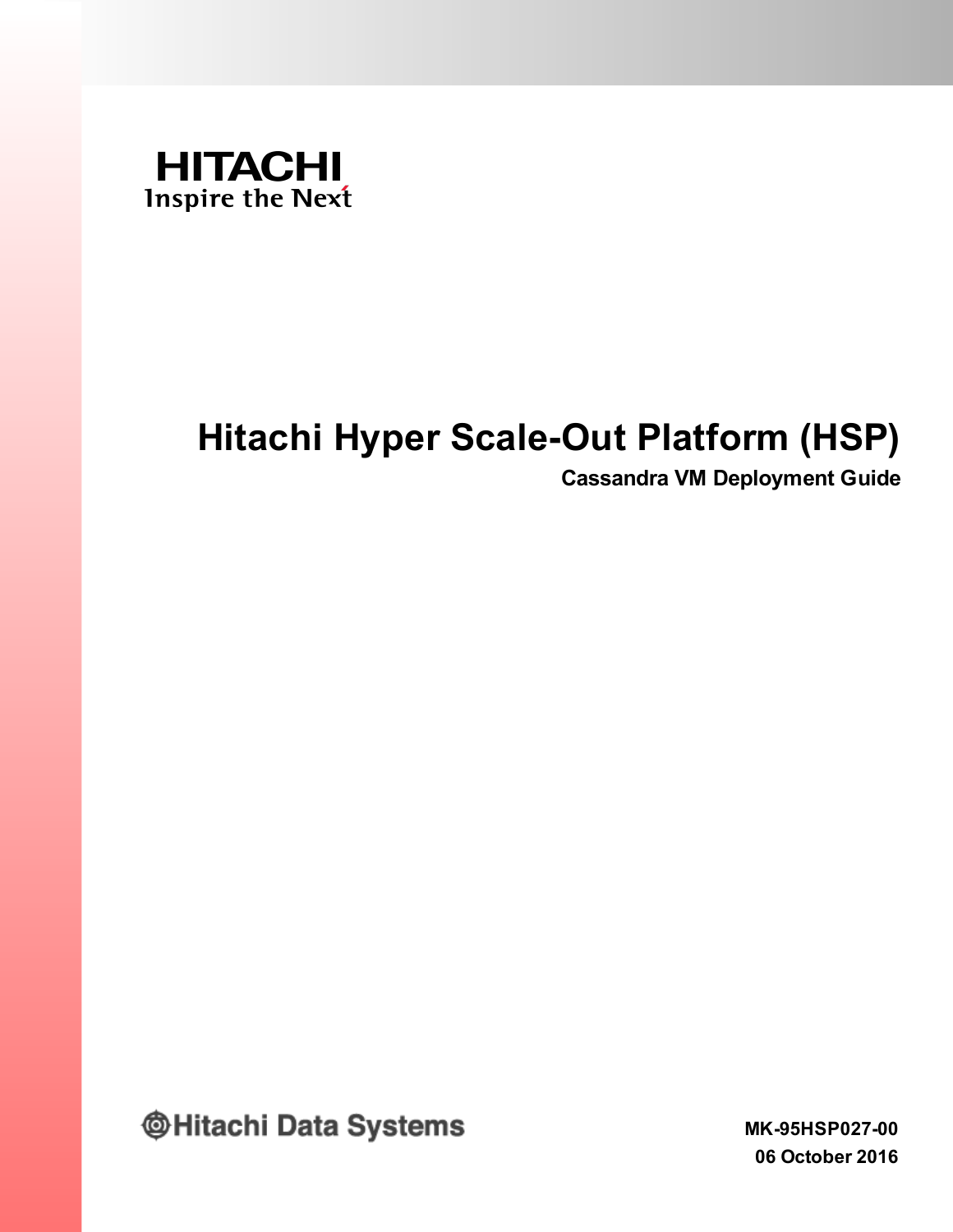© 2016 Hitachi, Ltd. All rights reserved.

No part of this publication may be reproduced or transmitted in any form or by any means, electronic or mechanical, including photocopying and recording, or stored in a database or retrieval system for commercial purposes without the express written permission of Hitachi, Ltd., or Hitachi Data Systems Corporation (collectively, "Hitachi"). Licensee may make copies of the Materials provided that any such copy is: (i) created as an essential step in utilization of the Software as licensed and is used in no other manner; or (ii) used for archival purposes. Licensee may not make any other copies of the Materials. "Materials" mean text, data, photographs, graphics, audio, video and documents.

Hitachi reserves the right to make changes to this Material at any time without notice and assumes no responsibility for its use. The Materials contain the most current information available at the time of publication.

Some of the features described in the Materials might not be currently available. Refer to the most recent product announcement for information about feature and product availability, or contact Hitachi Data Systems Corporation at [https://support.hds.com/en\\_us/contact-us.html](https://support.hds.com/en_us/contact-us.html).

**Notice:** Hitachi products and services can be ordered only under the terms and conditions of the applicable Hitachi agreements. The use of Hitachi products is governed by the terms of your agreements with Hitachi Data Systems Corporation.

By using this software, you agree that you are responsible for:

1) Acquiring the relevant consents as may be required under local privacy laws or otherwise from authorized employees and other individuals to access relevant data; and

2) Verifying that data continues to be held, retrieved, deleted, or otherwise processed in accordance with relevant laws.

**Notice on Export Controls.** The technical data and technology inherent in this Document may be subject to U.S. export control laws, including the U.S. Export Administration Act and its associated regulations, and may be subject to export or import regulations in other countries. Reader agrees to comply strictly with all such regulations and acknowledges that Reader has the responsibility to obtain licenses to export, re-export, or import the Document and any Compliant Products.

Hitachi is a registered trademark of Hitachi, Ltd., in the United States and other countries.

AIX, AS/400e, DB2, Domino, DS6000, DS8000, Enterprise Storage Server, eServer, FICON, FlashCopy, IBM, Lotus, MVS, OS/390, PowerPC, RS6000, S/390, System z9, System z10, Tivoli, z/OS, z9, z10, z13, z/VM, and z/VSE are registered trademarks or trademarks of International Business Machines Corporation.

Active Directory, ActiveX, Bing, Excel, Hyper-V, Internet Explorer, the Internet Explorer logo, Microsoft, the Microsoft Corporate Logo, MS-DOS, Outlook, PowerPoint, SharePoint, Silverlight, SmartScreen, SQL Server, Visual Basic, Visual C++, Visual Studio, Windows, the Windows logo, Windows Azure, Windows PowerShell, Windows Server, the Windows start button, and Windows Vista are registered trademarks or trademarks of Microsoft Corporation. Microsoft product screen shots are reprinted with permission from Microsoft Corporation.

All other trademarks, service marks, and company names in this document or web site are properties of their respective owners.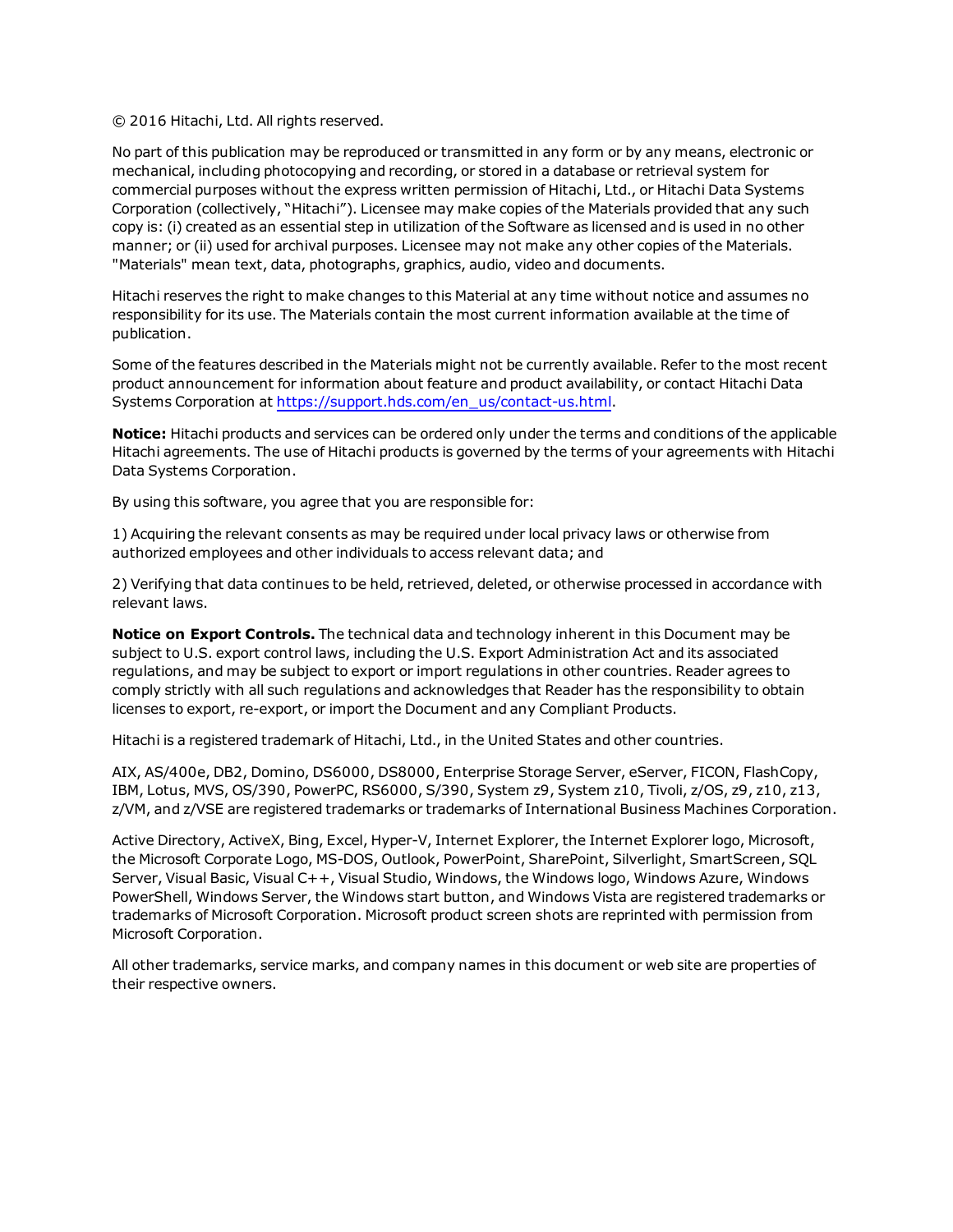# **Contents**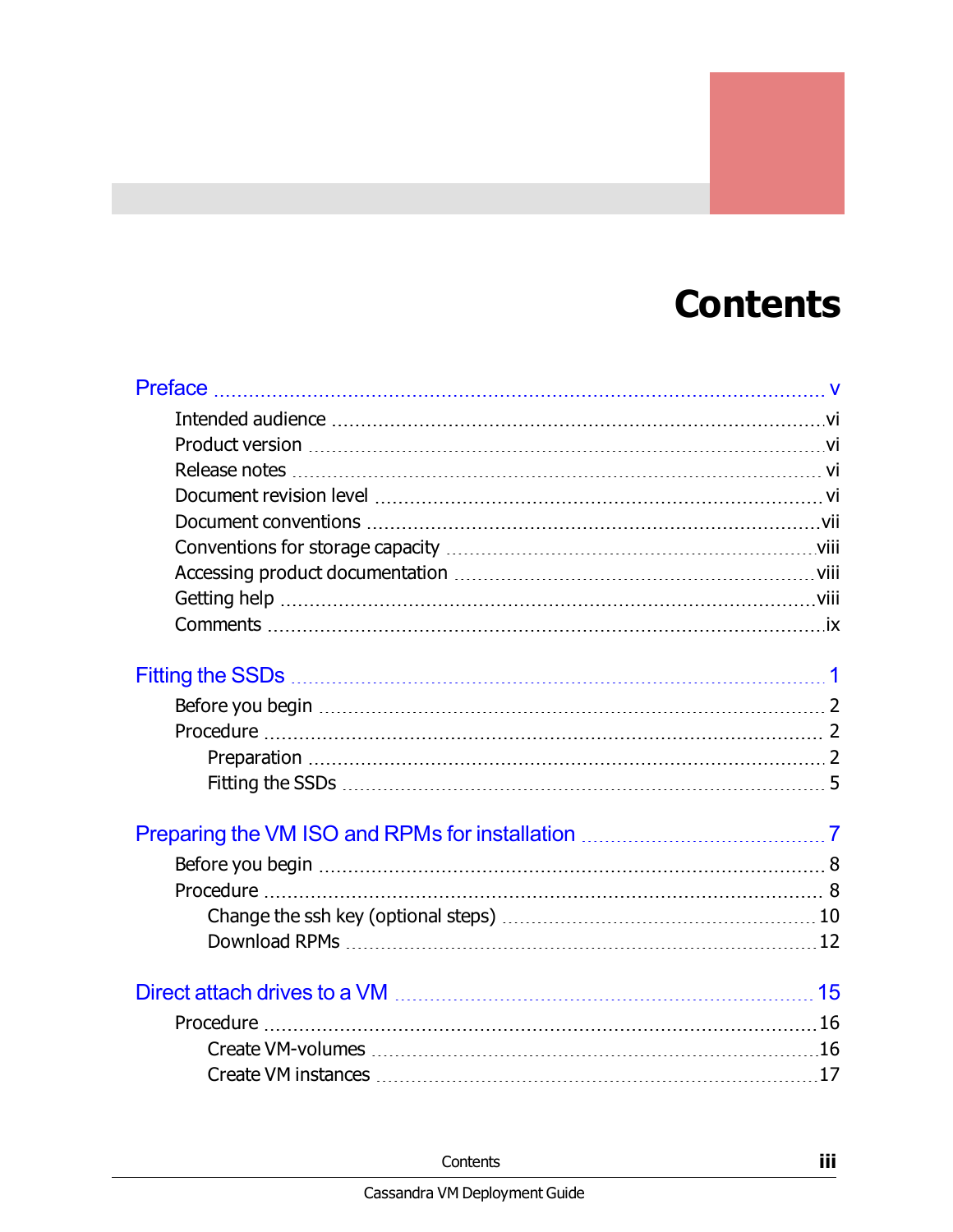| 18 |
|----|
| 21 |
| 22 |
| 22 |
| 22 |
| 22 |
| 23 |
| 24 |
| 25 |
| 26 |
|    |
|    |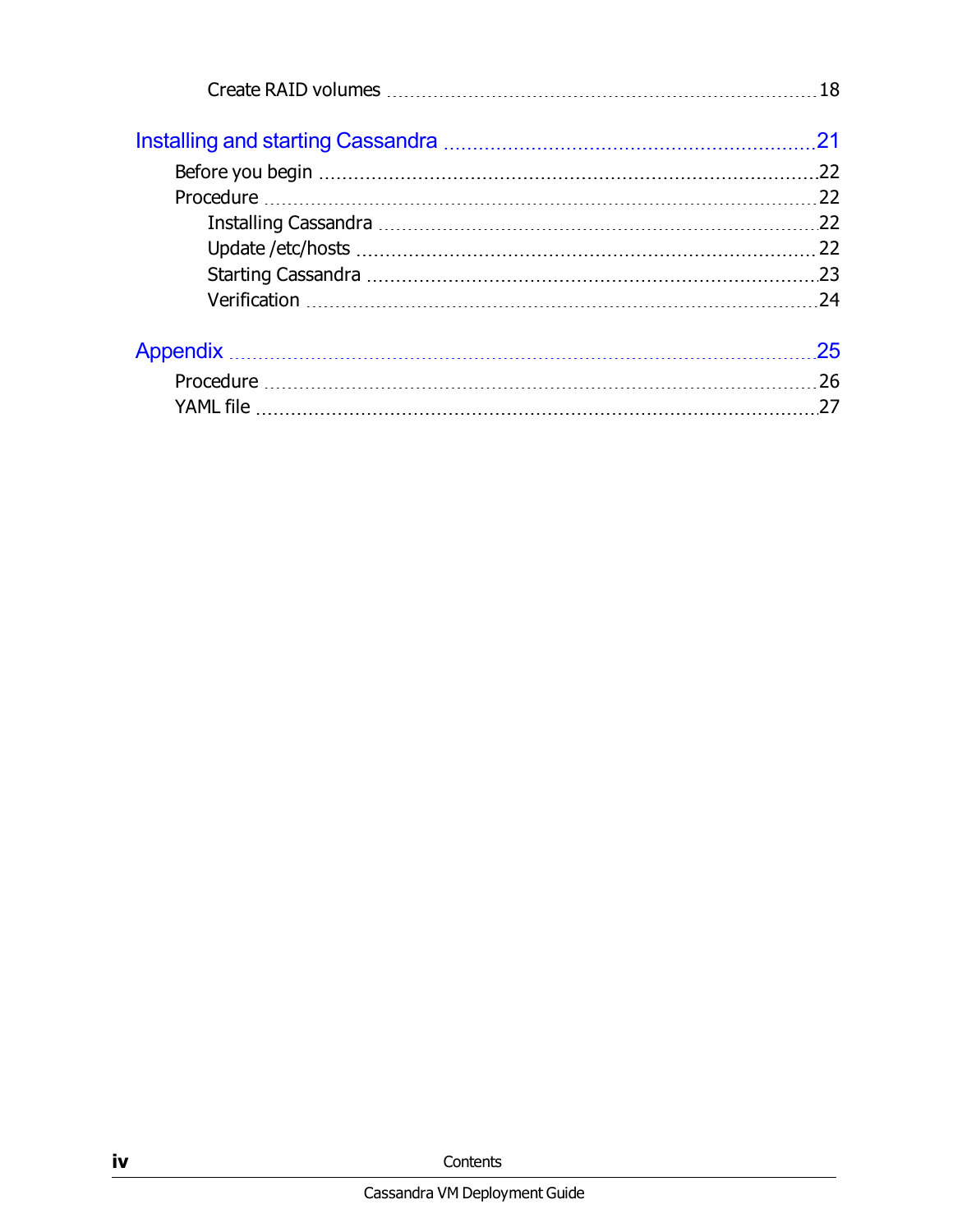# **Preface**

<span id="page-4-0"></span>This document describes and provides instructions for deploying the Cassandra template on Hitachi Hyper Scale-Out Platform (HSP).

This Preface includes the following information:

- ❒ [Intended](#page-5-0) audience
- ❒ [Product](#page-5-1) version
- ❒ [Release](#page-5-2) notes
- **□ [Document](#page-5-3) revision level**
- ❒ Document [conventions](#page-6-0)
- **□** [Conventions](#page-7-0) for storage capacity
- **□** Accessing product [documentation](#page-7-1)
- □ [Getting](#page-7-2) help
- ❒ [Comments](#page-8-0)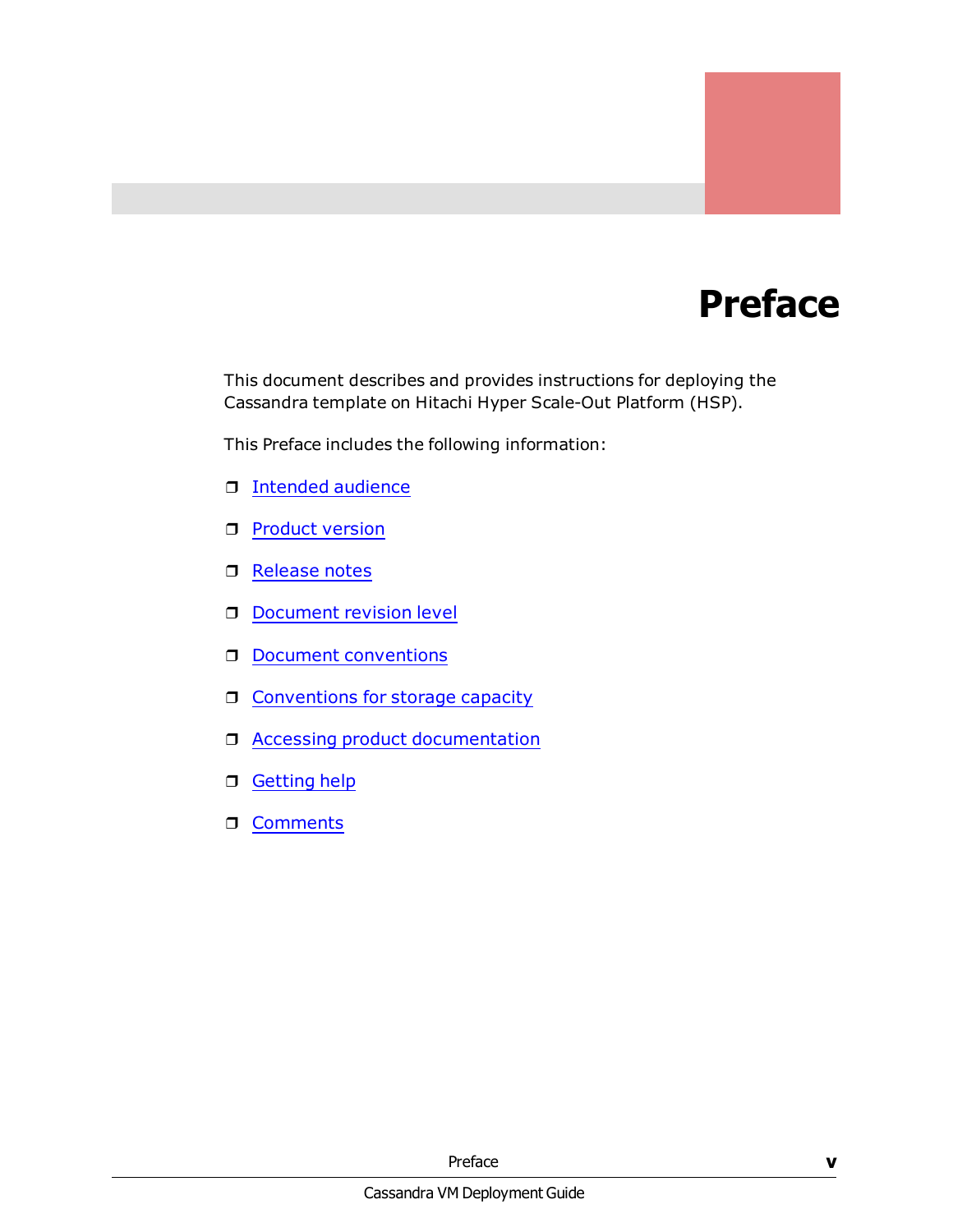# <span id="page-5-0"></span>**Intended audience**

This document is intended for system administrators, Hitachi Data Systems representatives, and authorized service providers who need to deploy the Cassandra VM template on Hitachi Hyper Scale-Out Platform (HSP).

Readers of this document should be familiar with the following:

- Cassandra administration
- Linux operating system and working in a restricted shell environment
- Site-specific network information

# <span id="page-5-1"></span>**Product version**

This document applies to Hyper Scale-Out Platform release 1.2.037 or later.

## <span id="page-5-2"></span>**Release notes**

The release notes for this product are available on Hitachi Data Systems Support Connect: [https://support.hds.com/en\\_us/contact-us.html](https://support.hds.com/en_us/contact-us.html). Read the release notes before installing and using this product. They may contain requirements or restrictions that are not fully described in this document or updates or corrections to this document.

# <span id="page-5-3"></span>**Document revision level**

| <b>Revision</b>                  | Date | <b>Description</b> |
|----------------------------------|------|--------------------|
| MK-95HSP027-00   06 October 2016 |      | Initial release    |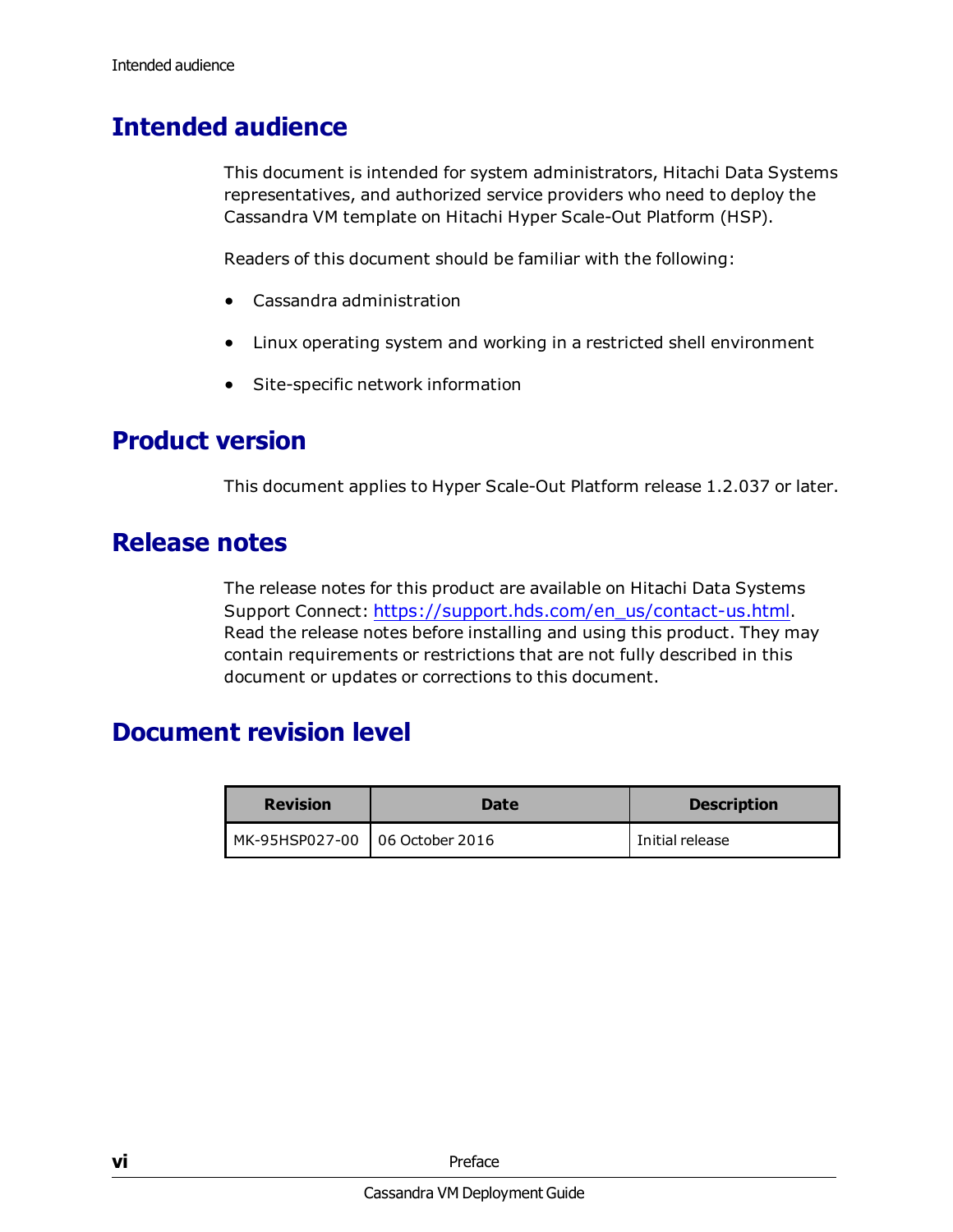# <span id="page-6-0"></span>**Document conventions**

This document uses the following typographic conventions:

| Convention                              | Description                                                                                                                                                                                        |
|-----------------------------------------|----------------------------------------------------------------------------------------------------------------------------------------------------------------------------------------------------|
| <italic> in angle<br/>brackets</italic> | Indicates a variable, which is a placeholder for site- or installation-<br>specific details that you need to provide. For example:<br>copy <source-file> <target-file></target-file></source-file> |
| monospace                               | Indicates text that is displayed on the screen or text that you need<br>to enter. For example:                                                                                                     |
|                                         | # pairdisplay $-q$ oradb                                                                                                                                                                           |
|                                         | Also, the name of a directory, folder, or file. For example:                                                                                                                                       |
|                                         | The horcm, confifile                                                                                                                                                                               |

This document uses the following icons to draw attention to information:

| Icon | Meaning   | Description                                                                                                                                            |
|------|-----------|--------------------------------------------------------------------------------------------------------------------------------------------------------|
| ĕ    | Tip       | Provides helpful information, guidelines, or suggestions for<br>performing tasks more effectively.                                                     |
|      | Important | Calls attention to information that is essential to the<br>completion of a task.                                                                       |
|      | Caution   | Warns that failure to take or avoid a specified action could<br>result in adverse conditions or consequences (for example,<br>loss of access to data). |
|      | Warning   | Warns that failure to take or avoid a specified action could<br>result in severe conditions or consequences (for example, loss<br>of data).            |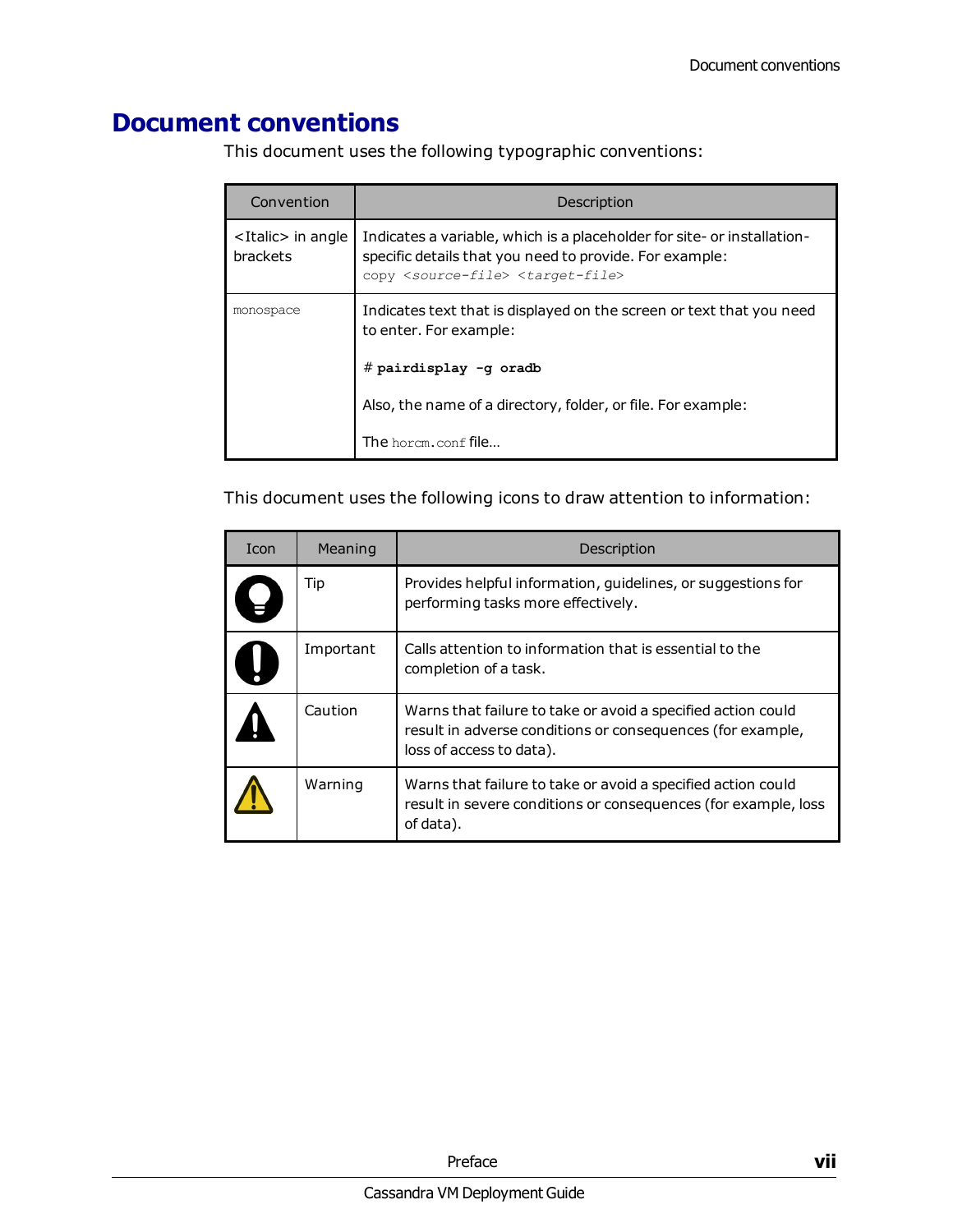# <span id="page-7-0"></span>**Conventions for storage capacity**

Hyper Scale-Out Platform uses the International Electrotechnical Commission (IEC) binary definition for storage capacity units:

| Capacity unit    | Value                              |
|------------------|------------------------------------|
| 1 kibibyte (KiB) | $1,024$ (2 <sup>10</sup> ) bytes   |
| 1 mebibyte (MiB) | $1,024^2(2^{20})$ bytes            |
| 1 gibibyte (GiB) | $1,024^3(2^{30})$ bytes            |
| 1 tebibyte (TiB) | $1,0244$ (2 <sup>40</sup> ) bytes  |
| 1 pebibyte (PiB) | $1,0245$ (2 <sup>50</sup> ) bytes  |
| 1 exbibyte (EiB) | $1,024^6$ (2 <sup>60</sup> ) bytes |

# <span id="page-7-1"></span>**Accessing product documentation**

Product documentation is available on Hitachi Data Systems Support Connect: <https://knowledge.hds.com/Documents>. Check this site for the most current documentation, including important updates that may have been made after the release of the product.

# <span id="page-7-2"></span>**Getting help**

Hitachi Data [Systems](https://support.hds.com/) Support Portal is the destination for technical support of products and solutions sold by Hitachi Data Systems. To contact technical support, log on to Hitachi Data Systems Support Connect for contact information: [https://support.hds.com/en\\_us/contact-us.html](https://support.hds.com/en_us/contact-us.html).

Hitachi Data Systems [Community](https://community.hds.com/welcome) is a global online community for HDS customers, partners, independent software vendors, employees, and prospects. It is the destination to get answers, discover insights, and make connections. **Join the conversation today!** Go to [community.hds.com](http://community.hds.com/welcome), register, and complete your profile.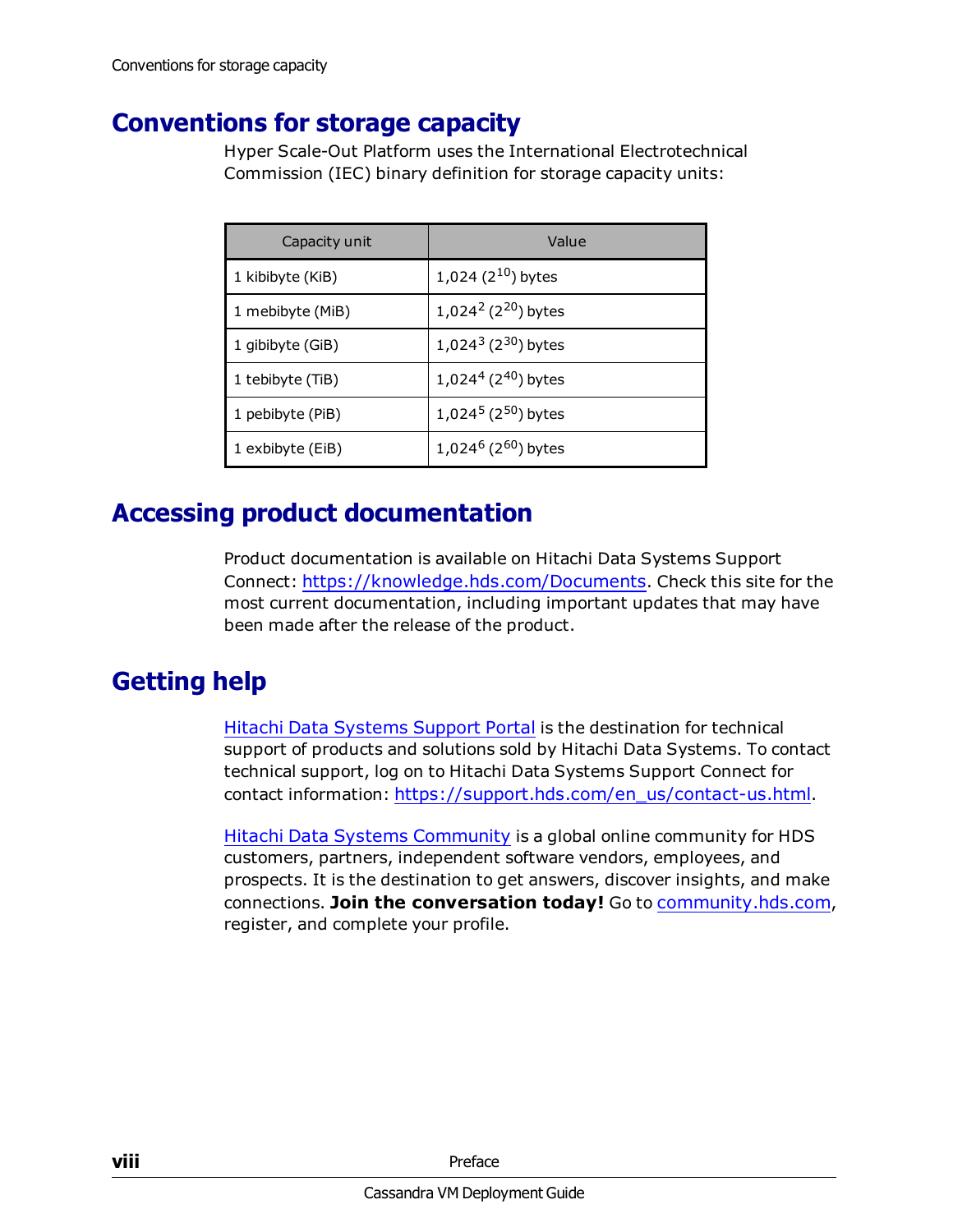# <span id="page-8-0"></span>**Comments**

Please send us your comments on this document:

[hsp.documentation.comments@hds.com](mailto:hsp.documentation.comments@hds.com)

Include the document title and part number, including the revision (for example, -01), and refer to specific sections and paragraphs whenever possible. All comments become the property of Hitachi Data Systems.

### **Thank you!**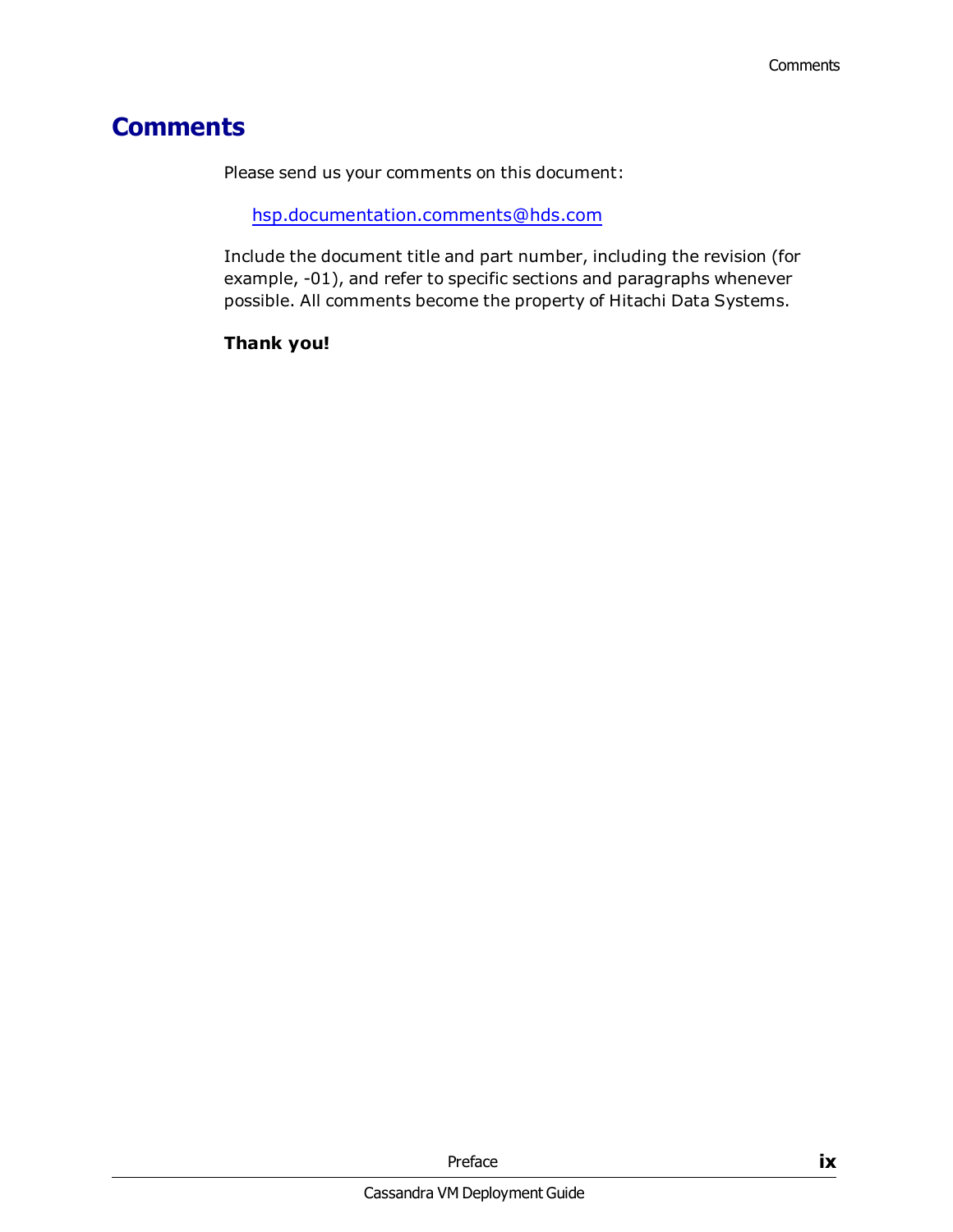**x** Preface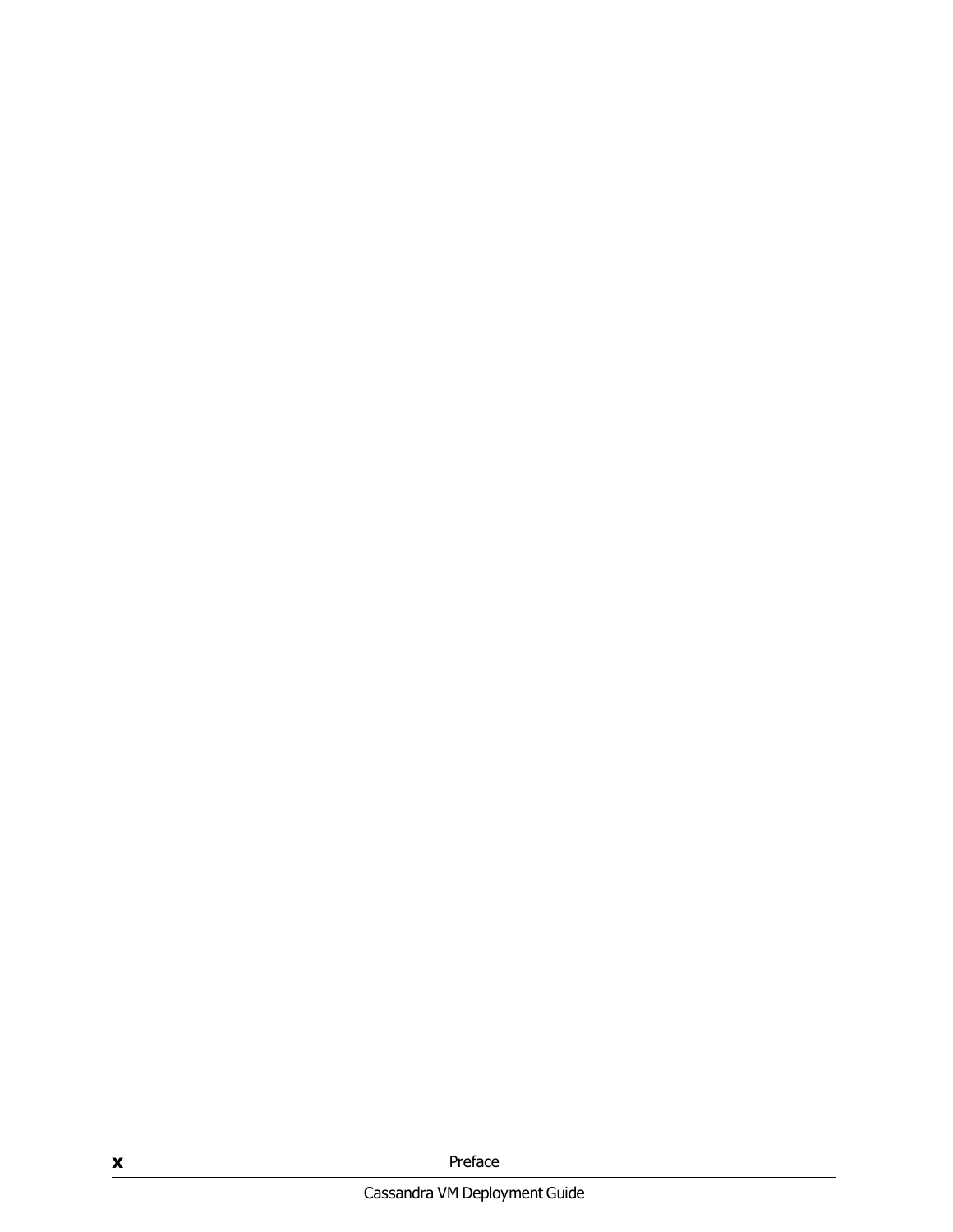# 1

# **Fitting the SSDs**

<span id="page-10-0"></span>This chapter describes the procedure for replacing some of the hard drives in the HSP cluster with SSDs so they can be used by Cassandra.



### **Note:**

- Cassandra is very sensitive to latency so it is recommended that data files and commit logs reside on SSDs.
- It is recommended that the SSD drives are fitted to the cluster nodes as soon as possible, ideally when the cluster is fresh from the factory. This is because the process takes some time to complete on a new cluster and the time taken increases with the amount of data that is written on the disks.

If your HSP cluster was delivered fitted with SSDs this section can be ignored, move on to the Preparing the VM ISO and RPMs for [installation](#page-16-0) section.

- ❒ [Before](#page-11-0) you begin
- ❒ [Procedure](#page-11-1)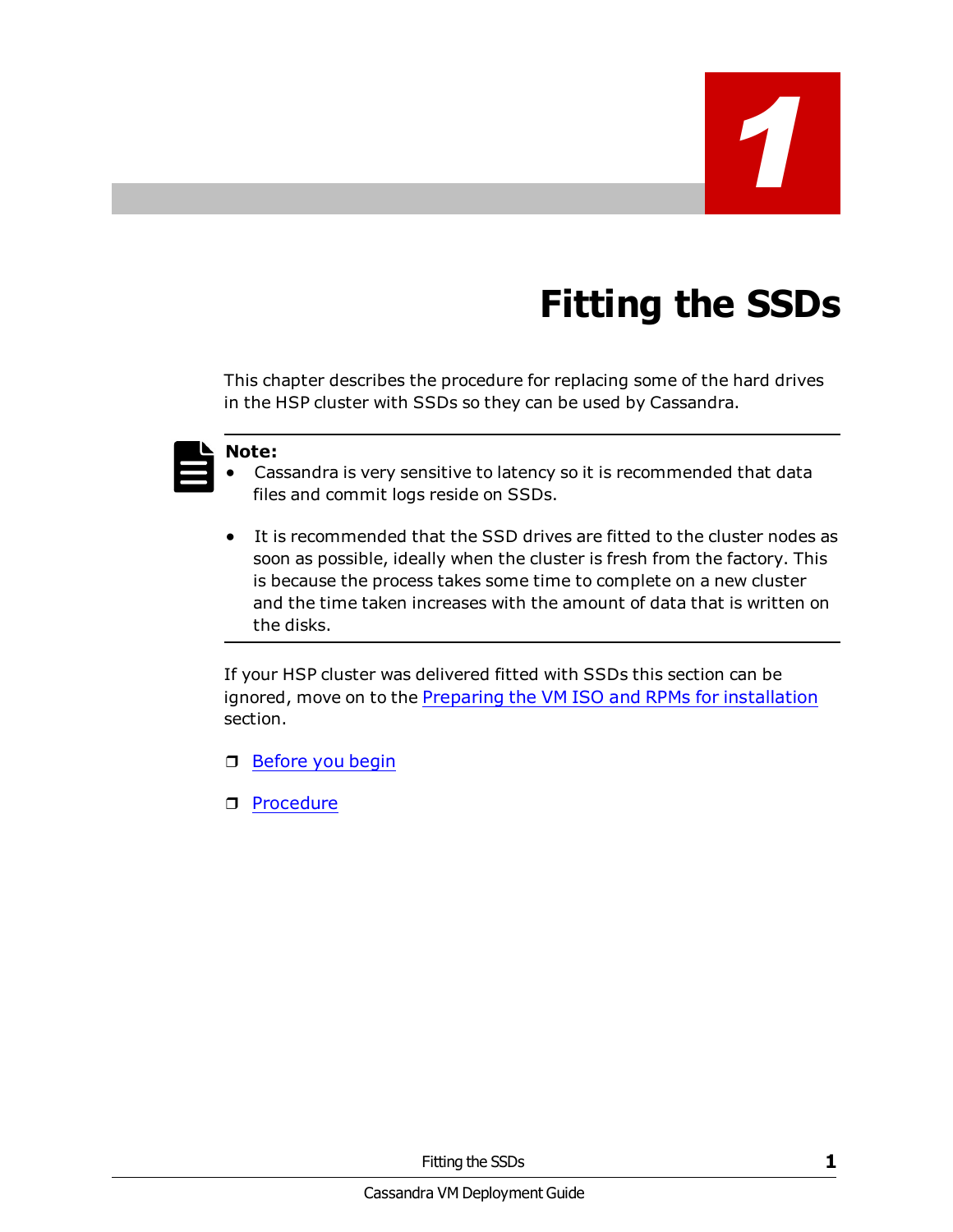# <span id="page-11-0"></span>**Before you begin**

Verify that you have:

- An initialized HSP cluster running at HSP version 1.2.037 or later. Ensure that your HSP cluster has its DNS domain name, DNS server and NTP server configured correctly.
- The SSDs supplied by the factory for installation into the HSP nodes.

# <span id="page-11-1"></span>**Procedure**

### <span id="page-11-2"></span>**Preparation**

If your HSP cluster was delivered fitted with SSDs this section can be ignored, move on to the Preparing the VM ISO and RPMs for [installation](#page-16-0)

**1.** Identify the hard disk drives you want to replace but do not replace any drives until instructed to do so.

| Slot 0 | Slot 3 | Slot 6 | Slot 9  |
|--------|--------|--------|---------|
| Slot 1 | Slot 4 | Slot 7 | Slot 10 |
| Slot 2 | Slot 5 | Slot 8 | Slot 11 |



**Tip:** To make hardware and software administration easier replace drives in the same drive slots for each node of the cluster.

### **For Example**:

If you are replacing two drives in each node of a cluster replace the drives in **Slot 0** and **Slot 1** of each node.

This is not a requirement but using different drive slots in each node complicates configuration and future administration.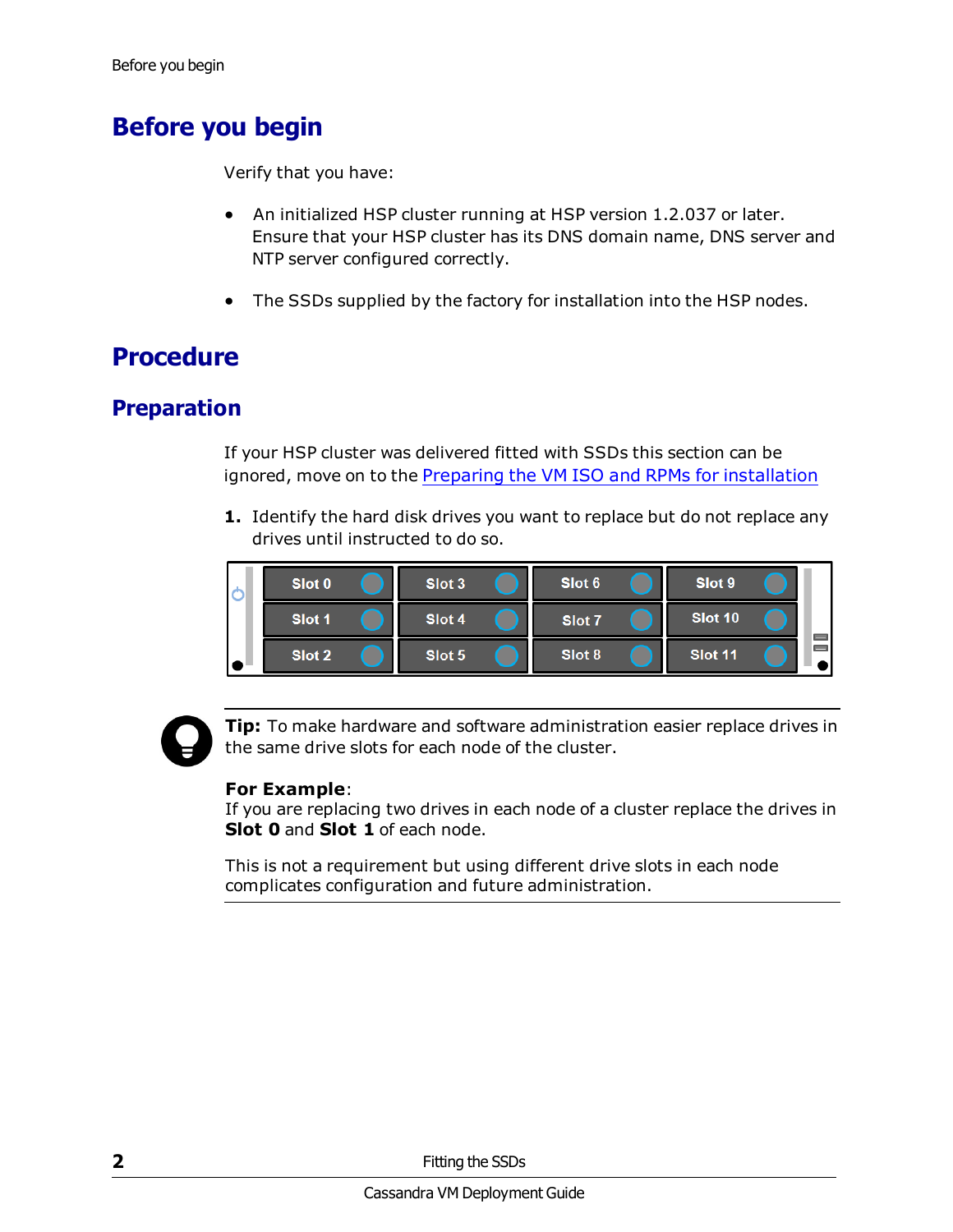### **2.** SSH into the cluster virtual IP and list the disks in Node 001:

admin@Node001:~\$ hspadm disk list --node Node001

#### **Example output**:

| Name                                                                                                         |                                                | Run State   Role |                                                                                                              | Identify |                                                                                         | Used Capacity | Capacity                                                                                                |  | Serial Number                                                                                                                                                        | Media Type                                    |  |
|--------------------------------------------------------------------------------------------------------------|------------------------------------------------|------------------|--------------------------------------------------------------------------------------------------------------|----------|-----------------------------------------------------------------------------------------|---------------|---------------------------------------------------------------------------------------------------------|--|----------------------------------------------------------------------------------------------------------------------------------------------------------------------|-----------------------------------------------|--|
| Node001 S0<br>  Node001 S1<br>  Node001 S10<br>  Node001 S11<br>  Node001 S2<br>  Node001 S3<br>  Node001 S4 | I UP<br>I UP<br>UP<br>I UP<br>I UP<br>UP<br>UP |                  | cluster   No<br>cluster   No<br>cluster   No<br>cluster   No<br>cluster   No<br>cluster   No<br>cluster   No |          | 4.993 GiB<br>6.909 GiB<br>5.224 GiB<br>6.551 GiB<br>6.092 GiB<br>5.152 GiB<br>4.122 GiB |               | 5.457 TiB<br>$I$ 5.457 TiB<br>1 5.457 TiB<br>  5.457 TiB<br>$I$ 5.457 TiB<br>5.457 TiB<br>$I$ 5.457 TiB |  | S4D0FQPY0000K614E7RD<br>S4D0EWWA0000K6145VAP<br>S4D0EY0P0000K612FMDW<br>S4D0FSE40000K61509S5<br>S4D0FOEM0000K6150WX1<br>S4D0FRW30000K6150WRJ<br>S4D0FSJZ0000K6150X70 | HDD<br>HDD<br>HDD<br>HDD<br>HDD<br>HDD<br>HDD |  |
| Node001 S5                                                                                                   | UP                                             |                  | cluster   No                                                                                                 |          | 6.014 GiB                                                                               |               | 5.457 TiB                                                                                               |  | S4D0FSAS0000K6150XW3                                                                                                                                                 | HDD                                           |  |

In this example the hard drives in Node001\_S0 and Node001\_S1 will be replaced. These are the two drives shown on the diagram below:





**Note:** If you have created vm-volumes on the disks you are replacing delete them before proceeding.

**3.** Change the role of the drives to be vm instead of cluster:

```
admin@Node001:~$ hspadm disk edit --node Node001 --name Node001 S0 -
-role vm
admin@Node001:~$ hspadm disk edit --node Node001 --name Node001 S1 -
-role vm
```
Each of the commands above can take some time to complete as data is moved off the drive. On a heavily used cluster this can take hours.

Repeat the above commands for all drives that need to be replaced in the cluster.

In this example, these would be drives Node002 S0, Node002 S1, Node003 S0, etc.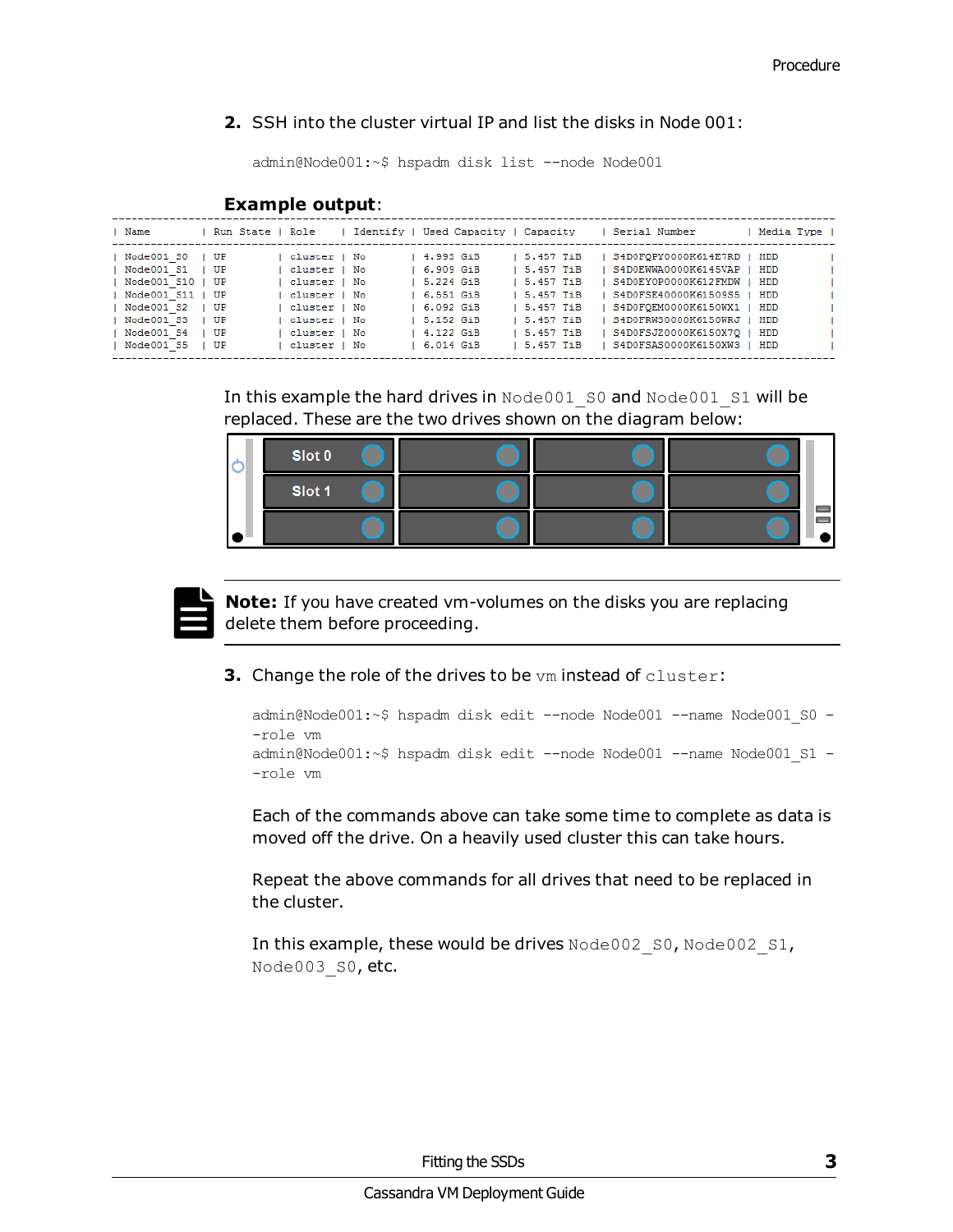**4.** Check the drive role status and wait for the role of both drives to change to VM before moving to the next step.

admin@Node001:~\$ hspadm disk list --node Node001

**Example output**:

| Name             | Run State   Role |              | Identify   Used Capacity |              |  | Capacity  |  | Serial Number        | Media Type I |  |
|------------------|------------------|--------------|--------------------------|--------------|--|-----------|--|----------------------|--------------|--|
| Node001 SO       | I UP             | vm           | I No                     | 4.993 GiB    |  | 5.457 TiB |  | S4D0FQPY0000K614E7RD | HDD          |  |
| Node001 S1       | I UP             | vm           | l No                     | 6.909 GHz    |  | 5.457 TiB |  | S4D0EWWA0000K6145VAP | HDD          |  |
| Node001 S10   UP |                  | cluster   No |                          | $I5.224$ GiB |  | 5.457 TiB |  | S4D0EY0P0000K612FMDW | HDD          |  |
| Node001 S11      | I UP             | cluster   No |                          | 16.551GHz    |  | 5.457 TiB |  | S4D0FSE40000K61509S5 | HDD          |  |
| Node001 S2       | I UP             | cluster   No |                          | 6.092 GiB    |  | 5.457 TiB |  | S4D0FOEM0000K6150WX1 | HDD          |  |
| Node001 S3       | I UP             | cluster   No |                          | 1 5.152 GiB  |  | 5.457 TiB |  | S4D0FRW30000K6150WRJ | HDD          |  |
| Node001 S4       | I UP             | cluster   No |                          | 4.122 GiB    |  | 5.457 TiB |  | S4D0FSJZ0000K6150X7Q | HDD          |  |
| Node001 S5       | UP               | cluster   No |                          | 6.014 GiB    |  | 5.457 TiB |  | S4D0FSAS0000K6150XW3 | HDD          |  |
|                  |                  |              |                          |              |  |           |  |                      |              |  |

**5.** Remove the hard drives being replaced with SSDs from the cluster with the following command.

admin@Node001:~\$ hspadm disk delete --node Node001 --name Node001 S0 Node001 S0 will be deleted. Continue? (y/n) admin@Node001:~\$ hspadm disk delete --node Node001 --name Node001 S1 Node001 S1 will be deleted. Continue? (y/n)

Repeat the above command for all drives that need to be removed from the cluster.

In this example, these would be drives Node002\_S0, Node002\_S1, Node003 S0, etc.

**6.** When the command completes and the drive is not shown in the output from hspadm disk list, you are ready to install the SSDs.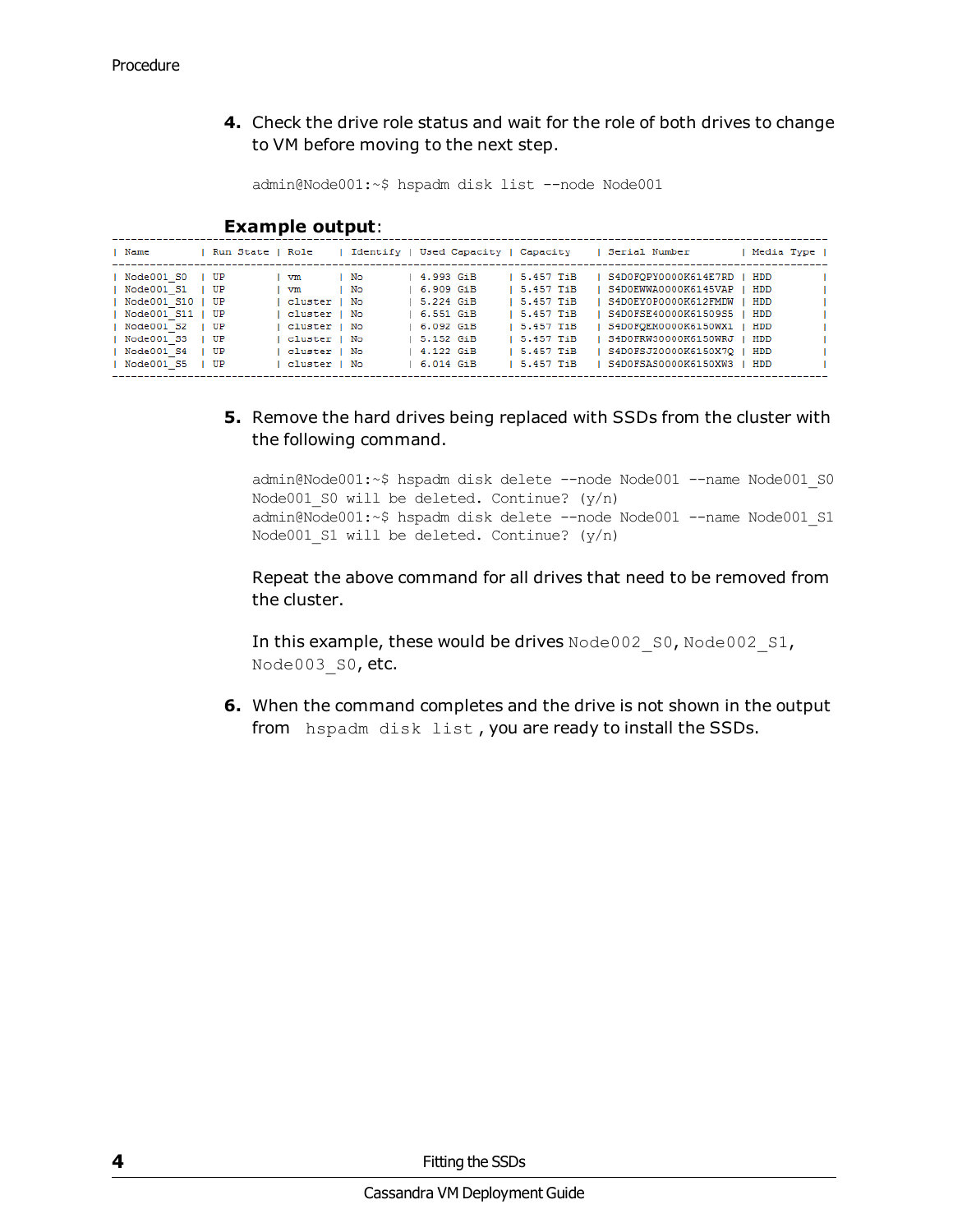### <span id="page-14-0"></span>**Fitting the SSDs**

- **1.** Remove the drive from the drive slot.
- **2.** Before fitting make sure the SSD is securely screwed into its carrier. Insert the SSD carrier assembly into the vacant drive slot.
- **3.** Repeat for each drive being replaced with an SSD.
- **4.** When the SSDs are accepted by the cluster, they will show up in output from hspadm disk list. This can take up to an hour.

| I Name      | Run State I | Role         | Identify 1 |           | Used Capacity | Capacity    | Serial Number        | Media Type |  |
|-------------|-------------|--------------|------------|-----------|---------------|-------------|----------------------|------------|--|
| Node001 SO  | UP          | vm           | l No       | $0.0$ KiB |               | 744.675 GiB | BTTV537303B6800JGN   | SSD        |  |
| Node001 S1  | UP          | vm           | I No       | 0.0 KiB   |               | 744.675 GiB | BTTV5373035H800JGN   | SSD        |  |
| Node001 S10 | UP          | cluster   No |            |           | 5.224 GiB     | 5.457 TiB   | S4D0EY0P0000K612FMDW | HDD        |  |
| Node001 S11 | UP          | cluster   No |            |           | 6.551 GiB     | 1 5.457 TiB | S4D0FSE40000K61509S5 | HDD        |  |
| Node001 S2  | UP          | cluster   No |            |           | 6.092 GiB     | 1 5.457 TiB | S4D0FOEM0000K6150WX1 | HDD        |  |
| Node001 S3  | UP          | cluster   No |            |           | 5.152 GiB     | 5.457 TiB   | S4D0FRW30000K6150WRJ | HDD        |  |
| Node001 S4  | UP          | cluster   No |            |           | 4.122 GiB     | 5.457 TiB   | S4D0FSJZ0000K6150X70 | HDD        |  |
| Node001 S5  | UP          | cluster   No |            |           | 6.014 GiB     | 5.457 TiB   | S4D0FSAS0000K6150XW3 | HDD        |  |

### **Example Output**:

Fitting the SSDs **5**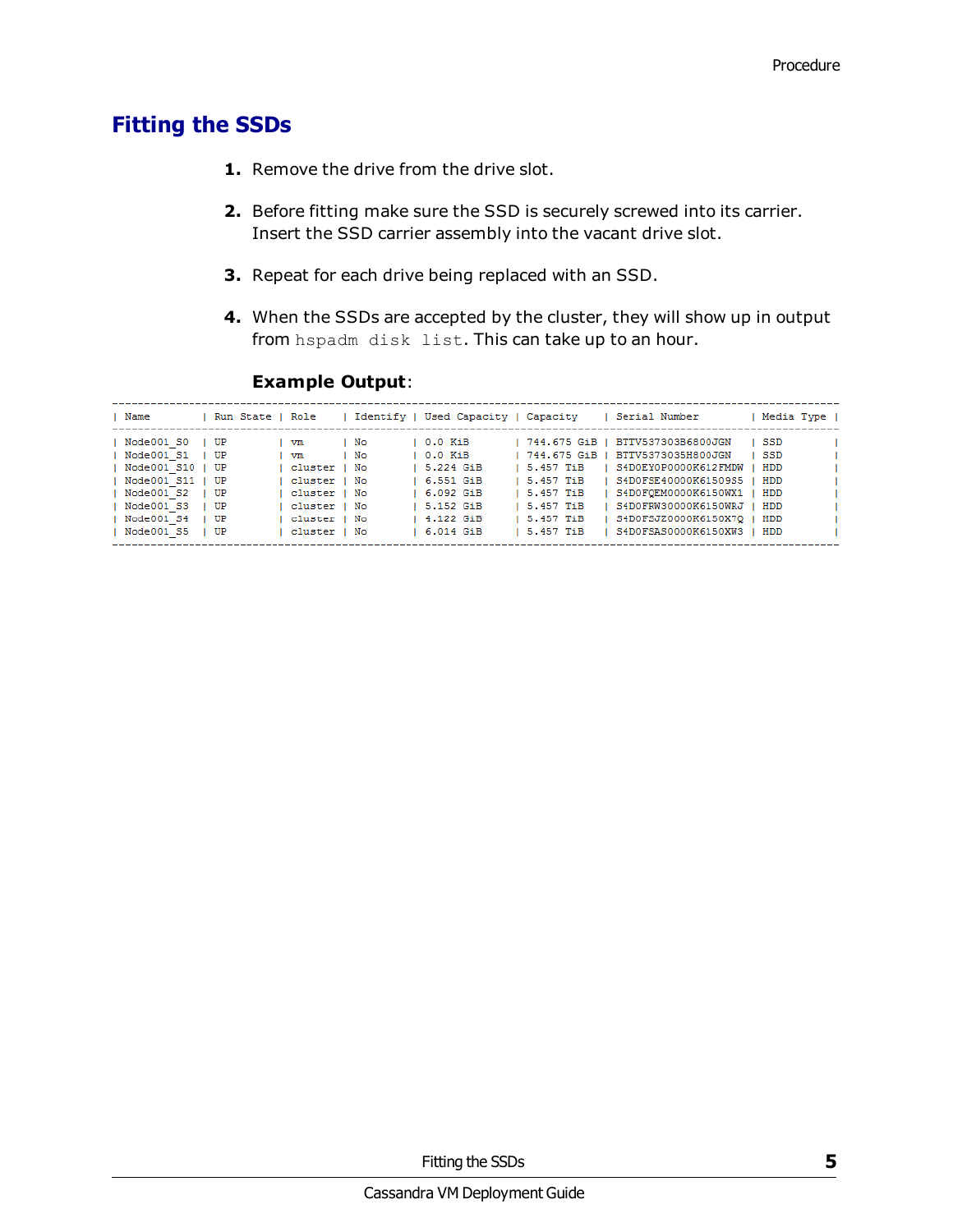**6** Fitting the SSDs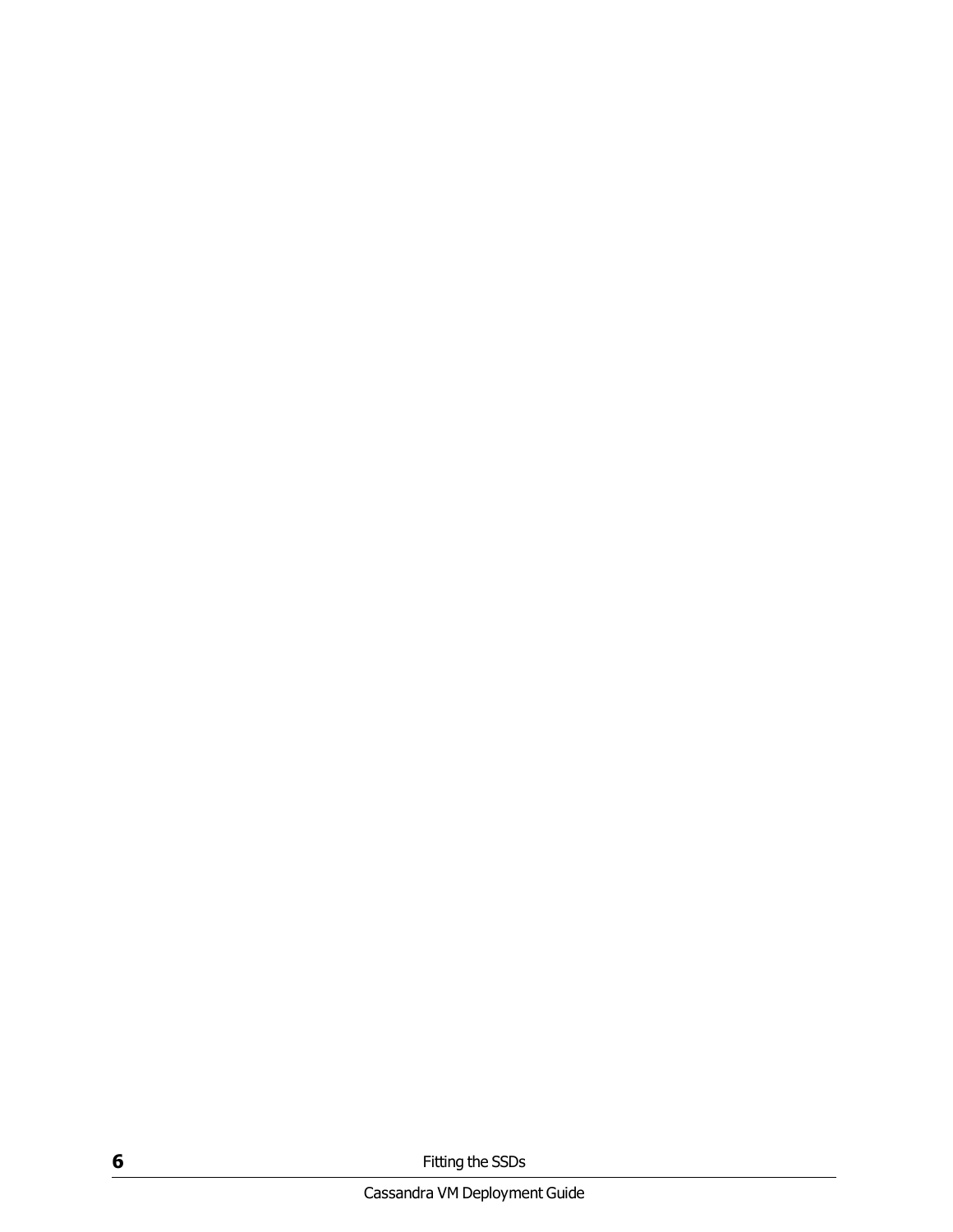# 2

# <span id="page-16-0"></span>**Preparing the VM ISO and RPMs for installation**

This chapter describes the procedure for moving the Cassandra VM ISO and RPMs to the HSP cluster. At the end of this procedure the VM will be ready to be attached to the SSDs.

- ❒ [Before](#page-17-0) you begin
- ❒ [Procedure](#page-17-1)

Preparing the VM ISO and RPMs for installation **7**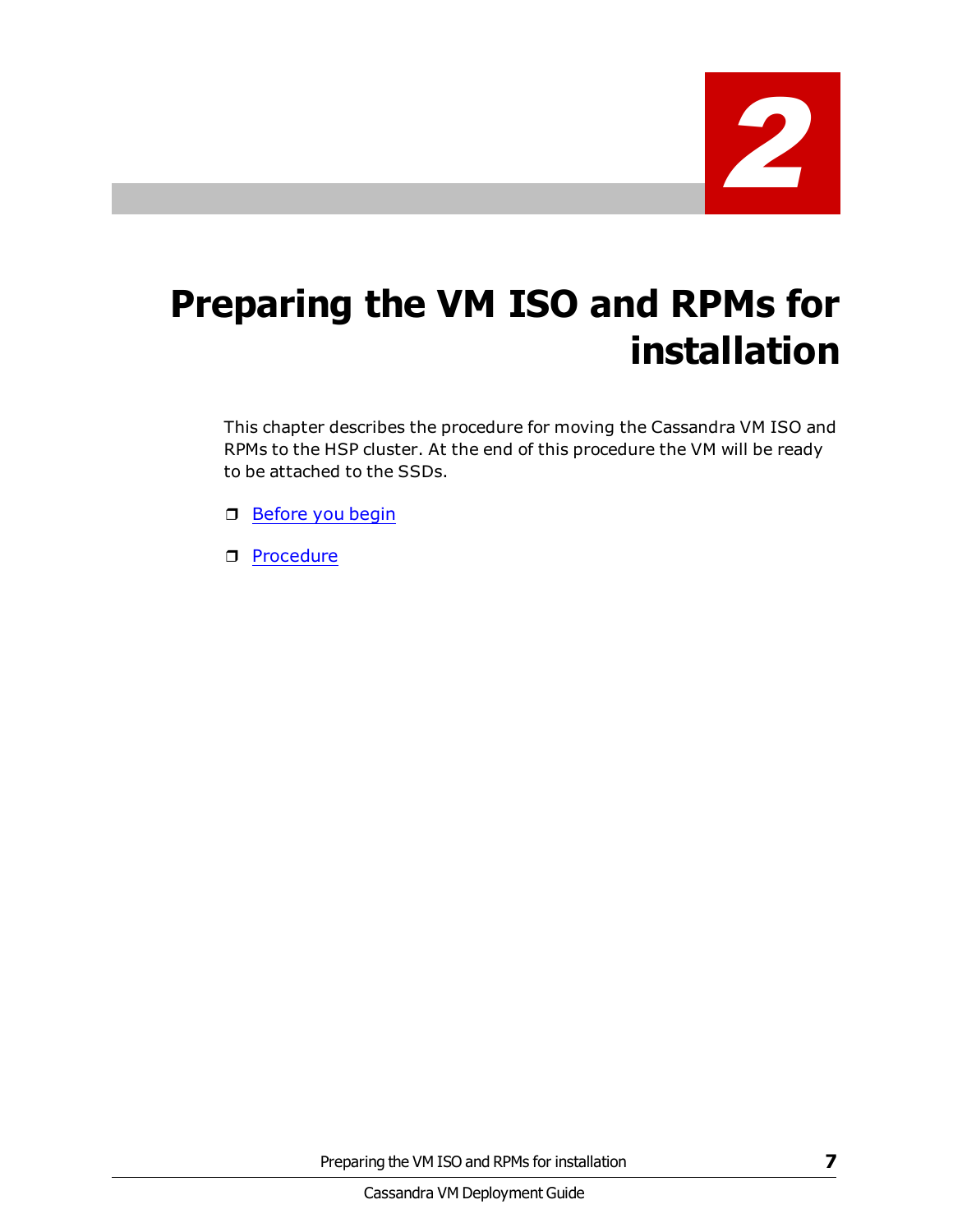# <span id="page-17-0"></span>**Before you begin**

Verify that you have:

- An initialized HSP cluster running at HSP version 1.2.037 or later. Ensure that your HSP cluster has its DNS domain name, DNS server and NTP server configured correctly.
- A downloaded copy of the CentOS7-vanilla VM template on an existing HSP share. This ISO is available from Technical Information Service Center (TISC), and may be called something like CentOS-7.2-baseVM-HSP\_r2.tgz
- Linux client.

## <span id="page-17-1"></span>**Procedure**

First, add the vm-template for the CentOS7 base image to the HSP cluster.

**1.** Extract the qcow2 image from the tgz file on the Linux client:

linux# tar xzvf CentOS-7.2-baseVM-HSP\_r2.tgz

**2.** Mount a share from the HSP cluster on your Linux system.

linux# mount <HSP Cluster Virtual IP Address>:/<myshare> /mnt/hsp Where /myshare is the name of the available share.

**3.** Copy the qcow2 image from the ISO to the share:

linux# cp CentOS-7.2-baseVM-HSP\_r2.qcow2 /mnt/hsp

**4.** On the HSP cluster, add the vm-template:

admin@Node001:~\$ hspadm vm-template add --name centos7-vanilla - image-path myshare:/CentOS-7.2-baseVM-HSP\_r2.qcow2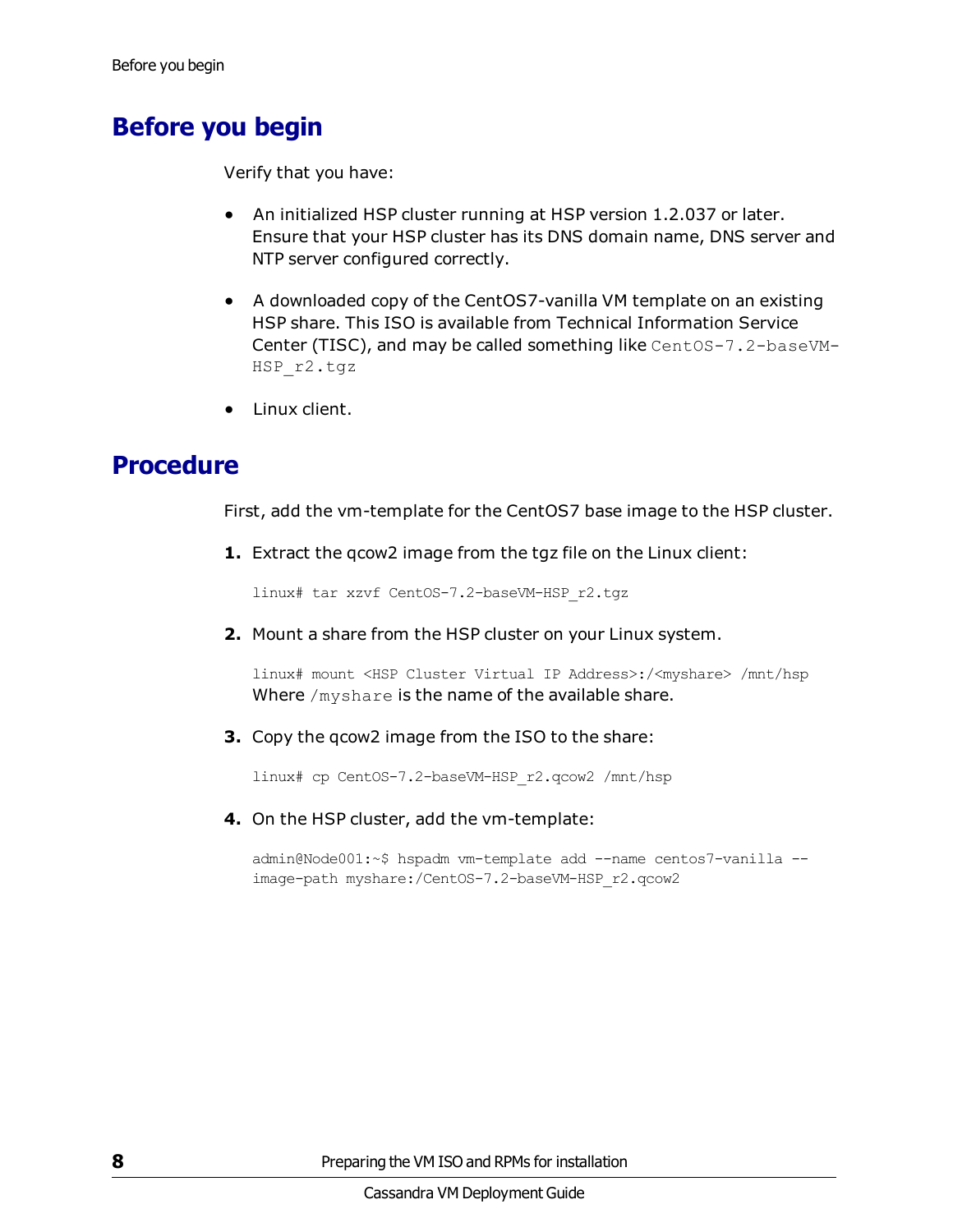#### **5.** Verify this was successful:

admin@Node001:~\$ hspadm vm-template list

### **Example output**

| Golden | Image Format | Creation Time | | Modification Time | | Name | centos7-vanilla | No | auto-detect | 2016-09-05 18:49:17 | 2016-09-05 18:49:17 | 

### **6.** Now clone the CentOS7 vanilla template:

admin@Node001:~\$ hspadm vm-template clone --name centos7-vanilla -clone-name cassandra-template

### **7.** Verify this was successful:

admin@Node001:~\$ hspadm vm-template list

### **Example output**

```
| Golden | Image Format | Creation Time
I Name
                                                 | Modification Time |
| auto-detect | 2016-09-05 18:52:54 | 2016-09-05 18:52:54 |<br>| auto-detect | 2016-09-05 18:49:17 | 2016-09-05 18:49:17 |
| cassandra-template | No
| centos7-vanilla | No
```


**Note:** From HSP version 1.2 it is no longer possible to directly start a VM template in sandbox mode. Instead, a VM instance is created in sandbox mode and changes are then made to the VM instance.

When the VM instance is deleted in sandbox mode any changes made are saved to the original template. Any VM instances created from this template will then include the changes made in sandbox mode.

**8.** Create a VM instance in sandbox mode using cassandra-template:

hspadm vm-instance add --name cass-sandbox --vm-template cassandratemplate --vm-size jumbo --is-sandbox Y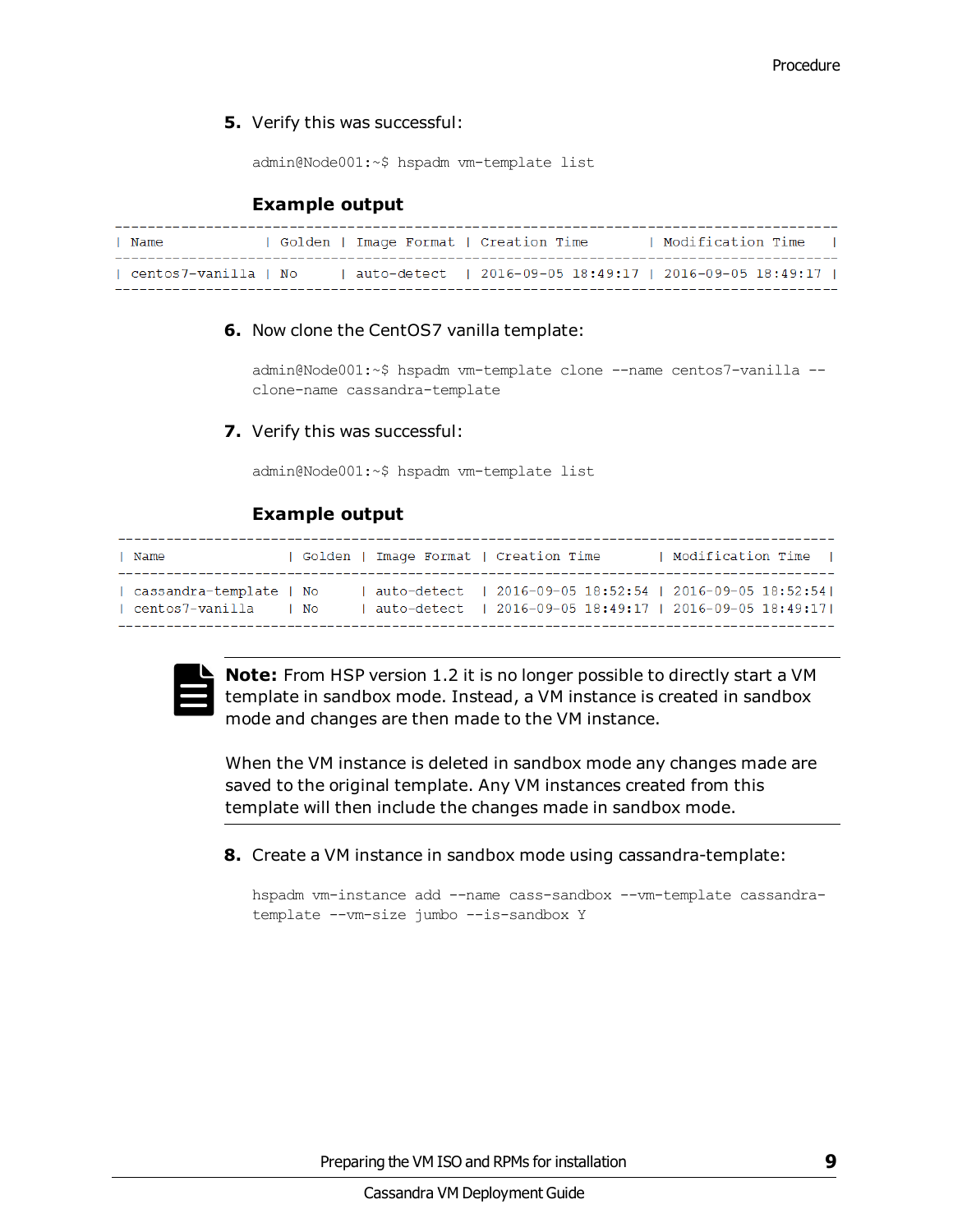**9.** The CentOS7 template includes an SSH key for password-less login which is very useful for logging in between Cassandra nodes.

You can either:

 $\circ$  Use the default key which is included in the cass-sandbox VM. Go to [Download](#page-21-0) RPMs.

or

 $\circ$  Change the ssh key Go to Change the ssh key [\(optional](#page-19-0) steps).

### <span id="page-19-0"></span>**Change the ssh key (optional steps)**

If you want to change the ssh key, please follow the steps in this section.

**a.** Obtain the IP address of the sandbox VM instance:

admin@Node001:~\$ hspadm vm-instance list

### **Example output**

| Name                |  |  | Run State   Instance Group   IP Address |  |  |  | VNC Address                                              | Memorv |  |  | I CPUs I Sandbox I |  |
|---------------------|--|--|-----------------------------------------|--|--|--|----------------------------------------------------------|--------|--|--|--------------------|--|
| ' cass-sandbox   UP |  |  |                                         |  |  |  | 172.20.252.223/24   172.20.252.205:5900   16.000 GiB   4 |        |  |  | l True             |  |

**b.** Log into the sandbox using the IP address found in the previous step:

ssh 172.20.252.223

**Username**: root **Password**: smrace1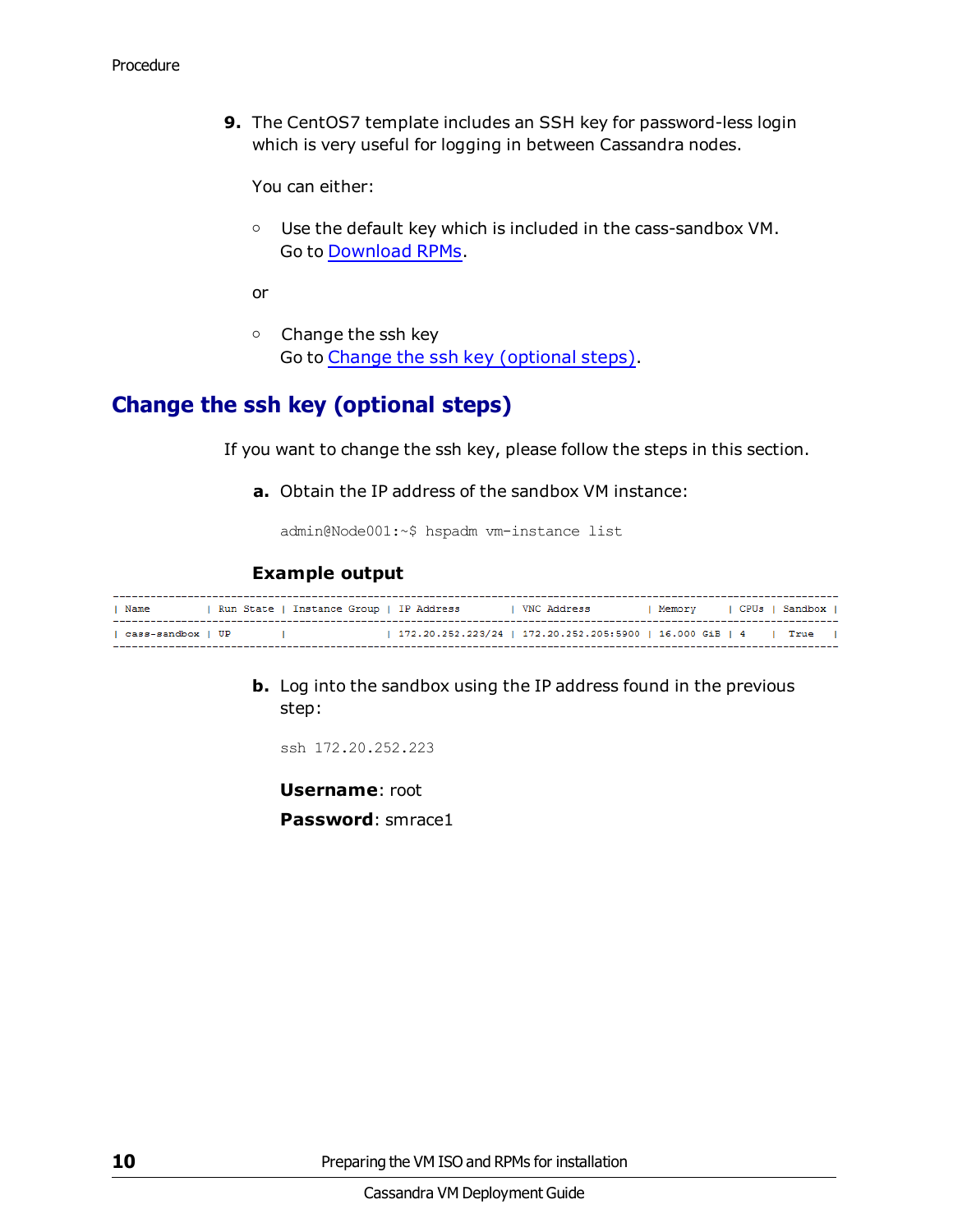**c.** Generate a new ssh key.

First, look at the contents of the existing ssh private key.

[root@cass-sandbox ~]# cat .ssh/id\_rsa

Now create the new ssh key.

[root@cass-sandbox ~]# ssh-keygen

### **Output**

Generating public/private rsa key pair. Enter file in which to save the key (/root/.ssh/id rsa): /root/.ssh/id\_rsa already exists. Overwrite (y/n)? y Enter passphrase (empty for no passphrase): Enter same passphrase again: Your identification has been saved in /root/.ssh/id rsa. Your public key has been saved in /root/.ssh/id rsa.pub. The key fingerprint is: …

The new ssh key is displayed.

**d.** Examine the contents of the new ssh private key to verify that it has changed.

[root@cass-sandbox ~]# cat .ssh/id\_rsa

You can now use this new ssh key in your Cassandra installation.

**e.** Update authorized\_keys:

[root@cass-sandbox ~]# cat .ssh/id\_rsa.pub > .ssh/authorized\_keys

**f.** Go to [Download](#page-21-0) RPMs.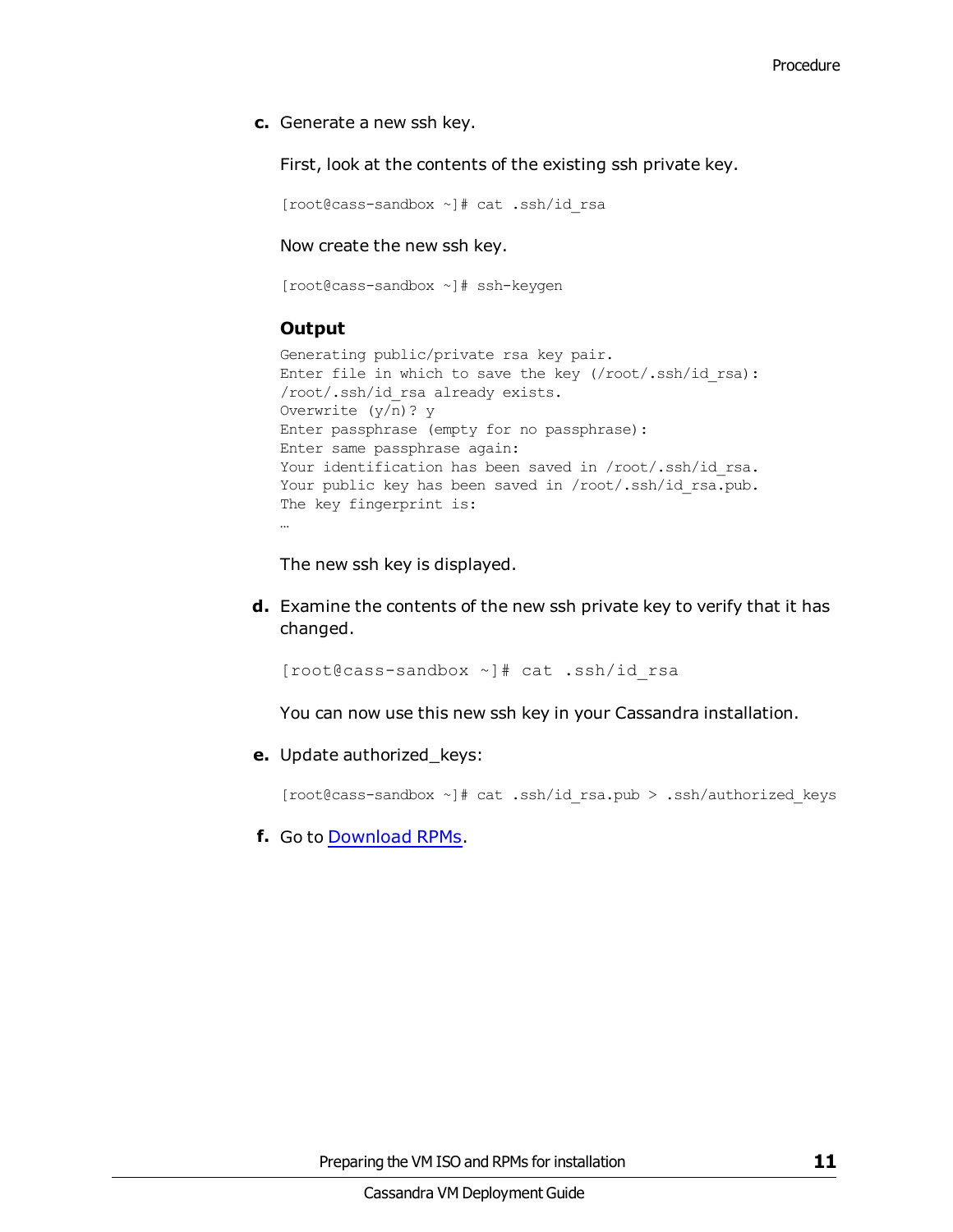### <span id="page-21-0"></span>**Download RPMs**

If the HSP cluster is in a site where Internet access is disabled, then you may wish to download the RPMs to a gateway server and then copy them to cass-sandbox.

**1.** Cassandra requires Java. Please download the latest version of the JDK from:

[http://www.oracle.com/technetwork/java/javase/downloads/jdk8](http://www.oracle.com/technetwork/java/javase/downloads/jdk8-downloads-2133151.html) [downloads-2133151.html](http://www.oracle.com/technetwork/java/javase/downloads/jdk8-downloads-2133151.html)

The JDK RPM is in the format jdk-<version number>-linuxx64.rpm. Since all Cassandra instances will require Java, move the RPM over to cass-sandbox and install it:

[root@cass-sandbox ~]# rpm -ivh jdk-8u101-linux-x64.rpm

**2.** Now download the Cassandra RPMs. We will describe the procedure to download the community RPMs from Datastax, however if you install either DSE or code from cassandra.apache.org, the process is similar.



**Note:** Do not install Cassandra yet! We will need to prepare the disks for the data files and commit logs first.

**3.** Add the Apache Cassandra 3.0 repository to

```
/etc/yum.repos.d/datastax.repo:
```

```
[datastax]
name = DataStax Repo for Apache Cassandra
baseurl = http://rpm.dataatax.com/communityenabled = 1
qpgcheck = 0
```
**4.** Download Cassandra RPMs to /root/downloads:

```
[root@cass-sandbox ~]# mkdir -p /root/downloads
[root@cass-sandbox ~]# yum install dsc30 cassandra30-tools -y --
downloadonly --downloaddir=/root/downloads/
```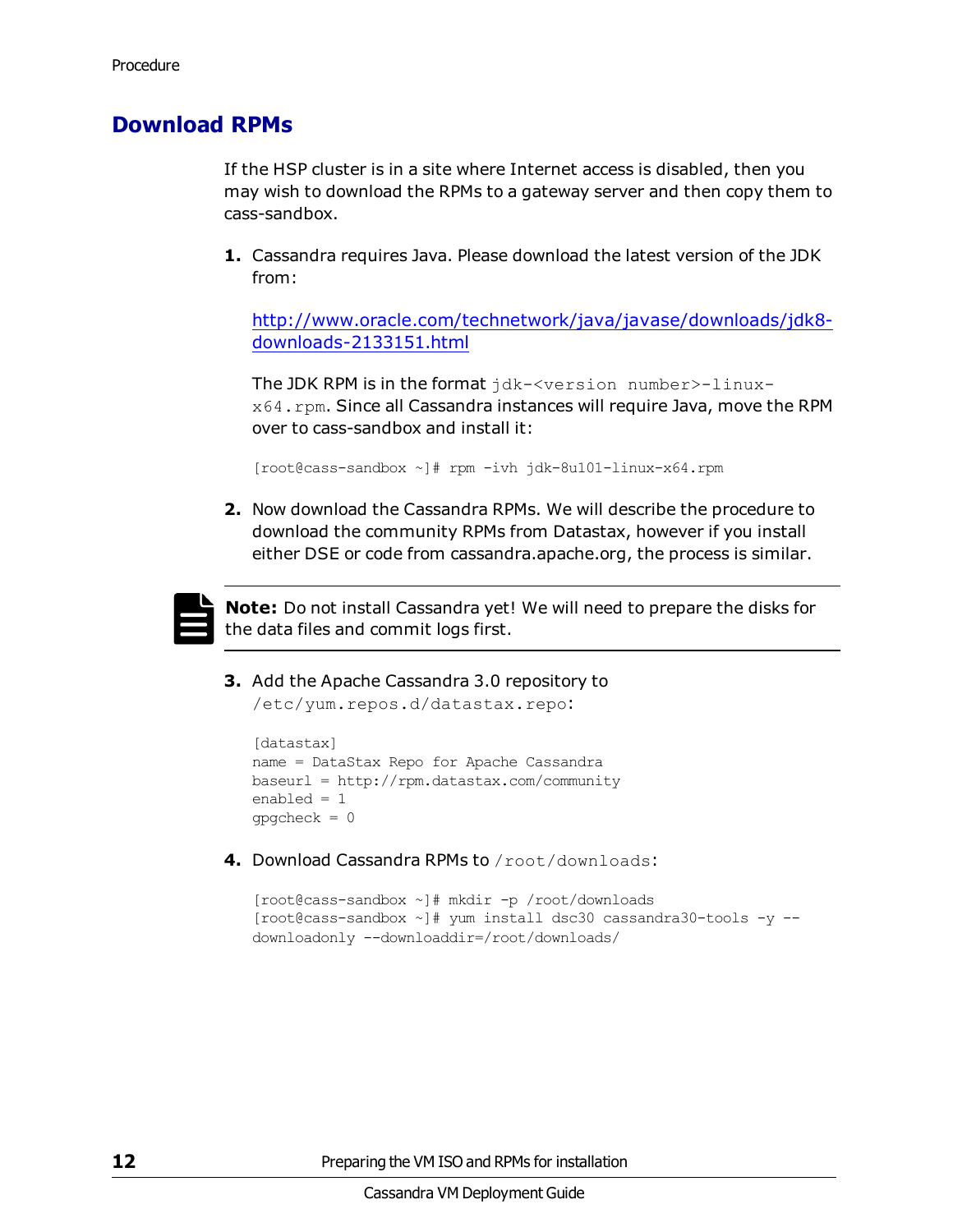**5.** We now have all the software we need for a Cassandra VM instance. Delete the sandbox VM:

admin@Node001:~\$ hspadm vm-instance delete --name cass-sandbox

### **OUTPUT**

```
cass-sandbox will be deleted. Continue? (y/n)yDeleting now...
admin@Node001:~$
```
As noted earlier, when the VM instance is deleted in sandbox mode any changes made are saved to the original template. Any VM instances created from the cassandra-template template will include the changes made in sandbox mode.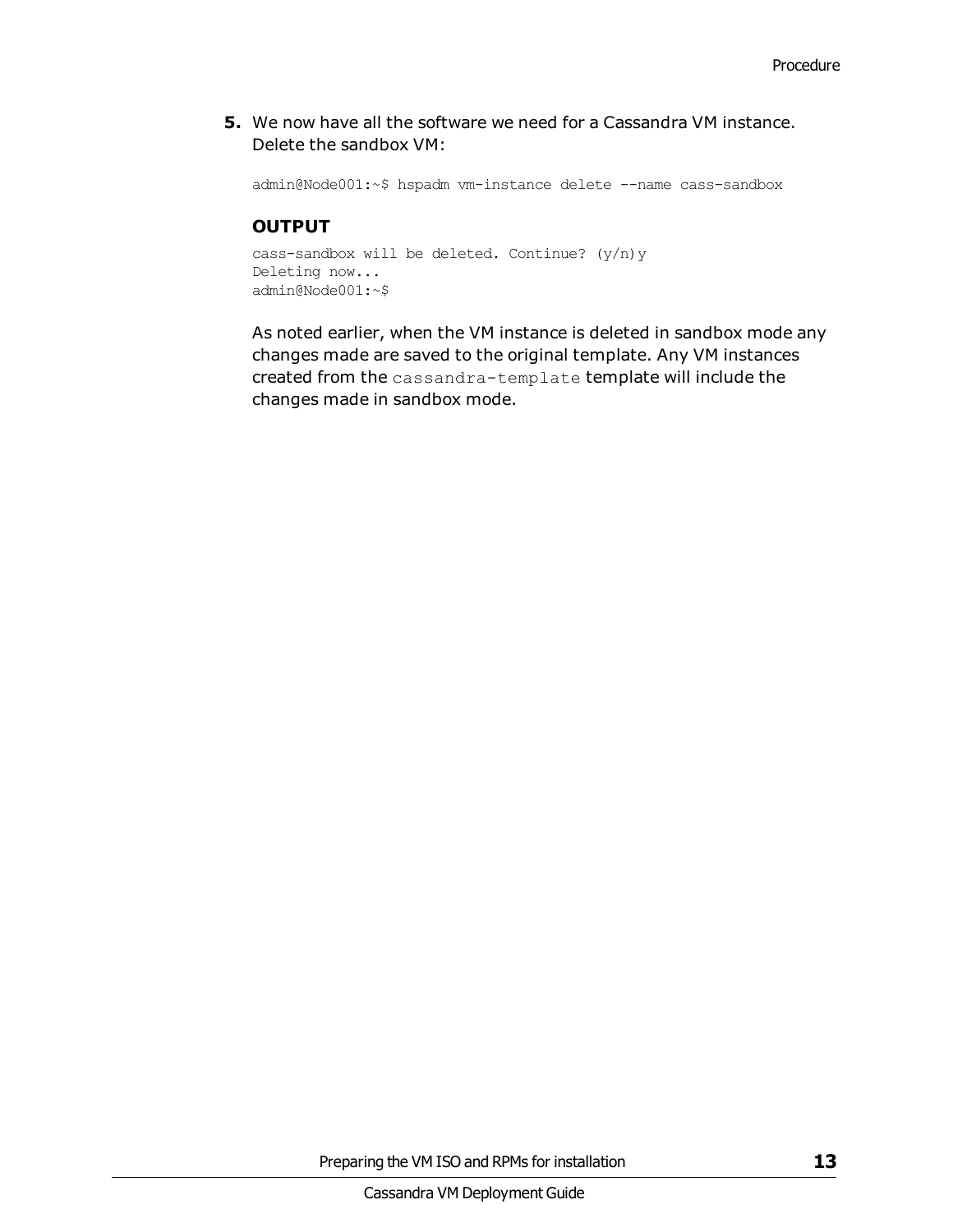**14** Preparing the VM ISO and RPMs for installation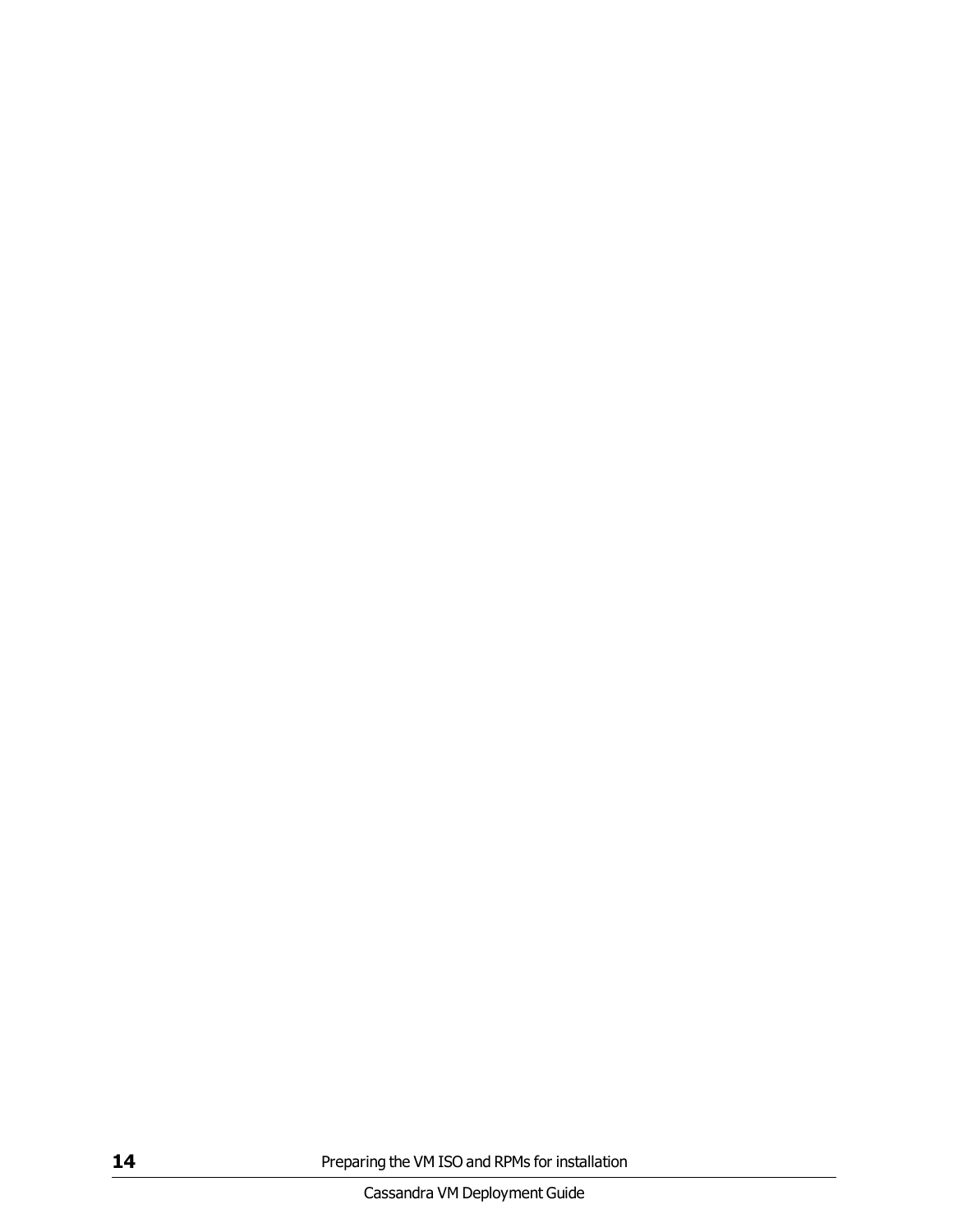

# **Direct attach drives to a VM**

<span id="page-24-0"></span>This chapter describes the procedure for attaching drives to Cassandra VMs. The example in this section describes a cluster with two SSDs per node but the processes can be applied to clusters with more or less SSDs. At the end of this procedure you will be ready to install Cassandra on your cluster.



**Important:** Because Cassandra is very sensitive to latency it is recommended that data files and commit logs reside on SSDs.

❒ [Procedure](#page-25-0)

Direct attach drives to a VM **15**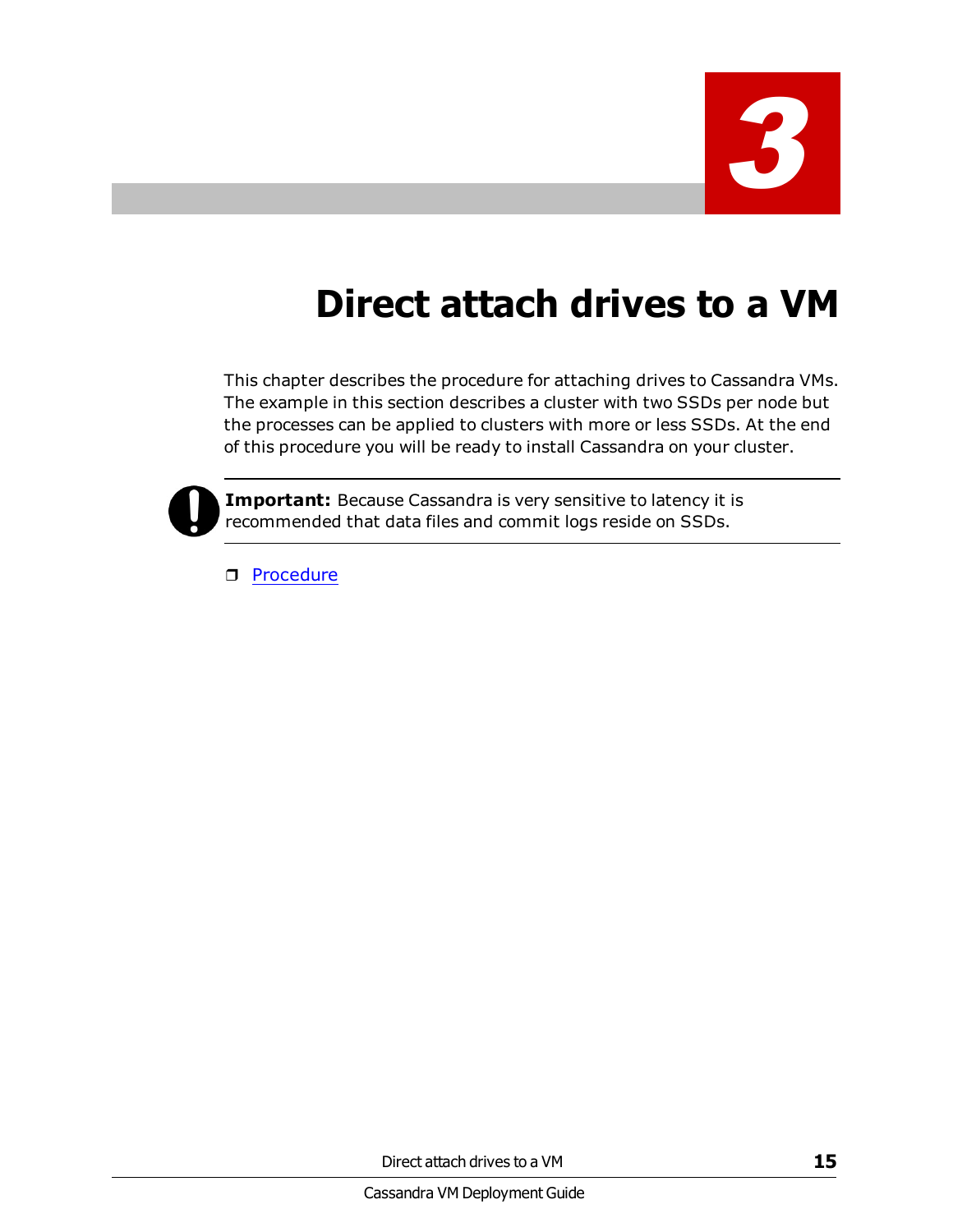# <span id="page-25-1"></span><span id="page-25-0"></span>**Procedure**

### **Create VM-volumes**



**Note:** The example in this section describes a cluster fitted with two SSDs per node. The same process is used if you have more or less SSDs in your cluster.

**1.** Create vm-volumes from the disks:

```
admin@Node001:~$ hspadm vm-volume add --name N10 --disk Node001 S0 -
-size 744GiB
admin@Node001:~$ hspadm vm-volume add --name N11 --disk Node001 S1 -
-size 744GiB
```
In this example, the volume created is approximately the same size as the SSD. It is also possible to create multiple volumes on a disk. For example, if you want to run two VMs on an HSP node and have them share the SSD.

**2.** Repeat these commands for all disks in the cluster. You will need to assign at least one SSD volume to each Cassandra VM.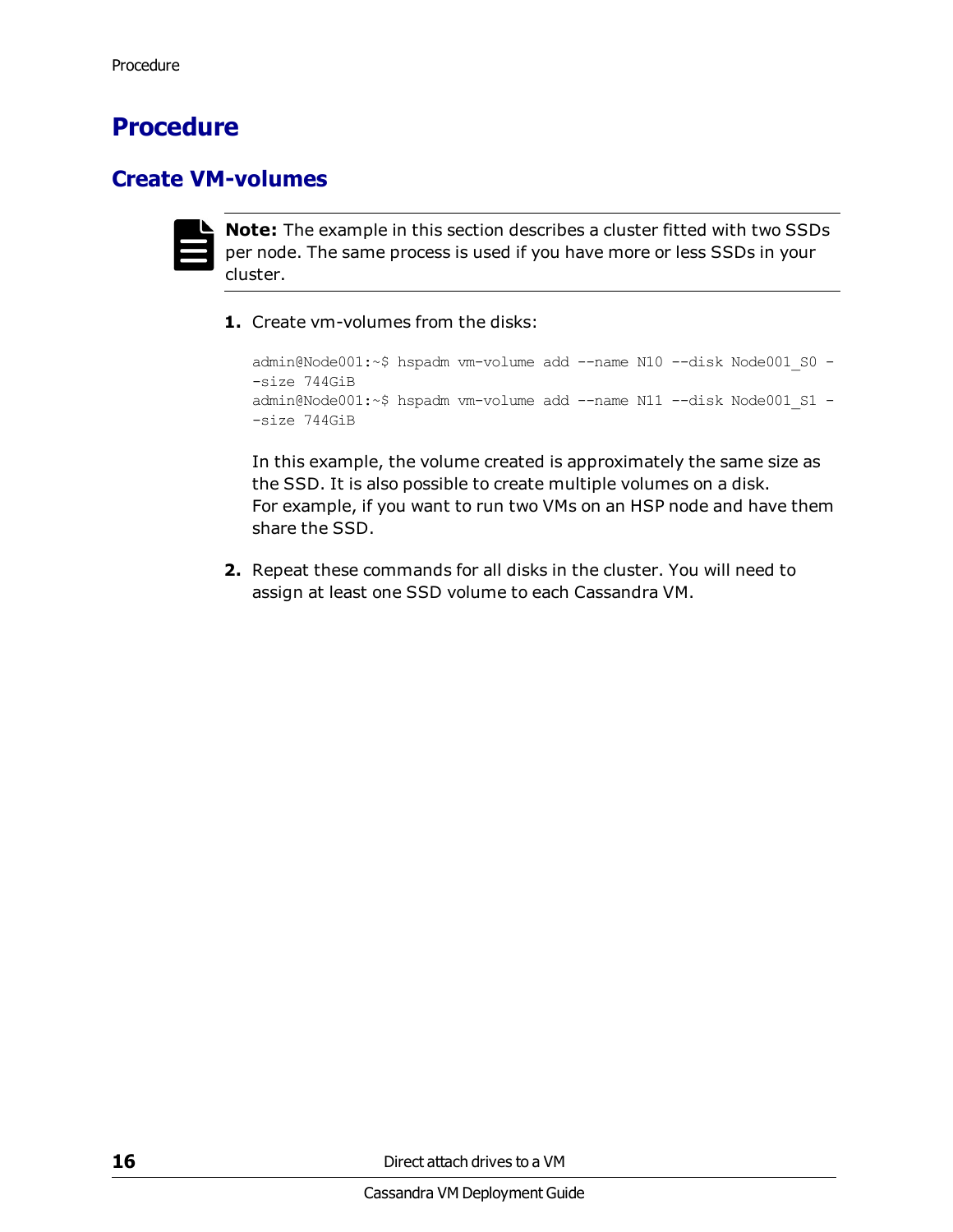### <span id="page-26-0"></span>**Create VM instances**

**1.** Create VM instances for Cassandra:

```
admin@Node001:~$ hspadm vm-instance add --name cass01 --vm-template
cassandra-template --vm-size jumbo --use-address-pool Y --disk vm-
volume-name=N10,vm-volume-name=N11
```
In this example vm-size jumbo has been used, this is a standard VM size in HSP. You can also create a custom vm-size using the command hspadm vm-size add. A popular VM size for Cassandra VMs is 16GiB RAM and 6 cores.

**2.** Verify the volumes have been assigned to cass01:

admin@Node001:~\$ hspadm vm-volume list --name N10

### **Example outputs**

|          |  |  | Name   Run State   VM Instance   Disk |                                                  |  |  | Used Bytes   Free Bytes   Total Bytes |  |  |  |
|----------|--|--|---------------------------------------|--------------------------------------------------|--|--|---------------------------------------|--|--|--|
| IN10 IUP |  |  | l cass01                              | Node001 S0   0.0 KiB   744.000 GiB   744.000 GiB |  |  |                                       |  |  |  |

admin@Node001:~\$ hspadm vm-volume list --name N11

|  |  |          |  | Name   Run State   VM Instance   Disk |  |  |  | Used Bytes   Free Bytes   Total Bytes            |
|--|--|----------|--|---------------------------------------|--|--|--|--------------------------------------------------|
|  |  | N11   UP |  | cass01                                |  |  |  | Node001 S1   0.0 KiB   744.000 GiB   744.000 GiB |

**3.** Repeat this command for the number of Cassandra nodes you wish to create in your cluster.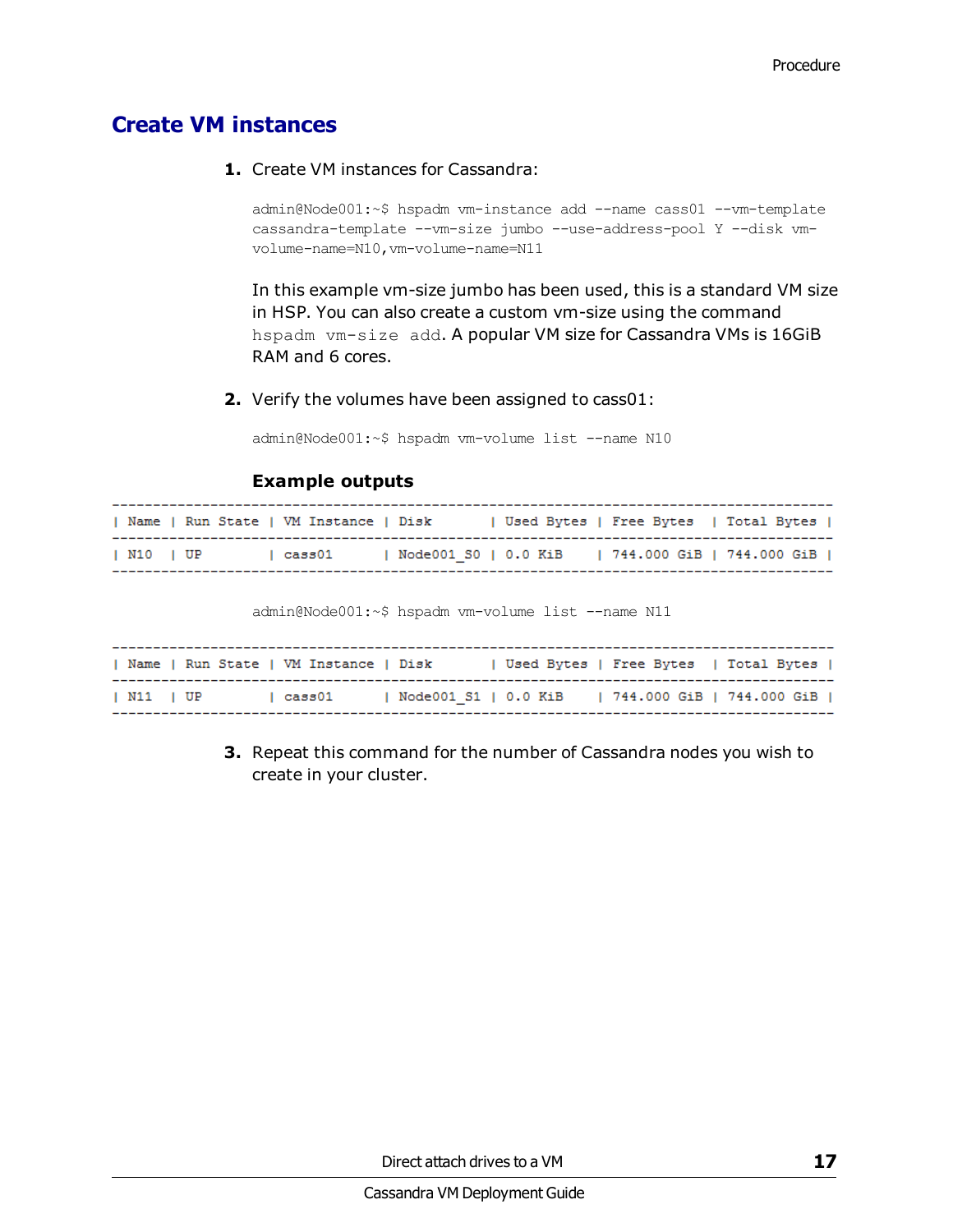### <span id="page-27-0"></span>**Create RAID volumes**

The steps in this section must be run on every VM that needs to be added to the Cassandra cluster.

**1.** Login to the VM and verify that the drives are available to the operating system:

```
[root@cass01 ~]# fdisk -l
```
### **Output**

```
Disk /dev/vda: 107.4 GB, 107374182400 bytes, 209715200 sectors
Units = sectors of 1 * 512 = 512 bytes
Sector size (logical/physical): 512 bytes / 512 bytes
I/O size (minimum/optimal): 512 bytes / 512 bytes
Disk label type: dos
Disk identifier: 0x000123f5
```
Device Boot Start End Blocks Id System 2048 209715199 104856576 83 Linux /dev/vda1

```
Disk /dev/vdb: 10 MB, 10485760 bytes, 20480 sectors
Units = sectors of 1 * 512 = 512 bytes
Sector size (logical/physical): 512 bytes / 512 bytes
I/O size (minimum/optimal): 512 bytes / 512 bytes
```
Disk /dev/vdc: 798.9 GB, 798863917056 bytes, 1560281088 sectors Units = sectors of  $1 * 512 = 512$  bytes Sector size (logical/physical): 512 bytes / 512 bytes I/O size (minimum/optimal): 512 bytes / 512 bytes

```
Disk /dev/vdd: 798.9 GB, 798863917056 bytes, 1560281088 sectors
Units = sectors of 1 * 512 = 512 bytes
Sector size (logical/physical): 512 bytes / 512 bytes
I/O size (minimum/optimal): 512 bytes / 512 bytes
```
**In the output above**:

**Root drive**: /dev/vda

**Shared drive:** /dev/vdb (the drive that the VM gets its IP address from)

**First SSD drive**: /dev/vdc

**Second SSD drive**: /dev/vdd ( if fitted)

**Third SSD drive**: /dev/vde ( if fitted)



**Tip:** HDS recommend a RAID0 configuration using Linux software RAID for the SSDs attached to the VM. Other RAID configurations such as RAID1 and RAID5 are also possible. However, as Cassandra performs replication and failover itself RAID0 is recommended for performance.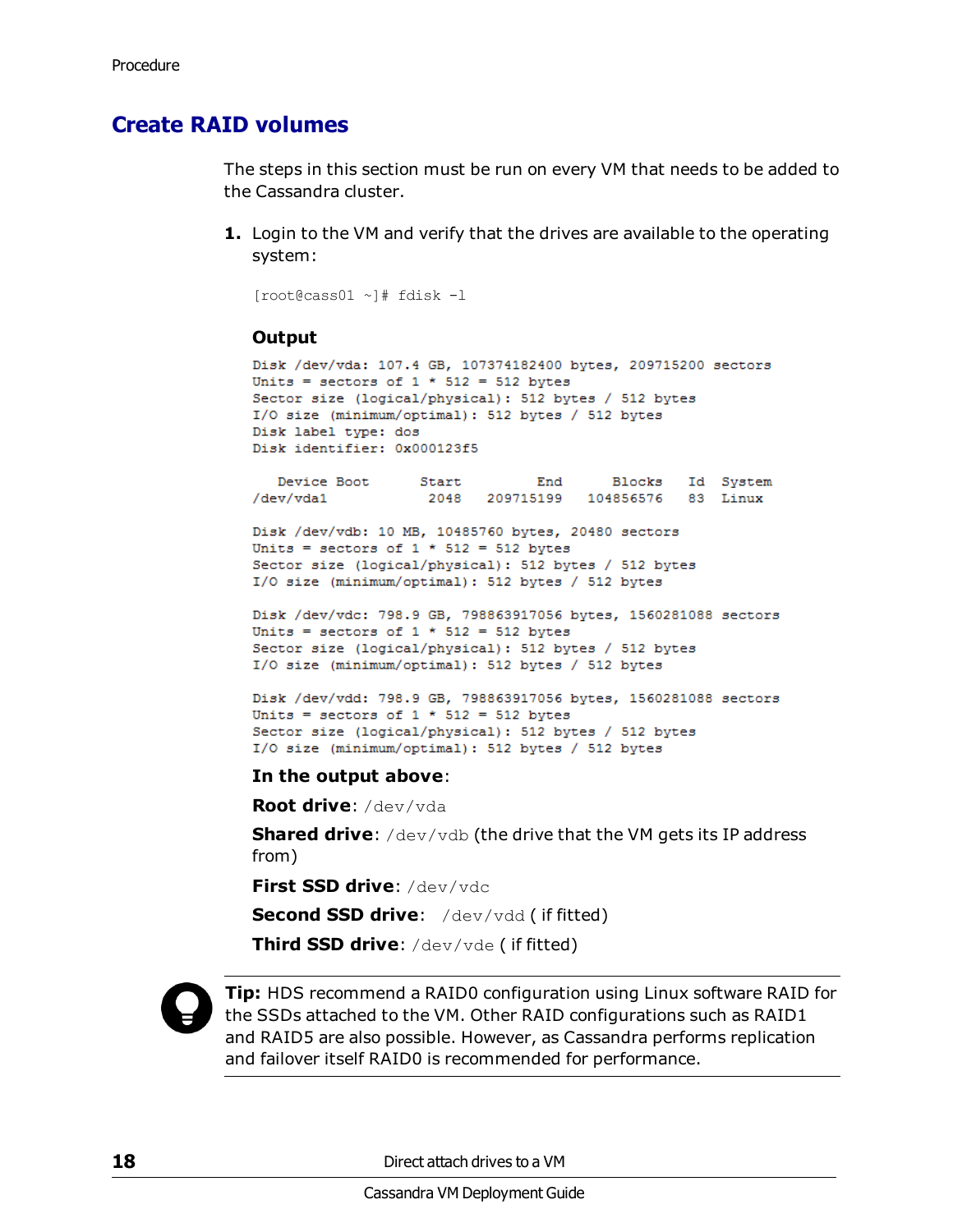**2.** The CentOS7-vanilla template that the cassandra-template is derived from includes RPMs for md (multiple device), which is Linux software RAID. Log into the VM as root, and run the following commands to configure RAID0:

The following command assumes two RAID devices, the local SSD devices are /dev/vdc and /dev/vdd. --level=stripe indicates  $RAID0, --chunk=4$  indicates that the chunk size on your RAID device will be 4K.

```
[root@cass01 ~]# mdadm --create --verbose /dev/md0 --level=stripe --
raid-devices=2 --chunk=4 /dev/vdc /dev/vdd
```
**3.** Verify that RAID group was created with RAID0 and 4K chunk size:

[root@cass01 ~]# mdadm --misc -D /dev/md0

### **Output**

```
/\text{dev/mol}:Version : 1.2
  Creation Time : Thu Aug 18 21:40:31 2016
     Raid Level : raid0
    Array Size : 1560018944 (1487.75 GiB 1597.46 GB)
  Raid Devices : 2
  Total Devices : 2
    Persistence : Superblock is persistent
    Update Time : Thu Aug 18 21:40:31 2016
         State : clean
 Active Devices : 2
Working Devices : 2
 Failed Devices : 0
  Spare Devices : 0
     Chunk Size : 4K
           Name : cass01:0 (local to host cass01)
          UUID : d5157f34:2ce84ecb:2bb69822:ce12dda8
         Events : 0Number Major Minor RaidDevice State
       \overline{0}253
                       32
                             0 active sync
                                                      /dev/vdc
            253
                                                      /dev/vdd
       \mathbf{1}48 - 10
                                \mathbf{1}active sync
```
[root@cass01 ~]# cat /proc/mdstat

Direct attach drives to a VM **19**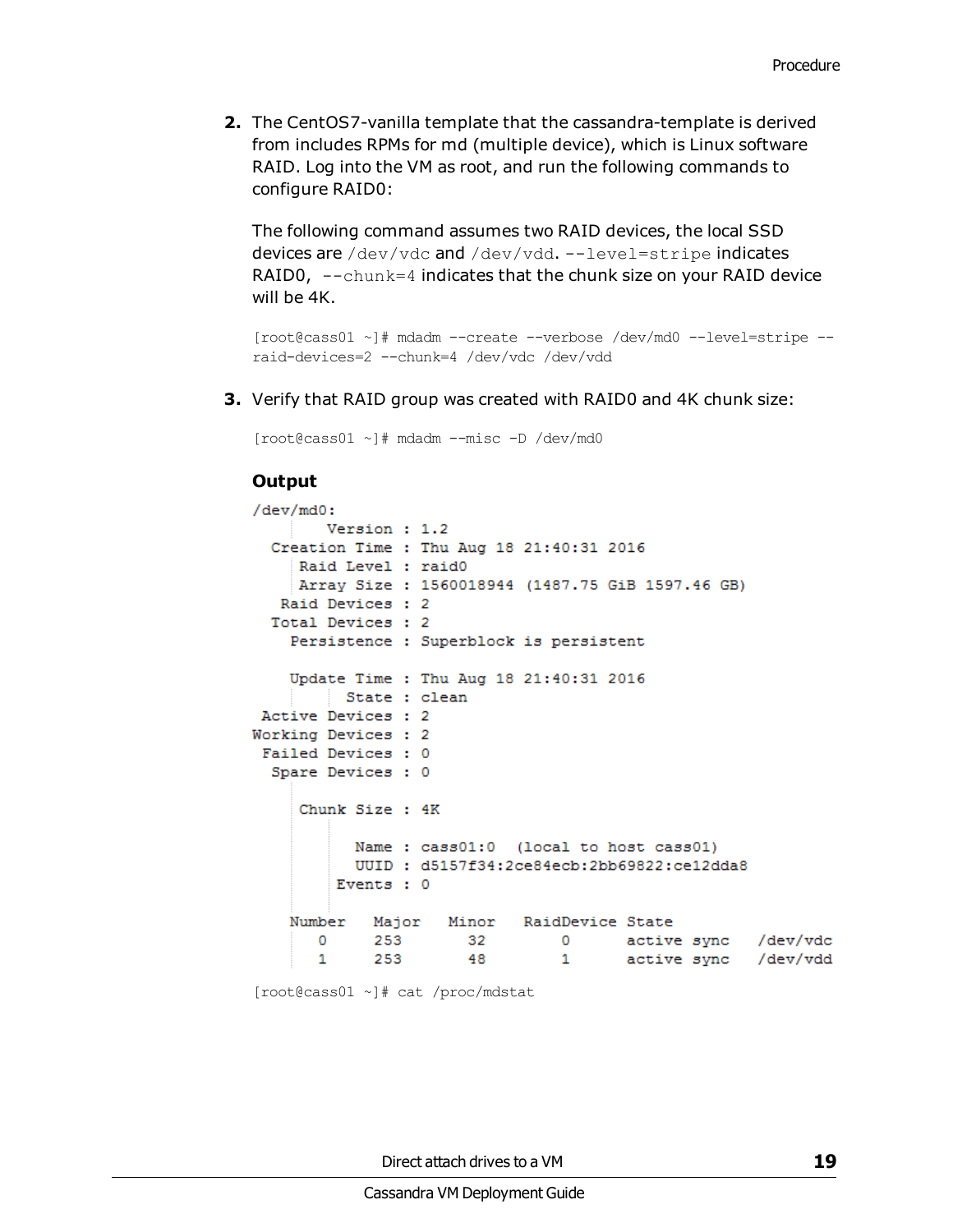### **Output**

```
Personalities : [raid0]
md0 : active raid0 vdc[0] vdd[1]
      1560018944 blocks super 1.2 4k chunks
unused devices: <none>
```
**4.** Add entry to /etc/rc.local to start md on boot.

[root@cass01 ~]# echo "mdadm --assemble --scan" >> /etc/rc.local

### **5.** Create startup file for md:

[root@cass01 ~]# mdadm --detail --scan > /etc/mdadm.conf

**6.** Add entry in /etc/fstab

```
[root@cass01 ~]# echo "/dev/md0 /var/lib/cassandra ext4
discard, nobarrier 1 1" >> /etc/fstab
```
**7.** Create file-system for Cassandra and mount it. This final step assumes that the data files, commit log, hints, etc. are sub folders of /var/lib/cassandra

[root@cass01 ~]# mkdir -p /var/lib/cassandra [root@cass01 ~]# mkfs -t ext4 /dev/md0 [root@cass01 ~]# mount /dev/md0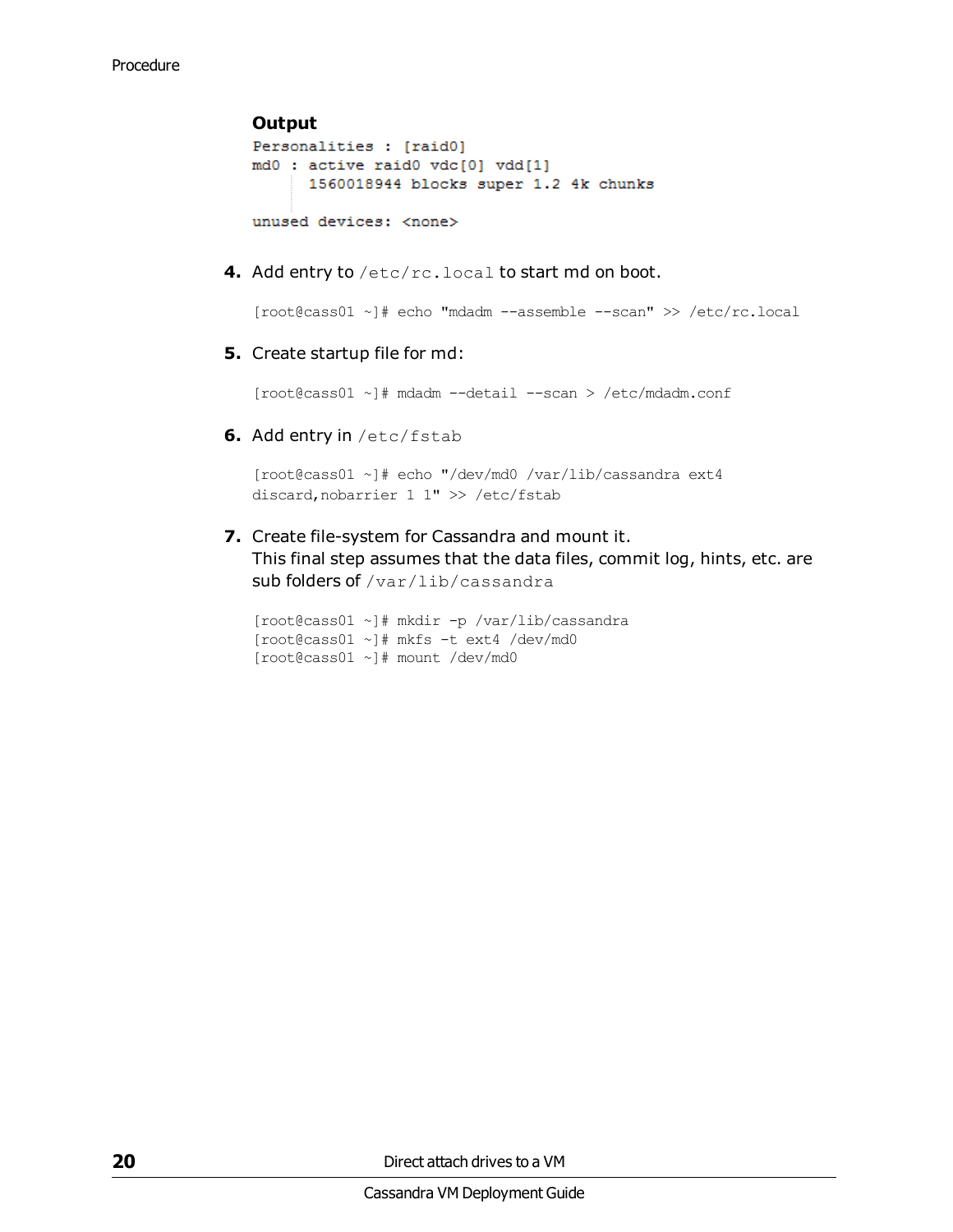# 4

# <span id="page-30-0"></span>**Installing and starting Cassandra**

This chapter describes the procedure for installing and starting Cassandra VMs. At the end of this procedure Cassandra will be installed, running and ready for use.

- □ [Before](#page-31-0) you begin
- ❒ [Procedure](#page-31-1)

Installing and starting Cassandra **21**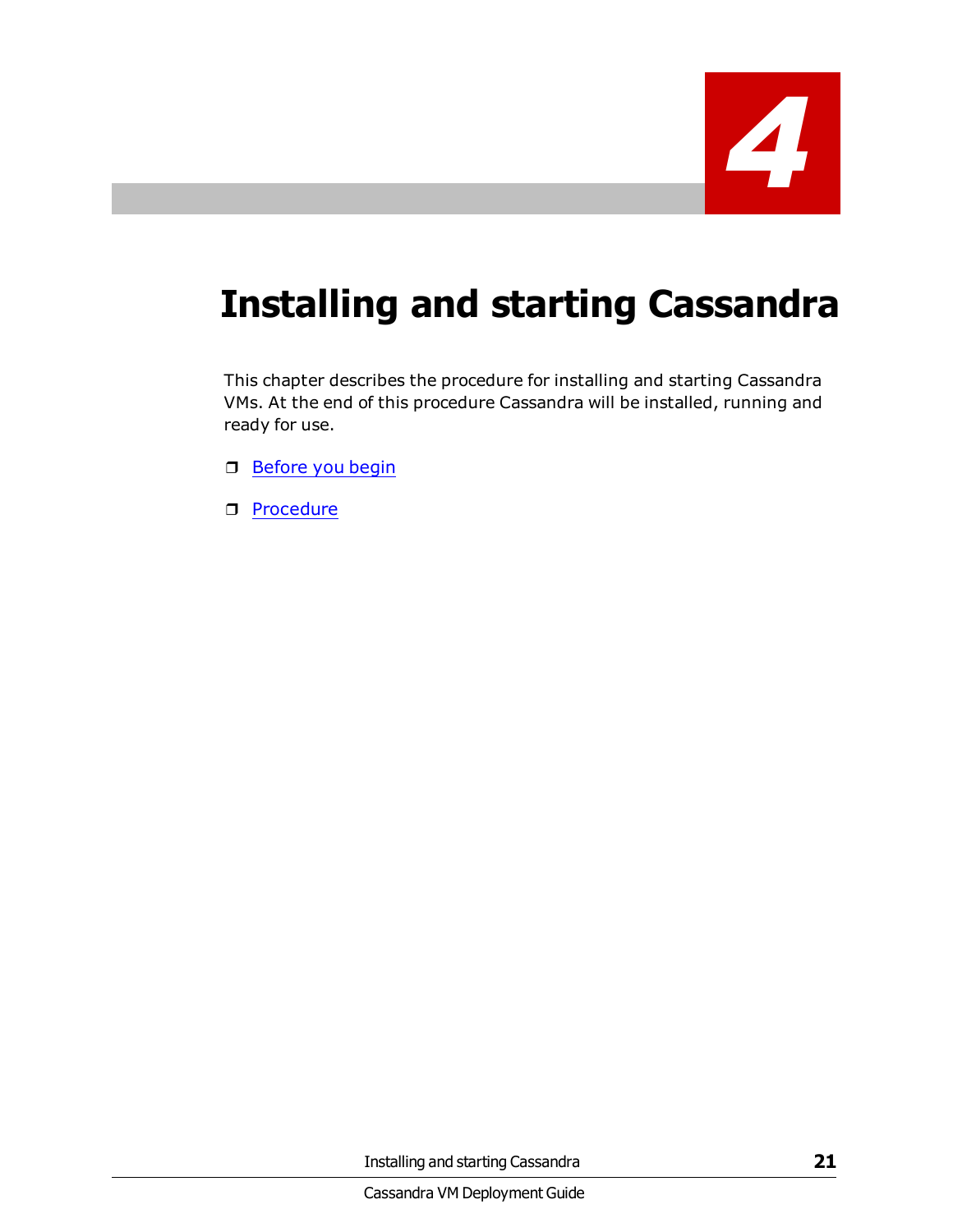# <span id="page-31-0"></span>**Before you begin**

Verify that you have:

- Fitted the SSDs, see [Fitting](#page-10-0) the SSDs.
- Prepared the VMs and RPMs for installation, see [Preparing](#page-16-0) the VM ISO and RPMs for [installation](#page-16-0).
- Attached SSDs to the VMs, see Direct [attach](#page-24-0) drives to a VM.
- The correct version of cassandra. yaml installed on the nodes. If you don't have one, contact the HSP apps team.

### <span id="page-31-2"></span><span id="page-31-1"></span>**Procedure**

### **Installing Cassandra**

Install Cassandra using the following command:

```
[root@cass01 ~]# cd /root/downloads/
[root@cass01 downloads]# RPMS=`/bin/ls`
[root@cass01 downloads]# for r in $RPMS; do rpm -ivh $r; done
```
### <span id="page-31-3"></span>**Update /etc/hosts**

The /etc/hosts file must be updated on all of the VMs that are part of the Cassandra cluster.

**1.** Find the names and IP addresses of the Cassandra VMs using:

admin@Node001:~\$ hspadm vm-instance list

**2.** The /etc/hosts file on every VM must have new entries below the line ## end: analytics vm

### **Example**

```
[root@cass01 ~]# cat /etc/hosts
```
### **Output**

```
127.0.0.1 localhost localhost.localdomain localhost4
localhost4.localdomain4
```
**22** Installing and starting Cassandra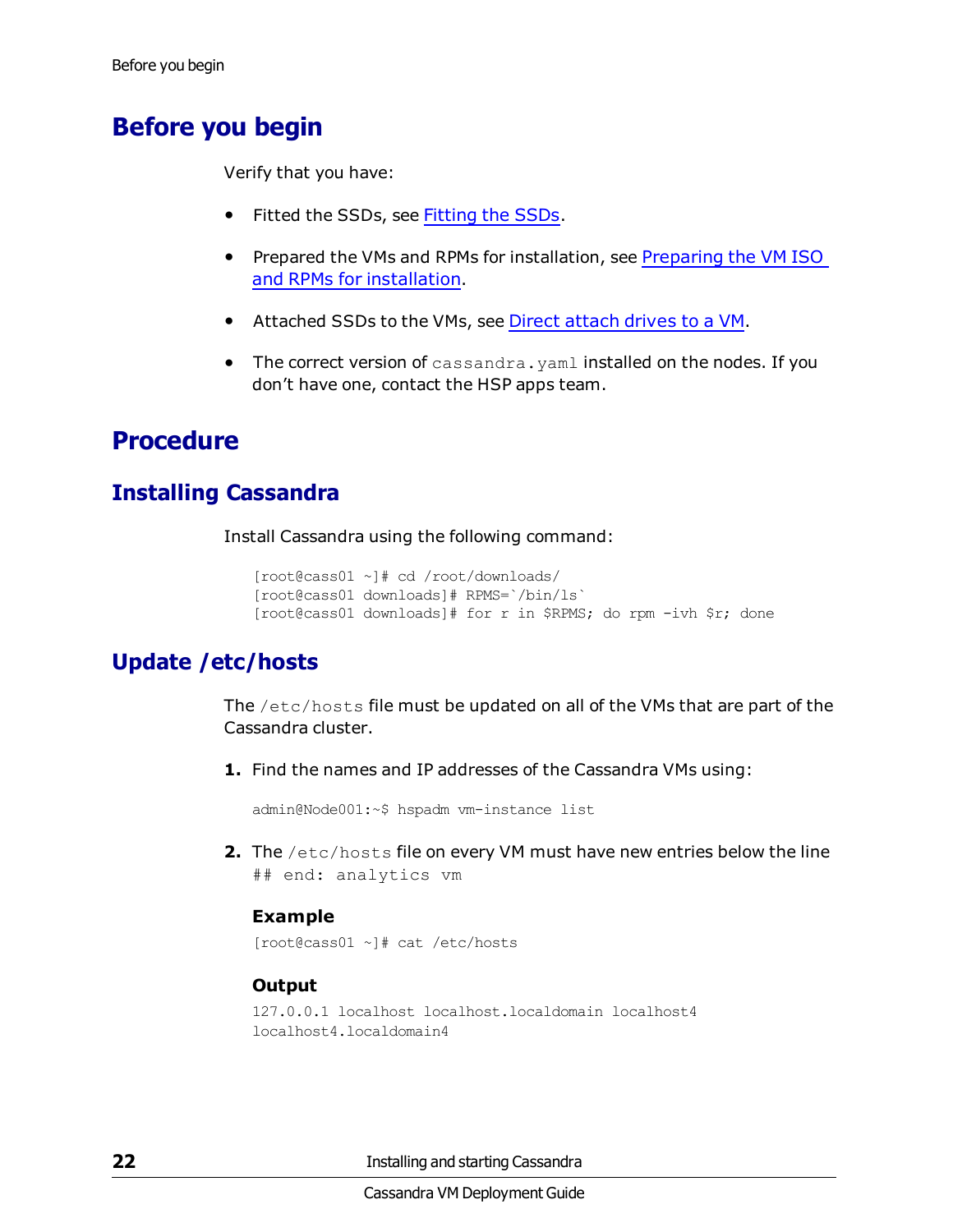::1 localhost localhost.localdomain localhost6 localhost6.localdomain6

```
## analytics vm
172.20.252.203 host-node
172.20.252.227 cass01.mycorp.com cass01
## end: analytics vm
172.20.252.227 cass01
172.20.252.228 cass02
172.20.252.229 cass03
172.20.252.230 cass04
172.20.252.231 cass05
```
### <span id="page-32-0"></span>**Starting Cassandra**

Before starting Cassandra, please be sure to have the correct version of cassandra.yaml installed on the nodes. A working copy is included in the appendix see [Appendix](#page-34-0).

**1.** Run the following command on all the Cassandra VMs:

[root@cass01 ~]# service cassandra start

**2.** Check the status of the Cassandra VMs using:

[root@cass01 ~]# nodetool status

### **Example Output**

| Datacenter: dc1                        |          |        |                  |                                        |       |  |  |  |  |  |  |  |  |
|----------------------------------------|----------|--------|------------------|----------------------------------------|-------|--|--|--|--|--|--|--|--|
| .                                      |          |        |                  |                                        |       |  |  |  |  |  |  |  |  |
| Status=Up/Down                         |          |        |                  |                                        |       |  |  |  |  |  |  |  |  |
| I/ State=Normal/Leaving/Joining/Moving |          |        |                  |                                        |       |  |  |  |  |  |  |  |  |
| -- Address                             | Load     | Tokens | Owns (effective) | Host ID                                | Rack  |  |  |  |  |  |  |  |  |
| UN 172,20,252,227 25.82 GB             |          | - 30   | 62.2%            | c856c72b-dc91-4483-b90a-61d4d7b22c69   | rack1 |  |  |  |  |  |  |  |  |
| UN 172.20.252.228                      | 28.02 GB | -30    | 63.5%            | bf6542c1-6614-4c2b-92e2-a1071ba69d65   | rack1 |  |  |  |  |  |  |  |  |
| UN 172.20.252.229                      | 27.88 GB | 30     | 61.0%            | $abcel629-fa3c-44ca-87d6-a636f4dded1c$ | rack1 |  |  |  |  |  |  |  |  |
| UN 172.20.252.230                      | 25.61 GB | 30     | 61.4%            | b7d469f8-82da-4560-bd5d-5cec4b953141   | rack1 |  |  |  |  |  |  |  |  |
| UN 172.20.252.231                      | 29.63 GB | 30     | 51.9%            | 427d98ef-d523-477f-be0a-73be55acc914   | rack1 |  |  |  |  |  |  |  |  |

### **Cassandra status**:

**UN**: Cassandra VM is up

**DN**: Cassandra VM is down

If you expect a particular node to be in the cluster and it isn't, you can log into the node, check if Cassandra is running, and check logs in /var/log/cassandra.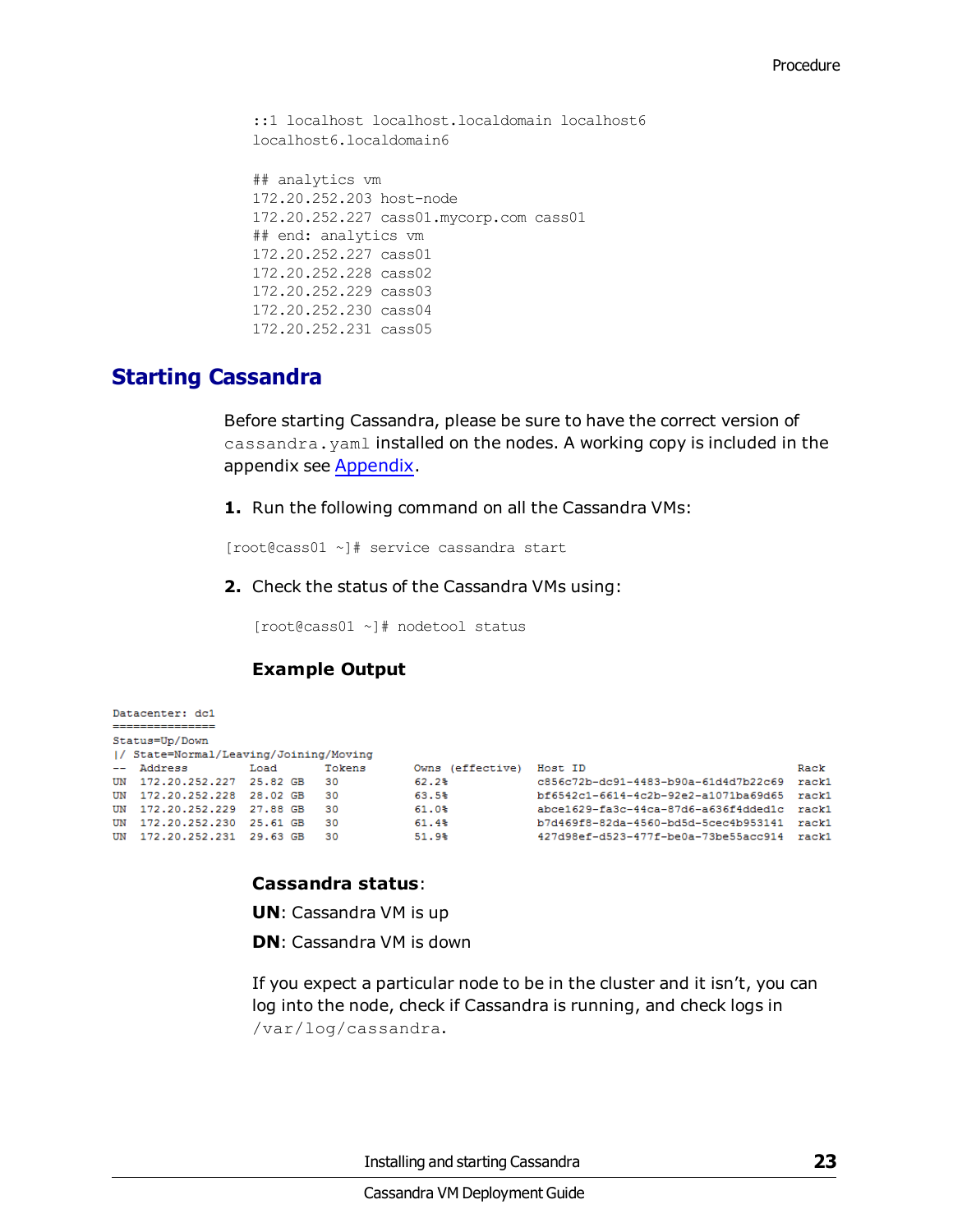### <span id="page-33-0"></span>**Verification**

You can verify the status of your Cassandra cluster by running cassandrastress. The following is a script that writes 1 million rows to a cluster consisting of 6 Cassandra nodes.

### **1.** To run the script.

```
#!/bin/bash
HOSTS="cass1,cass2,cass3,cass4,cass5,cass6"
cassandra-stress write n=1000000 cl=local_quorum -node $HOSTS
```
**2.** The output from running the script is shown below. The script was run from a client which was another VM with Cassandra installed on it. The client was not part of the cluster, however it was on the same network.

### **Output**

```
Results:
op rate : 51963 [WRITE:51963]
partition rate : 51963 [WRITE:51963]
row rate : 51963 [WRITE:51963]
latency mean : 3.8 [WRITE: 3.8]
latency median : 1.5 [WRITE:1.5]
latency 95th percentile : 12.6 [WRITE:12.6]
latency 99th percentile : 36.2 [WRITE: 36.2]
latency 99.9th percentile : 64.5 [WRITE:64.5]
latency max : 131.9 [WRITE:131.9]
Total partitions : 1000000 [WRITE:1000000]
Total errors : 0 [WRITE:0]
total gc count : 0
total gc mb : 0
total gc time (s) : 0
avg gc time(ms) : NaN
stdev gc time(ms) : 0
Total operation time : 00:00:19
```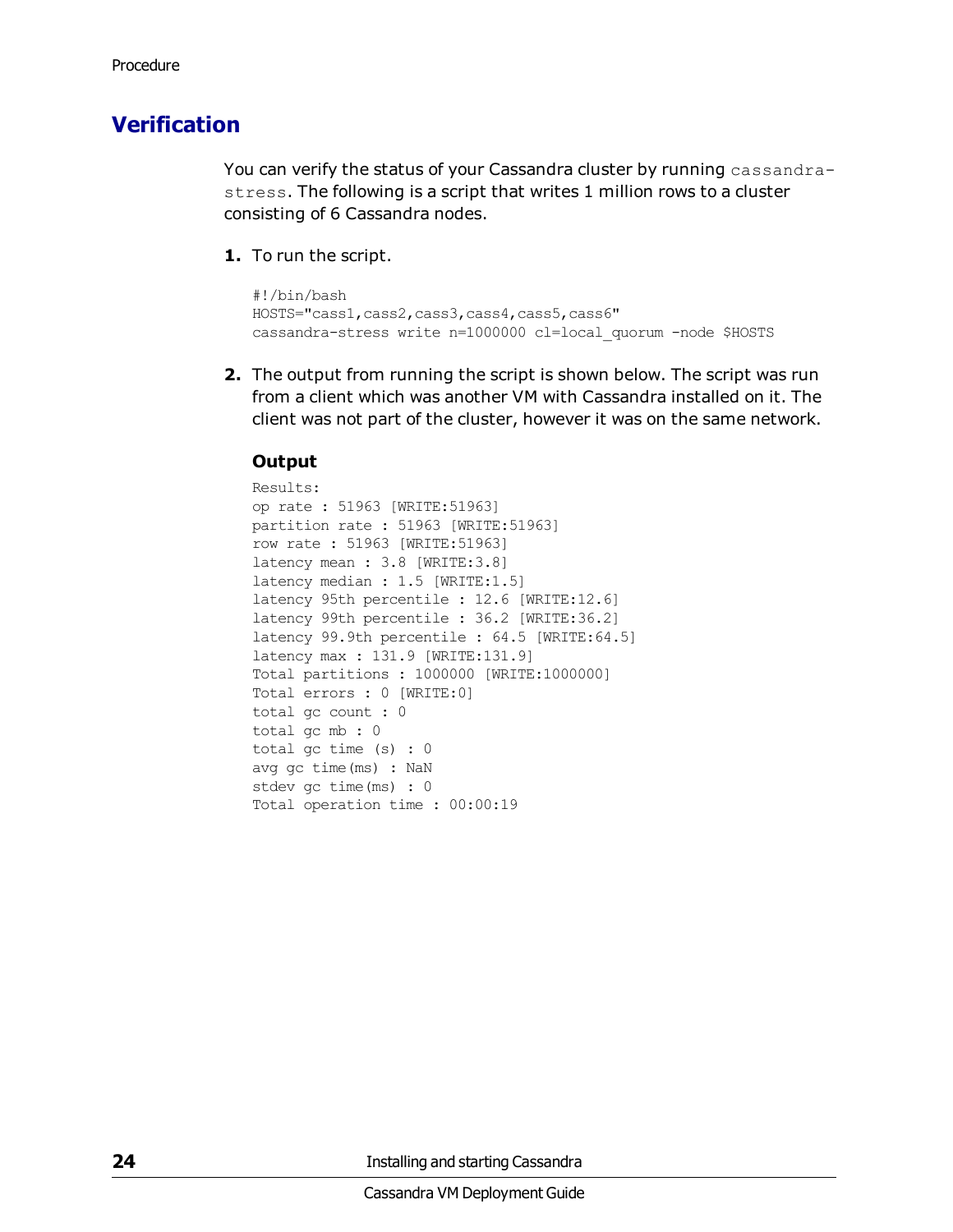# **Appendix**

<span id="page-34-0"></span>This appendix describes the procedure for installing and using the cassandra.yaml file.

- ❒ [Procedure](#page-35-0)
- ❒ [YAML](#page-36-0) file

Appendix **25**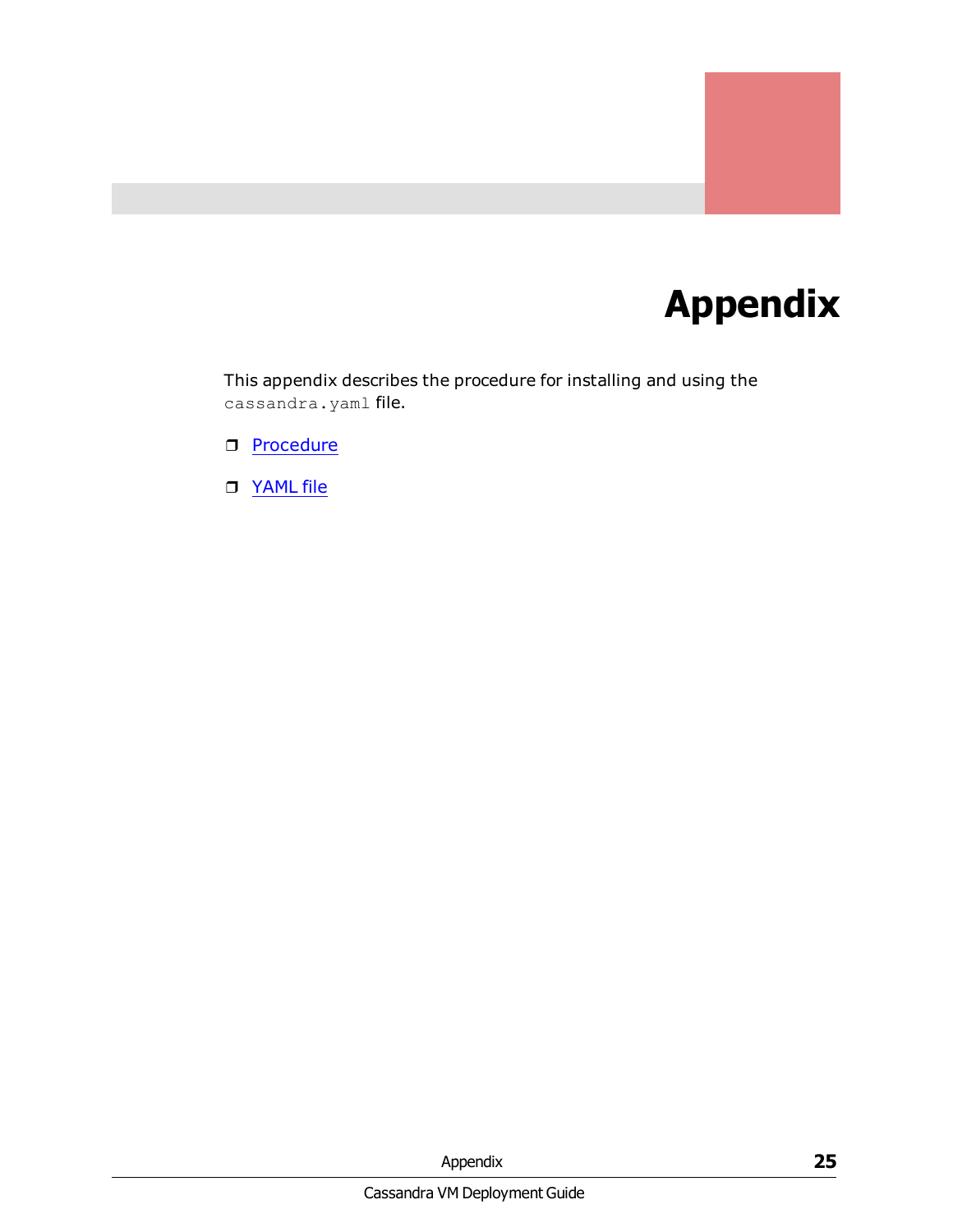# <span id="page-35-0"></span>**Procedure**

This appendix contains a working copy of the cassandra. yaml for Cassandra 3.0. This file must be copied to:

/etc/cassandra/conf/cassandra.yaml

Once the file has finished copying you must restart Cassandra.



**Important:** you now need to make at least 3 changes in the cassandra.yaml file for your specific environment, see below for details.

**1.** The seeds entry, which tells a joining node to contact this node to learn the topology of the ring. Change:

```
- seeds: "X.X.X.X"
```
to

```
- seeds: "10.1.1.10"
```
Where 10.1.1.10 is the IP address of any one of the Cassandra VMs in your cluster.



**Note:** the seeds entry (or a list of seed entries) must stay the same for all nodes in your Cassandra cluster.

**2.** Rpc address: This is the listen address for client connections. Change: rpc\_address: XXXX

to

```
rpc_address: cass01
```
Where cass01 is the hostname of the Cassandra VM the YAML file is installed on.



**Note:** this line must be changed for every VM in your Cassandra cluster.

**3.** auto bootstrap: This value is set to false during initialization. It must be changed after initialization, as described in the link included in the file.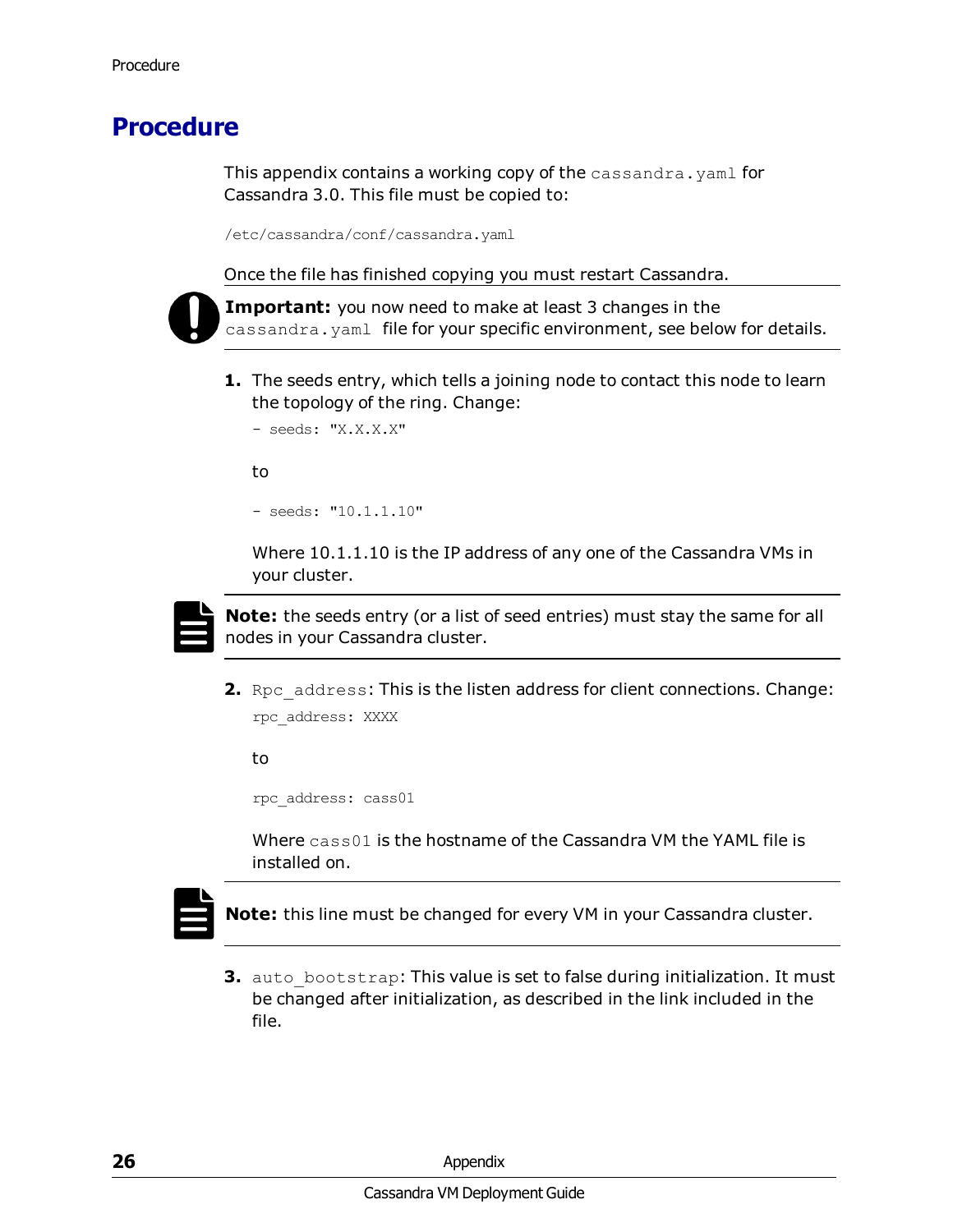## <span id="page-36-0"></span>**YAML file**

### The following is a copy of the cassandra.yaml file:

```
# Cassandra storage config YAML
# Please search for the word "HSP" to detect the parameters that
# need to be changed.
# NOTE:
# See http://wiki.apache.org/cassandra/StorageConfiguration for
# full explanations of configuration directives
# /NOTE
# The name of the cluster. This is mainly used to prevent machines in
# one logical cluster from joining another.
cluster name: 'My Cassandra Cluster'
# This defines the number of tokens randomly assigned to this node on the ring
# The more tokens, relative to other nodes, the larger the proportion of data
# that this node will store. You probably want all nodes to have the same number
# of tokens assuming they have equal hardware capability.
#
# If you leave this unspecified, Cassandra will use the default of 1 token for legacy
compatibility,
# and will use the initial token as described below.
#
# Specifying initial token will override this setting on the node's initial start,
# on subsequent starts, this setting will apply even if initial token is set.
#
# If you already have a cluster with 1 token per node, and wish to migrate to
# multiple tokens per node, see http://wiki.apache.org/cassandra/Operations
num_tokens: 30
# Triggers automatic allocation of num_tokens tokens for this node. The allocation
# algorithm attempts to choose tokens in a way that optimizes replicated load over
# the nodes in the datacenter for the replication strategy used by the specified
# keyspace.
#
# The load assigned to each node will be close to proportional to its number of
# vnodes.
#
# Only supported with the Murmur3Partitioner.
# allocate tokens for keyspace: KEYSPACE
# initial_token allows you to specify tokens manually. While you can use # it with
# vnodes (num tokens > 1, above) -- in which case you should provide a
# comma-separated list -- it's primarily used when adding nodes # to legacy clusters
# that do not have vnodes enabled.
# initial_token:
# See http://wiki.apache.org/cassandra/HintedHandoff
# May either be "true" or "false" to enable globally
hinted handoff enabled: true
# When hinted handoff enabled is true, a black list of data centers that will not
# perform hinted handoff
#hinted handoff disabled datacenters:
```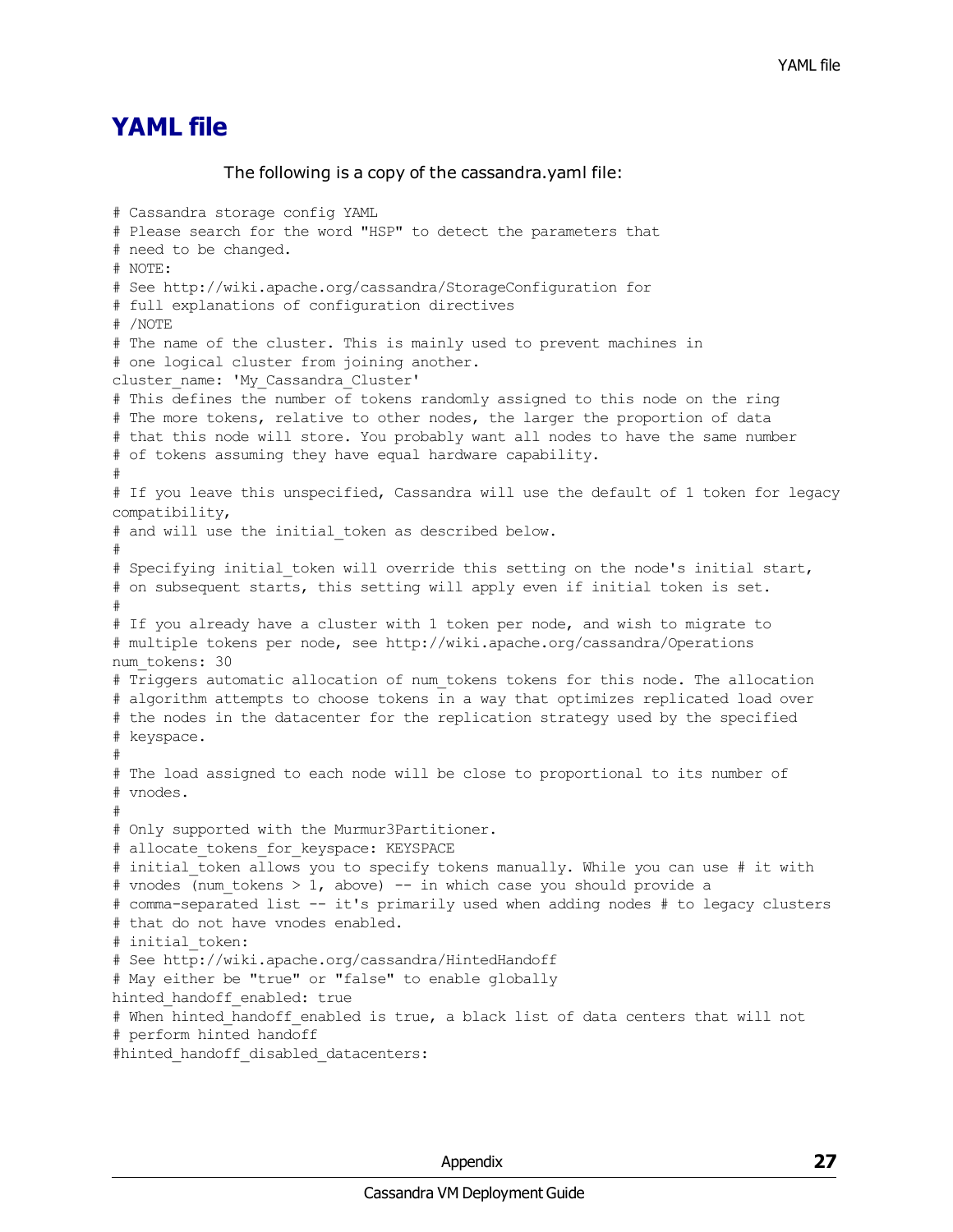```
# - DC1
# - DC2
# this defines the maximum amount of time a dead host will have hints
# generated. After it has been dead this long, new hints for it will not be
# created until it has been seen alive and gone down again.
max hint window in ms: 10800000 # 3 hours
# Maximum throttle in KBs per second, per delivery thread. This will be
# reduced proportionally to the number of nodes in the cluster. (If there
# are two nodes in the cluster, each delivery thread will use the maximum
# rate; if there are three, each will throttle to half of the maximum,
# since we expect two nodes to be delivering hints simultaneously.)
hinted handoff throttle in kb: 1024
# Number of threads with which to deliver hints;
# Consider increasing this number when you have multi-dc deployments, since
# cross-dc handoff tends to be slower
max hints delivery threads: 2
# Directory where Cassandra should store hints.
# If not set, the default directory is $CASSANDRA_HOME/data/hints.
hints directory: /var/lib/cassandra/hints
# How often hints should be flushed from the internal buffers to disk.
# Will *not* trigger fsync.
hints flush period in ms: 10000
# Maximum size for a single hints file, in megabytes.
max_hints_file_size_in_mb: 128
# Compression to apply to the hint files. If omitted, hints files
# will be written uncompressed. LZ4, Snappy, and Deflate compressors
# are supported.
#hints_compression:
# - class_name: LZ4Compressor
# parameters:
# -# Maximum throttle in KBs per second, total. This will be
# reduced proportionally to the number of nodes in the cluster.
batchlog_replay_throttle_in_kb: 1024
# Authentication backend, implementing IAuthenticator; used to identify users
# Out of the box, Cassandra provides org.apache.cassandra.auth.
{AllowAllAuthenticator,
# PasswordAuthenticator}.
#
# - AllowAllAuthenticator performs no checks - set it to disable authentication.
# - PasswordAuthenticator relies on username/password pairs to authenticate
# users. It keeps usernames and hashed passwords in system auth.credentials table.
# Please increase system auth keyspace replication factor if you use this
authenticator.
# If using PasswordAuthenticator, CassandraRoleManager must also be used (see below)
authenticator: AllowAllAuthenticator
# Authorization backend, implementing IAuthorizer; used to limit access/provide
permissions
# Out of the box, Cassandra provides org.apache.cassandra.auth.{AllowAllAuthorizer,
# CassandraAuthorizer}.
#
# - AllowAllAuthorizer allows any action to any user - set it to disable
authorization.
```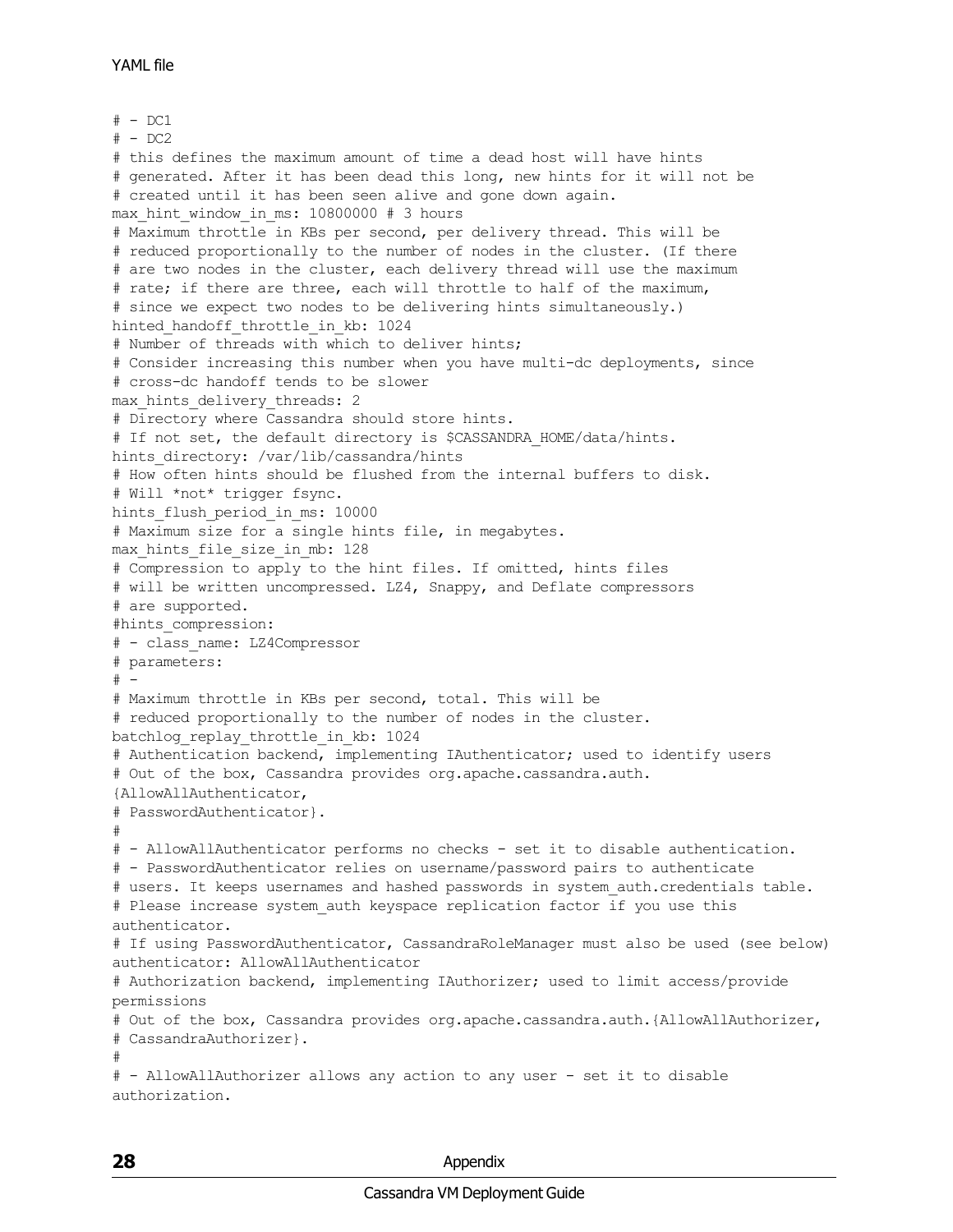# - CassandraAuthorizer stores permissions in system\_auth.permissions table. Please # increase system\_auth keyspace replication factor if you use this authorizer. authorizer: AllowAllAuthorizer # Part of the Authentication & Authorization backend, implementing IRoleManager; used # to maintain grants and memberships between roles. # Out of the box, Cassandra provides org.apache.cassandra.auth.CassandraRoleManager, # which stores role information in the system\_auth keyspace. Most functions of the # IRoleManager require an authenticated login, so unless the configured IAuthenticator # actually implements authentication, most of this functionality will be unavailable. # # - CassandraRoleManager stores role data in the system\_auth keyspace. Please # increase system\_auth keyspace replication factor if you use this role manager. role\_manager: CassandraRoleManager # Validity period for roles cache (fetching permissions can be an # expensive operation depending on the authorizer). Granted roles are cached for # authenticated sessions in AuthenticatedUser and after the period specified # here, become eligible for (async) reload. # Defaults to 2000, set to 0 to disable. # Will be disabled automatically for AllowAllAuthenticator. roles\_validity\_in\_ms: 2000 # Refresh interval for roles cache (if enabled). # After this interval, cache entries become eligible for refresh. Upon next # access, an async reload is scheduled and the old value returned until it # completes. If roles validity in ms is non-zero, then this must be # also. # Defaults to the same value as roles validity in ms. # roles update interval in ms: 1000 # Validity period for permissions cache (fetching permissions can be an # expensive operation depending on the authorizer, CassandraAuthorizer is # one example). Defaults to 2000, set to 0 to disable. # Will be disabled automatically for AllowAllAuthorizer. permissions\_validity\_in\_ms: 2000 # Refresh interval for permissions cache (if enabled). # After this interval, cache entries become eligible for refresh. Upon next # access, an async reload is scheduled and the old value returned until it # completes. If permissions validity in ms is non-zero, then this must be # also. # Defaults to the same value as permissions validity in ms. # permissions update interval in ms: 1000 # The partitioner is responsible for distributing groups of rows (by # partition key) across nodes in the cluster. You should leave this # alone for new clusters. The partitioner can NOT be changed without # reloading all data, so when upgrading you should set this to the # same partitioner you were already using. # # Besides Murmur3Partitioner, partitioners included for backwards # compatibility include RandomPartitioner, ByteOrderedPartitioner, and # OrderPreservingPartitioner. # partitioner: org.apache.cassandra.dht.Murmur3Partitioner # Directories where Cassandra should store data on disk. Cassandra # will spread data evenly across them, subject to the granularity of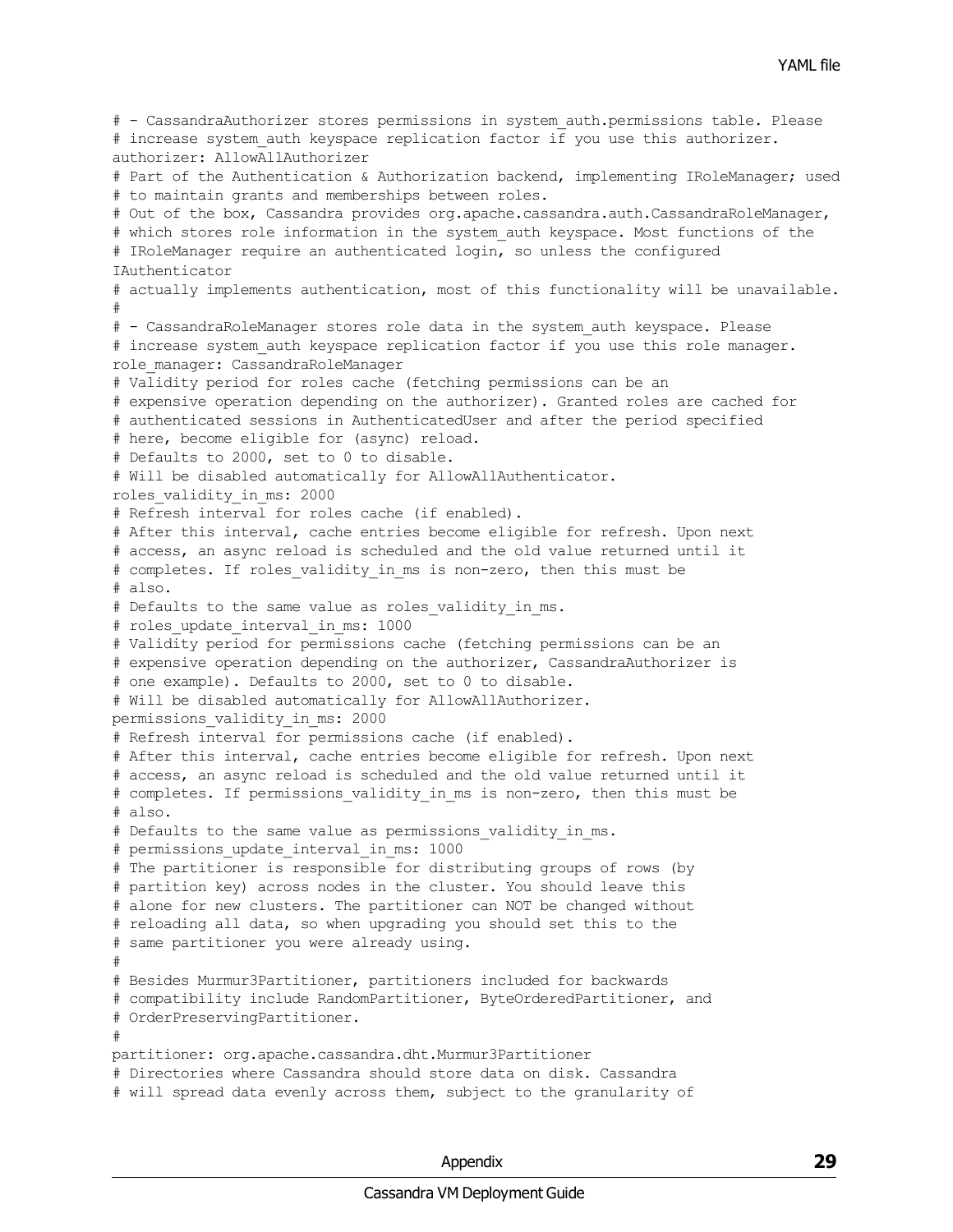#### YAML file

# the configured compaction strategy. # If not set, the default directory is \$CASSANDRA HOME/data/data. data file directories: - /var/lib/cassandra/data # commit log. when running on magnetic HDD, this should be a # separate spindle than the data directories. # If not set, the default directory is \$CASSANDRA\_HOME/data/commitlog. commitlog\_directory: /var/lib/cassandra/commitlog # policy for data disk failures: # die: shut down gossip and client transports and kill the JVM for any fs errors or # single-sstable errors, so the node can be replaced. # stop paranoid: shut down gossip and client transports even for single-sstable errors, # kill the JVM for errors during startup. # stop: shut down gossip and client transports, leaving the node effectively dead, but # can still be inspected via JMX, kill the JVM for errors during startup. # best effort: stop using the failed disk and respond to requests based on # remaining available sstables. This means you WILL see obsolete # data at CL.ONE! # ignore: ignore fatal errors and let requests fail, as in pre-1.2 Cassandra disk failure policy: stop # policy for commit disk failures: # die: shut down gossip and Thrift and kill the JVM, so the node can be replaced. # stop: shut down gossip and Thrift, leaving the node effectively dead, but # can still be inspected via JMX. # stop commit: shutdown the commit log, letting writes collect but # continuing to service reads, as in pre-2.0.5 Cassandra # ignore: ignore fatal errors and let the batches fail commit failure policy: stop # Maximum size of the key cache in memory. # # Each key cache hit saves 1 seek and each row cache hit saves 2 seeks at the # minimum, sometimes more. The key cache is fairly tiny for the amount of # time it saves, so it's worthwhile to use it at large numbers. # The row cache saves even more time, but must contain the entire row, # so it is extremely space-intensive. It's best to only use the # row cache if you have hot rows or static rows. # # NOTE: if you reduce the size, you may not get you hottest keys loaded on startup. # # Default value is empty to make it "auto" (min(5% of Heap (in MB), 100MB)). Set to 0 to disable key cache. key cache size in mb: # Duration in seconds after which Cassandra should # save the key cache. Caches are saved to saved caches directory as # specified in this configuration file. # # Saved caches greatly improve cold-start speeds, and is relatively cheap in # terms of I/O for the key cache. Row cache saving is much more expensive and # has limited use. # # Default is 14400 or 4 hours.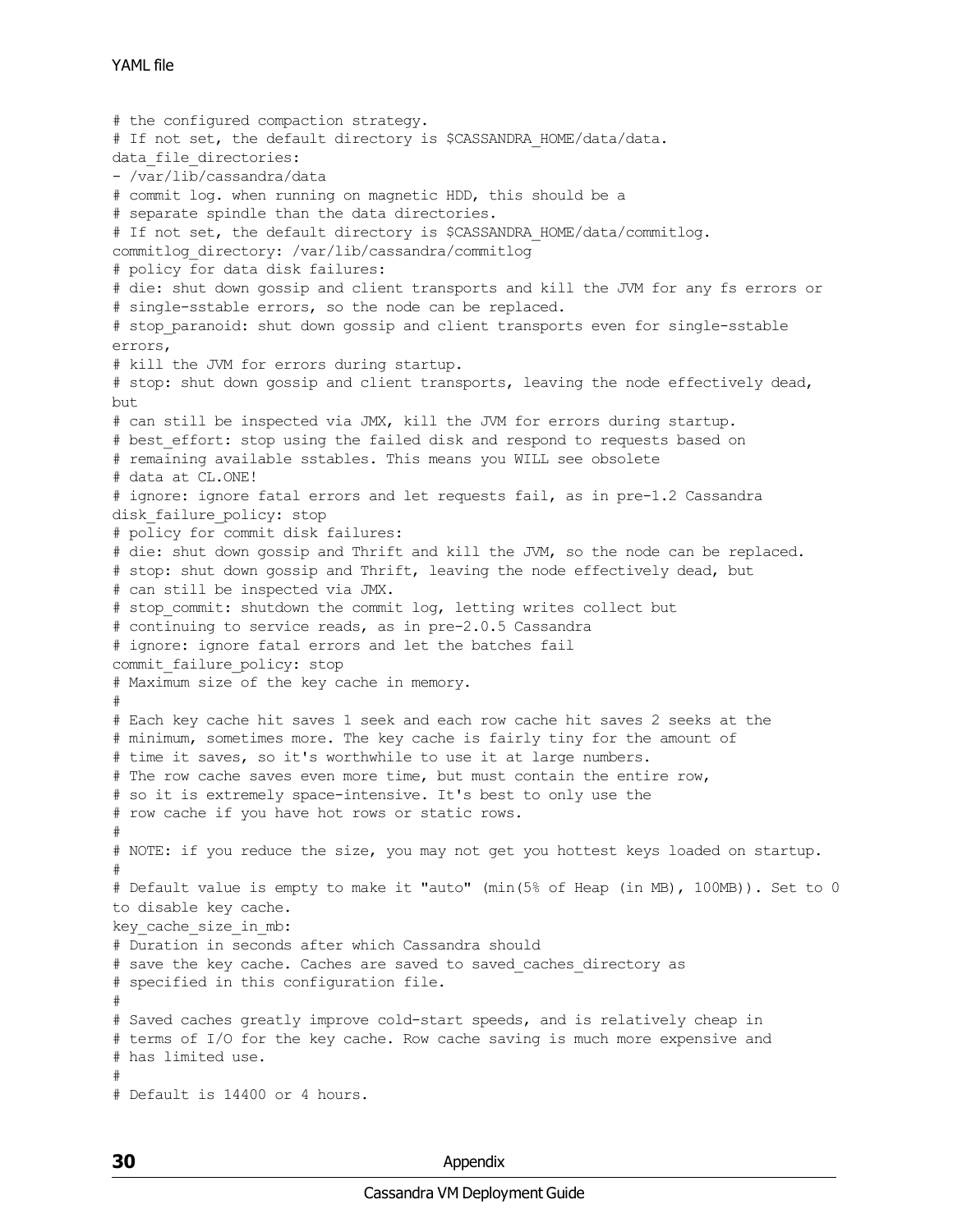key cache save period: 14400 # Number of keys from the key cache to save # Disabled by default, meaning all keys are going to be saved # key\_cache\_keys\_to\_save: 100 # Row cache implementation class name. # Available implementations: # org.apache.cassandra.cache.OHCProvider Fully off-heap row cache implementation (default). # org.apache.cassandra.cache.SerializingCacheProvider This is the row cache implementation availabile # in previous releases of Cassandra. # row\_cache\_class\_name: org.apache.cassandra.cache.OHCProvider # Maximum size of the row cache in memory. # Please note that OHC cache implementation requires some additional off-heap memory to manage # the map structures and some in-flight memory during operations before/after cache entries can be # accounted against the cache capacity. This overhead is usually small compared to the whole capacity. # Do not specify more memory that the system can afford in the worst usual situation and leave some # headroom for OS block level cache. Do never allow your system to swap. # # Default value is 0, to disable row caching. row cache size in mb: 0 # Duration in seconds after which Cassandra should save the row cache. # Caches are saved to saved caches directory as specified in this configuration file. # # Saved caches greatly improve cold-start speeds, and is relatively cheap in # terms of I/O for the key cache. Row cache saving is much more expensive and # has limited use. # # Default is 0 to disable saving the row cache. row\_cache\_save\_period: 0 # Number of keys from the row cache to save. # Specify 0 (which is the default), meaning all keys are going to be saved # row cache keys to save: 100 # Maximum size of the counter cache in memory. # # Counter cache helps to reduce counter locks' contention for hot counter cells. # In case of RF = 1 a counter cache hit will cause Cassandra to skip the read before # write entirely. With RF > 1 a counter cache hit will still help to reduce the duration # of the lock hold, helping with hot counter cell updates, but will not allow skipping # the read entirely. Only the local (clock, count) tuple of a counter cell is kept # in memory, not the whole counter, so it's relatively cheap. # # NOTE: if you reduce the size, you may not get you hottest keys loaded on startup. # # Default value is empty to make it "auto" (min(2.5% of Heap (in MB), 50MB)). Set to 0 to disable counter cache.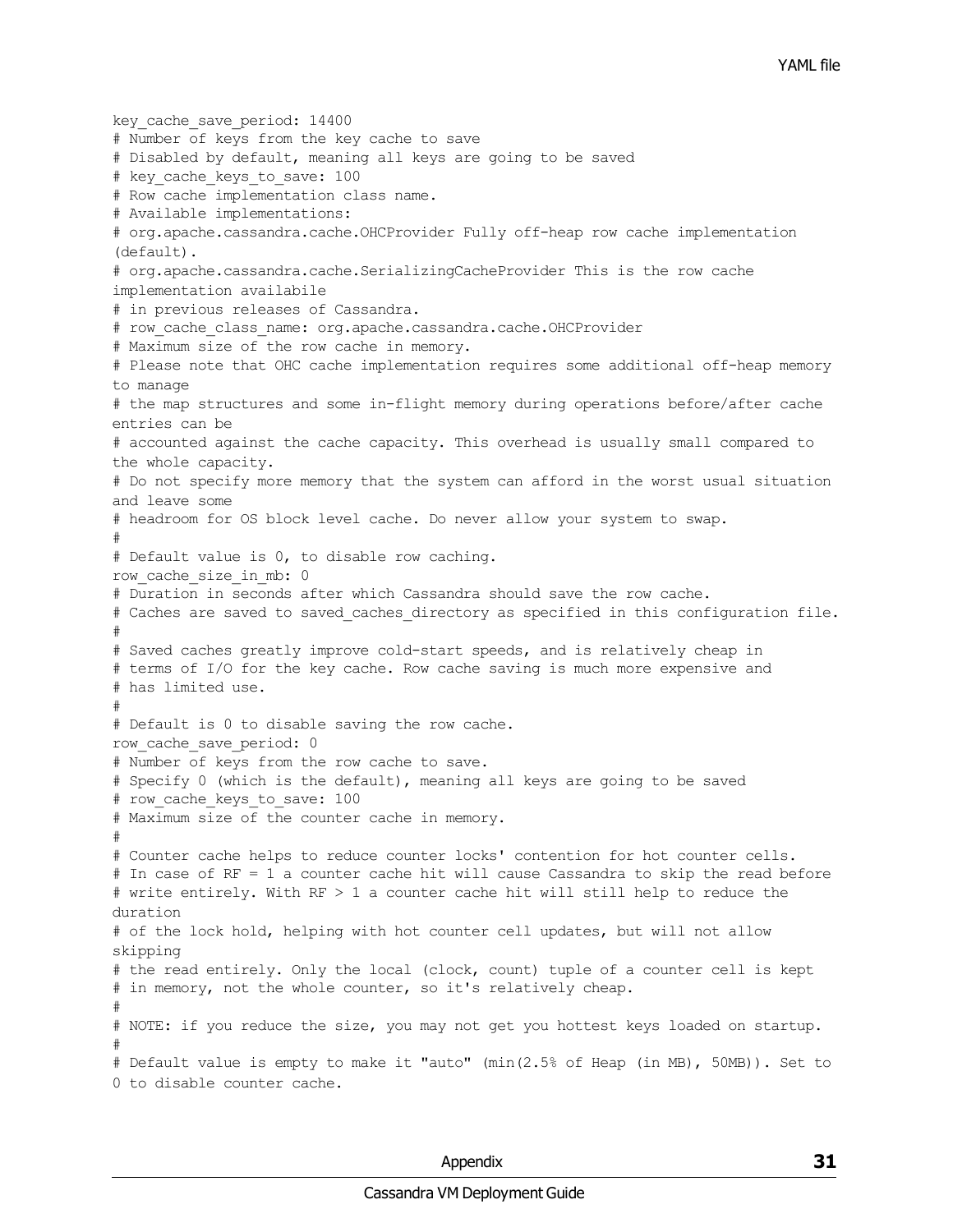#### YAML file

```
# NOTE: if you perform counter deletes and rely on low gcgs, you should disable the
counter cache.
counter cache size in mb:
# Duration in seconds after which Cassandra should
# save the counter cache (keys only). Caches are saved to saved caches directory as
# specified in this configuration file.
#
# Default is 7200 or 2 hours.
counter cache save period: 7200
# Number of keys from the counter cache to save
# Disabled by default, meaning all keys are going to be saved
# counter cache keys to save: 100
# saved caches
# If not set, the default directory is $CASSANDRA HOME/data/saved caches.
saved caches directory: /var/lib/cassandra/saved caches
# commitlog sync may be either "periodic" or "batch."
#
# When in batch mode, Cassandra won't ack writes until the commit log
# has been fsynced to disk. It will wait
# commitlog sync batch window in ms milliseconds between fsyncs.
# This window should be kept short because the writer threads will
# be unable to do extra work while waiting. (You may need to increase
# concurrent writes for the same reason.)
#
# commitlog_sync: batch
# commitlog sync batch window in ms: 2
#
# the other option is "periodic" where writes may be acked immediately
# and the CommitLog is simply synced every commitlog sync period in ms
# milliseconds.
commitlog_sync: periodic
commitlog_sync_period_in_ms: 10000
# The size of the individual commitlog file segments. A commitlog
# segment may be archived, deleted, or recycled once all the data
# in it (potentially from each columnfamily in the system) has been
# flushed to sstables.
#
# The default size is 32, which is almost always fine, but if you are
# archiving commitlog segments (see commitlog archiving.properties),
# then you probably want a finer granularity of archiving; 8 or 16 MB
# is reasonable.
# Max mutation size is also configurable via max mutation size in kb setting in
# cassandra.yaml. The default is half the size commitlog segment size in mb * 1024.
#
# NOTE: If max mutation size in kb is set explicitly then commitlog segment size in
mb must
# be set to at least twice the size of max mutation size in kb / 1024
#
commitlog_segment_size_in_mb: 32
# Compression to apply to the commit log. If omitted, the commit log
# will be written uncompressed. LZ4, Snappy, and Deflate compressors
# are supported.
#commitlog_compression:
```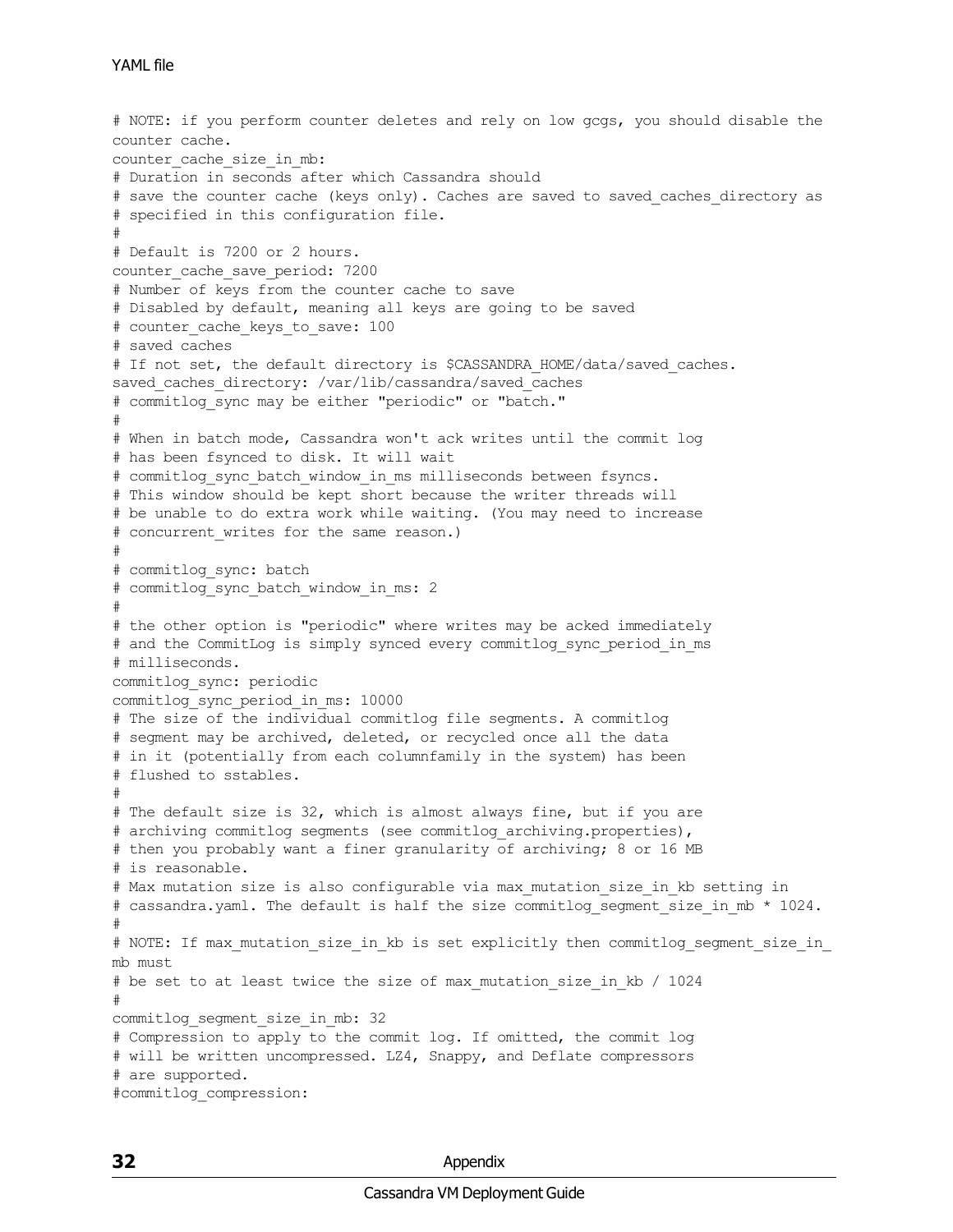```
# - class_name: LZ4Compressor
# parameters:
\# \, -# any class that implements the SeedProvider interface and has a
# constructor that takes a Map<String, String> of parameters will do.
seed provider:
# Addresses of hosts that are deemed contact points.
# Cassandra nodes use this list of hosts to find each other and learn
# the topology of the ring. You must change this if you are running
# multiple nodes!
- class name: org.apache.cassandra.locator.SimpleSeedProvider
parameters:
# seeds is actually a comma-delimited list of addresses.
# Ex: "<ip1>,<ip2>,<ip3>"
# Dear HSP user, please change this IP to the IP of any node in your Cassandra
cluster.
- seeds: "X.X.X.X"
# For workloads with more data than can fit in memory, Cassandra's
# bottleneck will be reads that need to fetch data from
# disk. "concurrent reads" should be set to (16 * number of drives) in
# order to allow the operations to enqueue low enough in the stack
# that the OS and drives can reorder them. Same applies to
# "concurrent counter writes", since counter writes read the current
# values before incrementing and writing them back.
#
# On the other hand, since writes are almost never IO bound, the ideal
# number of "concurrent_writes" is dependent on the number of cores in
# your system; (8 * number of cores) is a good rule of thumb.
concurrent_reads: 128
concurrent_writes: 128
concurrent counter writes: 128
# For materialized view writes, as there is a read involved, so this should
# be limited by the less of concurrent reads or concurrent writes.
concurrent materialized view writes: 32
# Maximum memory to use for pooling sstable buffers. Defaults to the smaller
# of 1/4 of heap or 512MB. This pool is allocated off-heap, so is in addition
# to the memory allocated for heap. Memory is only allocated as needed.
# file cache size in mb: 512
# Flag indicating whether to allocate on or off heap when the sstable buffer
# pool is exhausted, that is when it has exceeded the maximum memory
# file cache size in mb, beyond which it will not cache buffers but allocate on
request.
# buffer pool use heap if exhausted: true
# The strategy for optimizing disk read
# Possible values are:
# ssd (for solid state disks, the default)
# spinning (for spinning disks)
disk optimization strategy: ssd
# Total permitted memory to use for memtables. Cassandra will stop
# accepting writes when the limit is exceeded until a flush completes,
# and will trigger a flush based on memtable cleanup threshold
# If omitted, Cassandra will set both to 1/4 the size of the heap.
# memtable heap space in mb: 2048
```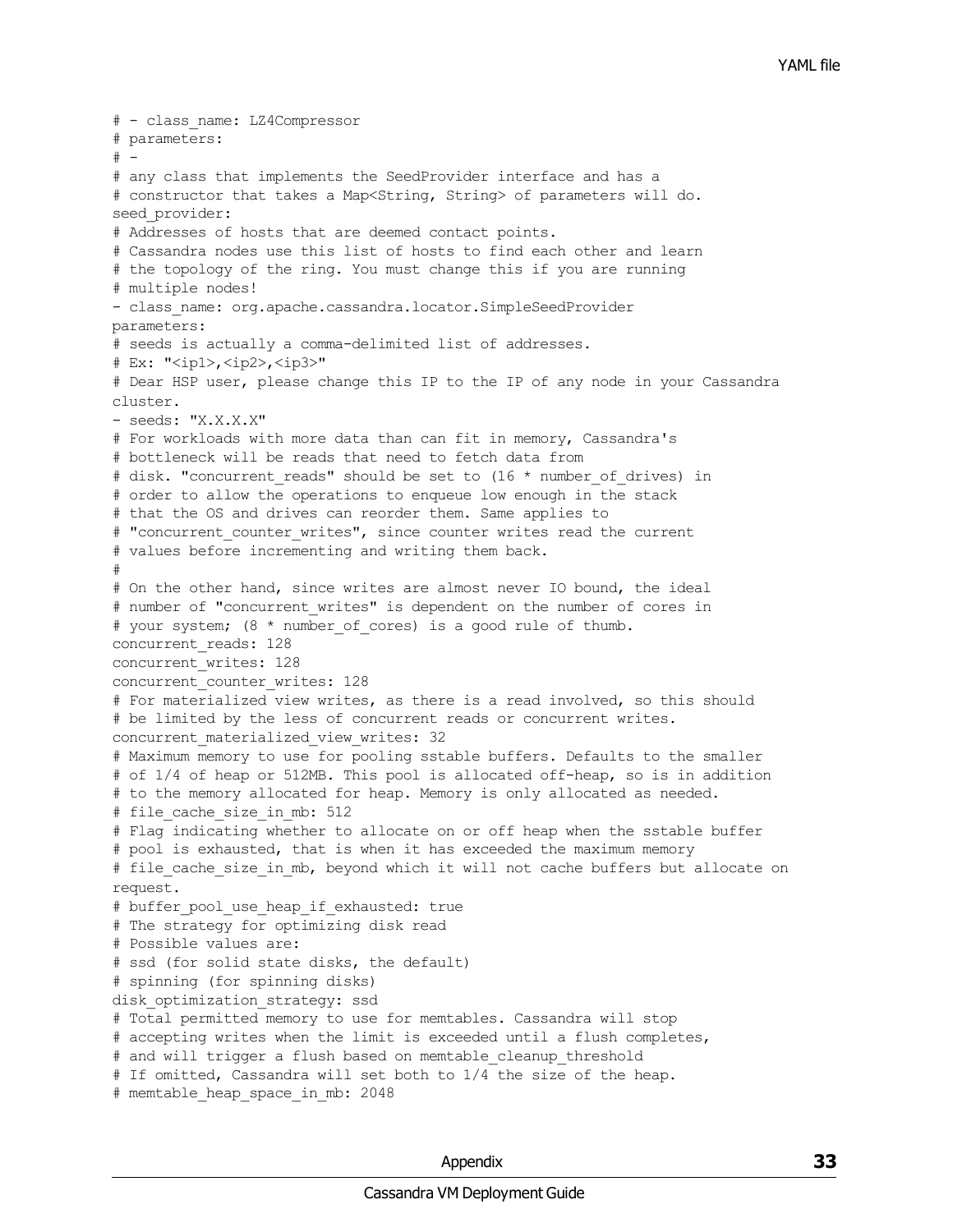```
# memtable offheap space in mb: 2048
# Ratio of occupied non-flushing memtable size to total permitted size
# that will trigger a flush of the largest memtable. Larger mct will
# mean larger flushes and hence less compaction, but also less concurrent
# flush activity which can make it difficult to keep your disks fed
# under heavy write load.
#
# memtable cleanup threshold defaults to 1 / (memtable flush writers + 1)
# memtable cleanup threshold: 0.11
# Specify the way Cassandra allocates and manages memtable memory.
# Options are:
# heap_buffers: on heap nio buffers
# offheap_buffers: off heap (direct) nio buffers
memtable allocation type: heap buffers
# Total space to use for commit logs on disk.
#
# If space gets above this value, Cassandra will flush every dirty CF
# in the oldest segment and remove it. So a small total commitlog space
# will tend to cause more flush activity on less-active columnfamilies.
#
# The default value is the smaller of 8192, and 1/4 of the total space
# of the commitlog volume.
#
# commitlog total space in mb: 8192
# This sets the amount of memtable flush writer threads. These will
# be blocked by disk io, and each one will hold a memtable in memory
# while blocked.
#
# memtable flush writers defaults to the smaller of (number of disks,
# number of cores), with a minimum of 2 and a maximum of 8.
#
# If your data directories are backed by SSD, you should increase this
# to the number of cores.
#memtable flush writers: 8
# A fixed memory pool size in MB for for SSTable index summaries. If left
# empty, this will default to 5% of the heap size. If the memory usage of
# all index summaries exceeds this limit, SSTables with low read rates will
# shrink their index summaries in order to meet this limit. However, this
# is a best-effort process. In extreme conditions Cassandra may need to use
# more than this amount of memory.
index summary capacity in mb:
# How frequently index summaries should be resampled. This is done
# periodically to redistribute memory from the fixed-size pool to sstables
# proportional their recent read rates. Setting to -1 will disable this
# process, leaving existing index summaries at their current sampling level.
index summary resize interval in minutes: 60
# Whether to, when doing sequential writing, fsync() at intervals in
# order to force the operating system to flush the dirty
# buffers. Enable this to avoid sudden dirty buffer flushing from
# impacting read latencies. Almost always a good idea on SSDs; not
# necessarily on platters.
trickle_fsync: true
trickle fsync interval in kb: 10240
```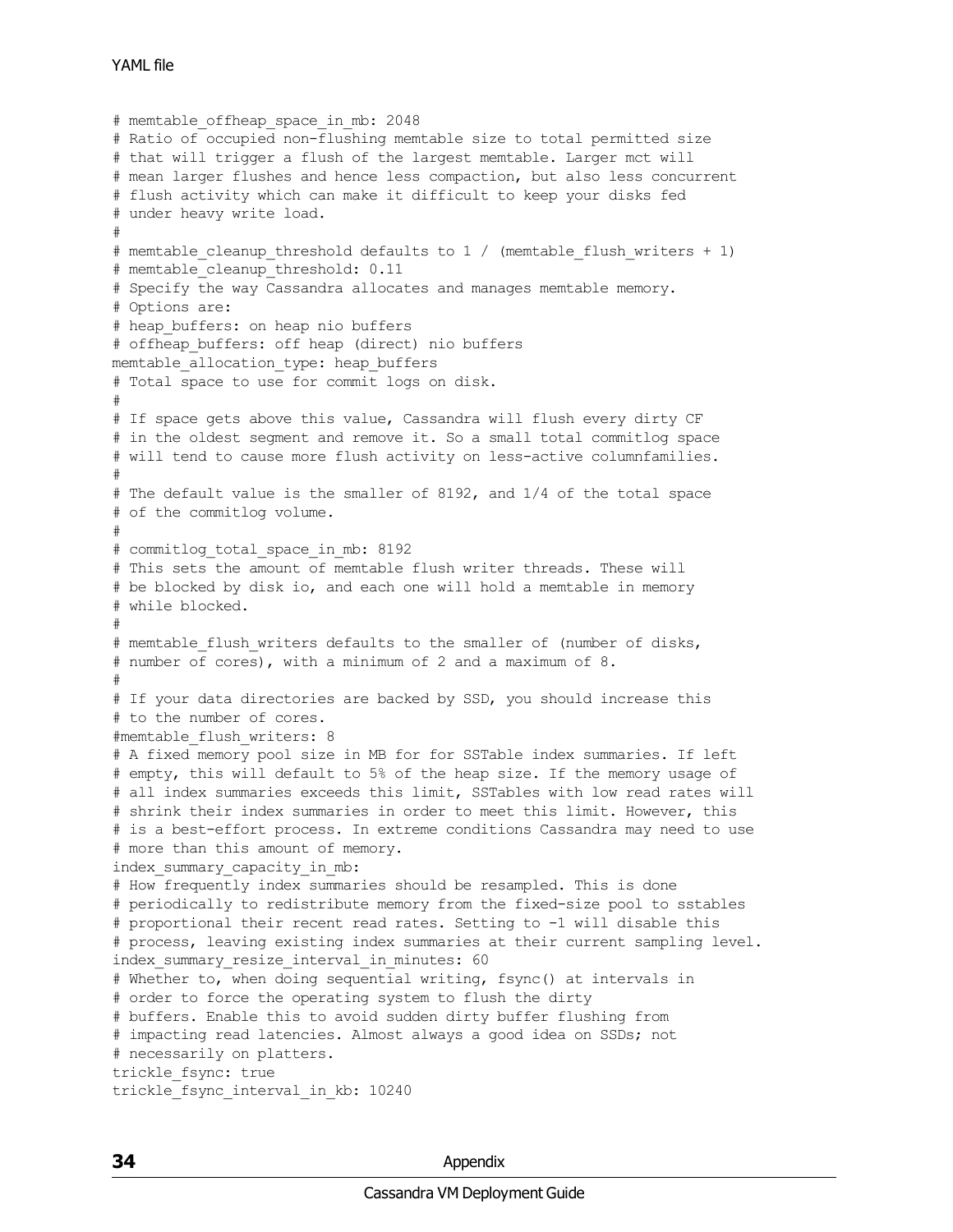# TCP port, for commands and data # For security reasons, you should not expose this port to the internet. Firewall it if needed. storage port: 7000 # SSL port, for encrypted communication. Unused unless enabled in # encryption\_options # For security reasons, you should not expose this port to the internet. Firewall it if needed. ssl\_storage\_port: 7001 # Address or interface to bind to and tell other Cassandra nodes to connect to. # You must change this if you want multiple nodes to be able to communicate! # # Set listen address OR listen interface, not both. Interfaces must correspond # to a single address, IP aliasing is not supported. # # Leaving it blank leaves it up to InetAddress.getLocalHost(). This # will always do the Right Thing \_if\_ the node is properly configured # (hostname, name resolution, etc), and the Right Thing is to use the # address associated with the hostname (it might not be). # # Setting listen address to 0.0.0.0 is always wrong. # # If you choose to specify the interface by name and the interface has an ipv4 and an ipv6 address # you can specify which should be chosen using listen interface prefer ipv6. If false the first ipv4 # address will be used. If true the first ipv6 address will be used. Defaults to false preferring # ipv4. If there is only one address it will be selected regardless of ipv4/ipv6. listen address: # listen interface: eth0 # listen interface prefer ipv6: false # Address to broadcast to other Cassandra nodes # Leaving this blank will set it to the same value as listen\_address # broadcast\_address: 1.2.3.4 # When using multiple physical network interfaces, set this # to true to listen on broadcast address in addition to # the listen\_address, allowing nodes to communicate in both # interfaces. # Ignore this property if the network configuration automatically # routes between the public and private networks such as EC2. # listen on broadcast address: false # Internode authentication backend, implementing IInternodeAuthenticator; # used to allow/disallow connections from peer nodes. # internode authenticator: org.apache.cassandra.auth.AllowAllInternodeAuthenticator # Whether to start the native transport server. # Please note that the address on which the native transport is bound is the # same as the rpc address. The port however is different and specified below. start native transport: true # port for the CQL native transport to listen for clients on # For security reasons, you should not expose this port to the internet. Firewall it if needed.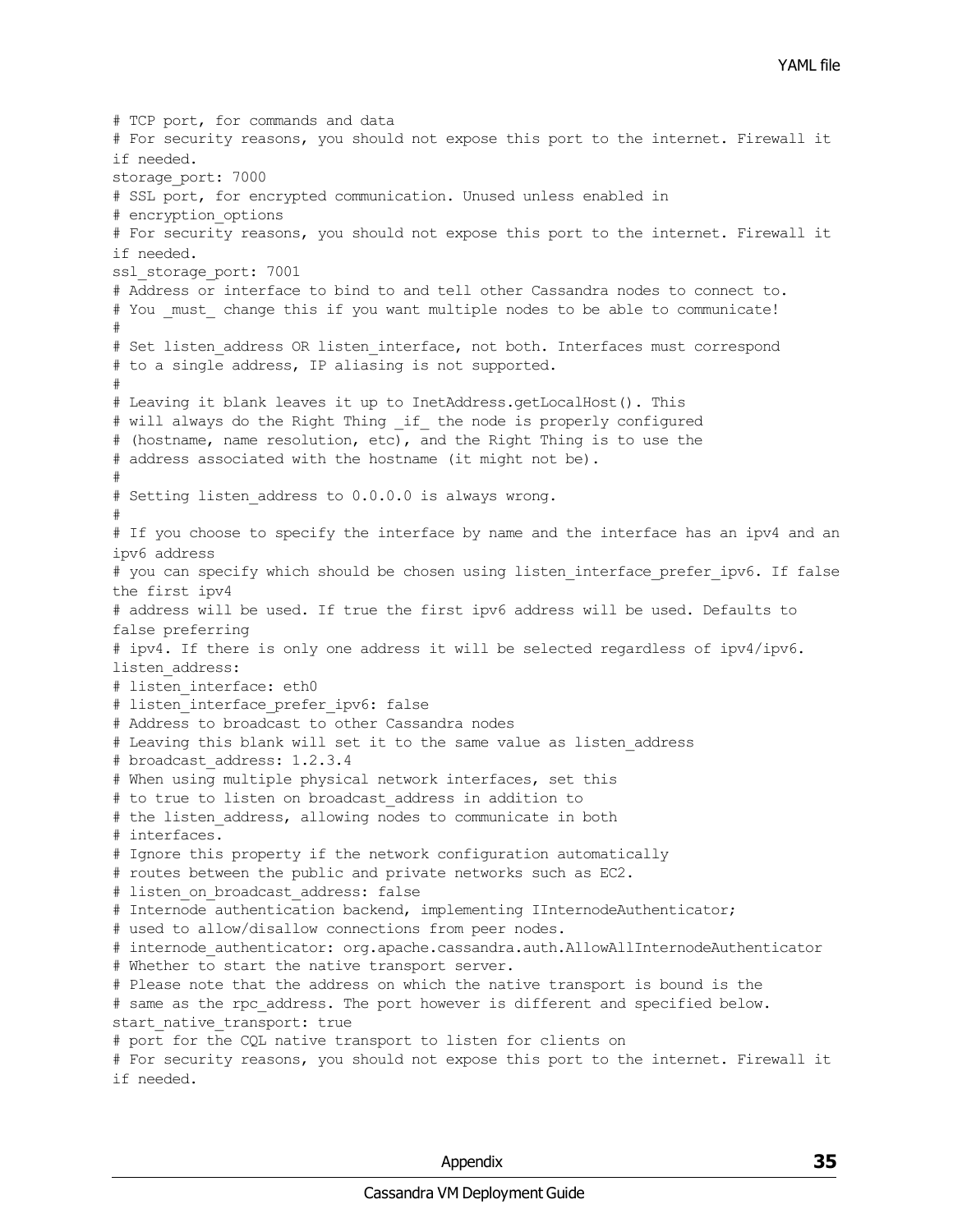```
native transport port: 9042
# Enabling native transport encryption in client_encryption_options allows you to
either use
# encryption for the standard port or to use a dedicated, additional port along with
the unencrypted
# standard native transport port.
# Enabling client encryption and keeping native transport port ssl disabled will use
encryption
# for native transport port. Setting native transport port ssl to a different value
# from native transport port will use encryption for native transport port ssl while
# keeping native transport port unencrypted.
# native transport port ssl: 9142
# The maximum threads for handling requests when the native transport is used.
# This is similar to rpc_max_threads though the default differs slightly (and
# there is no native transport min threads, idle threads will always be stopped
# after 30 seconds).
# native transport max threads: 128
#
# The maximum size of allowed frame. Frame (requests) larger than this will
# be rejected as invalid. The default is 256MB. If you're changing this parameter,
# you may want to adjust max value size in mb accordingly.
# native transport max frame size in mb: 256
# The maximum number of concurrent client connections.
# The default is -1, which means unlimited.
# native transport max concurrent connections: -1
# The maximum number of concurrent client connections per source ip.
# The default is -1, which means unlimited.
# native transport max concurrent connections per ip: -1
# Whether to start the thrift rpc server.
start rpc: true
# The address or interface to bind the Thrift RPC service and native transport
# server to.
#
# Set rpc address OR rpc interface, not both. Interfaces must correspond
# to a single address, IP aliasing is not supported.
#
# Leaving rpc_address blank has the same effect as on listen_address
# (i.e. it will be based on the configured hostname of the node).
#
# Note that unlike listen address, you can specify 0.0.0.0, but you must also
# set broadcast rpc address to a value other than 0.0.0.0.
#
# For security reasons, you should not expose this port to the internet. Firewall it
if needed.
#
# If you choose to specify the interface by name and the interface has an ipv4 and an
ipv6 address
# you can specify which should be chosen using rpc interface prefer ipv6. If false
the first ipv4
# address will be used. If true the first ipv6 address will be used. Defaults to
false preferring
# ipv4. If there is only one address it will be selected regardless of ipv4/ipv6.
```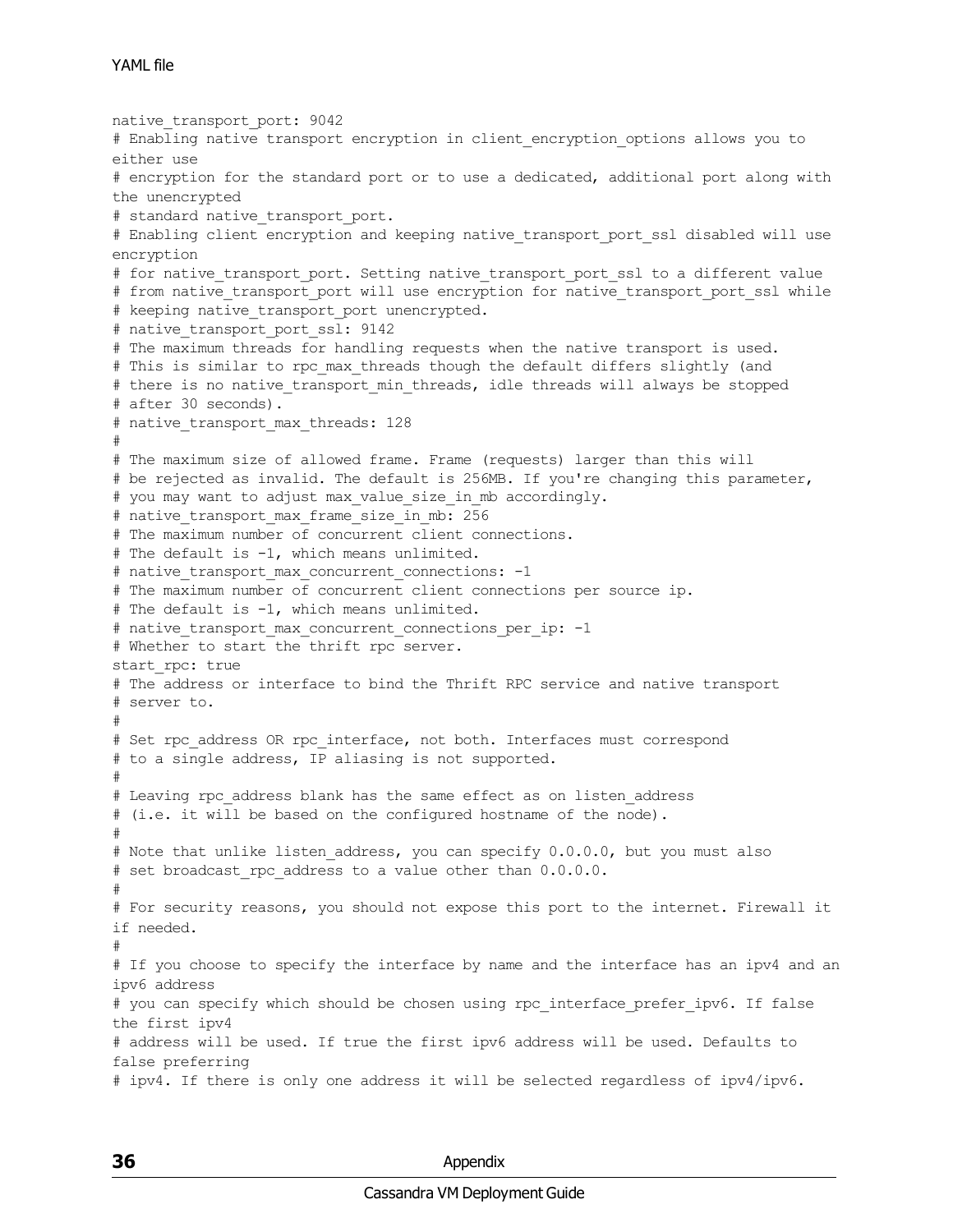# Dear HSP user, please change this entry to the hostname or IP of the Cassandra VM that this # yaml file is installed on. # Examples: # rpc\_address: cass1 # rpc\_address: 172.20.252.223 rpc\_address: XXXX # rpc\_interface: eth1 # rpc interface prefer ipv6: false # port for Thrift to listen for clients on rpc\_port: 9160 # RPC address to broadcast to drivers and other Cassandra nodes. This cannot # be set to 0.0.0.0. If left blank, this will be set to the value of # rpc address. If rpc address is set to 0.0.0.0, broadcast rpc address must # be set. # broadcast rpc address: 1.2.3.4 # enable or disable keepalive on rpc/native connections rpc\_keepalive: true # Cassandra provides two out-of-the-box options for the RPC Server: # # sync -> One thread per thrift connection. For a very large number of clients, memory # will be your limiting factor. On a 64 bit JVM, 180KB is the minimum stack size # per thread, and that will correspond to your use of virtual memory (but physical memory # may be limited depending on use of stack space). # # hsha -> Stands for "half synchronous, half asynchronous." All thrift clients are handled # asynchronously using a small number of threads that does not vary with the amount # of thrift clients (and thus scales well to many clients). The rpc requests are still # synchronous (one thread per active request). If hsha is selected then it is essential # that rpc max threads is changed from the default value of unlimited. # # The default is sync because on Windows hsha is about 30% slower. On Linux, # sync/hsha performance is about the same, with hsha of course using less memory. # # Alternatively, can provide your own RPC server by providing the fully-qualified class name # of an o.a.c.t.TServerFactory that can create an instance of it. rpc\_server\_type: sync # Uncomment rpc min|max thread to set request pool size limits. # # Regardless of your choice of RPC server (see above), the number of maximum requests in the # RPC thread pool dictates how many concurrent requests are possible (but if you are using the sync # RPC server, it also dictates the number of clients that can be connected at all). #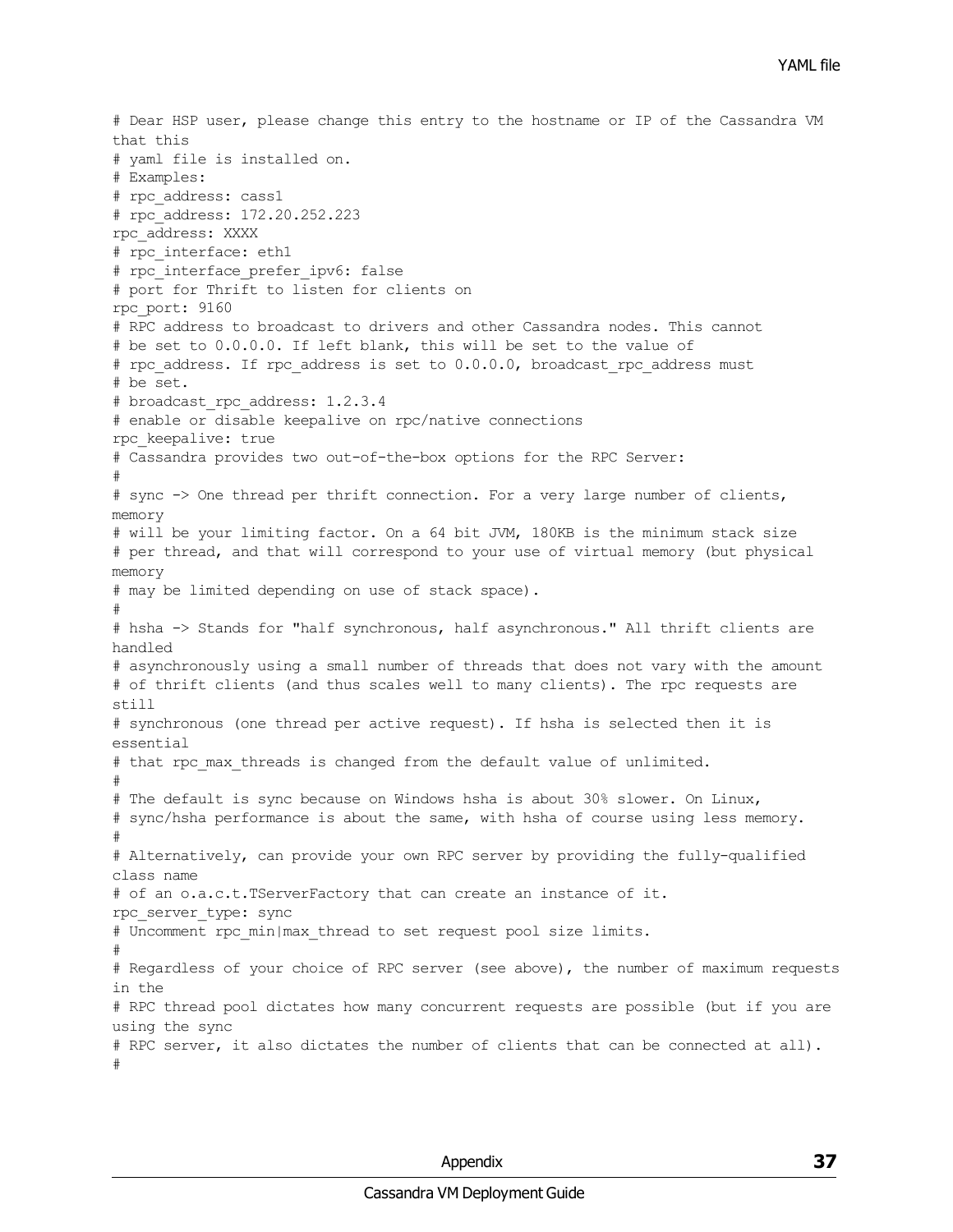```
# The default is unlimited and thus provides no protection against clients
overwhelming the server. You are
# encouraged to set a maximum that makes sense for you in production, but do keep in
mind that
# rpc max threads represents the maximum number of client requests this server may
execute concurrently.
#
# rpc min threads: 16
rpc_max_threads: 2048
# uncomment to set socket buffer sizes on rpc connections
# rpc send buff size in bytes:
# rpc recv buff size in bytes:
# Uncomment to set socket buffer size for internode communication
# Note that when setting this, the buffer size is limited by net.core.wmem max
# and when not setting it it is defined by net.ipv4.tcp wmem
# See:
# /proc/sys/net/core/wmem_max
# /proc/sys/net/core/rmem_max
# /proc/sys/net/ipv4/tcp_wmem
# /proc/sys/net/ipv4/tcp_wmem
# and: man tcp
# internode send buff size in bytes:
# internode recv buff size in bytes:
# Frame size for thrift (maximum message length).
thrift framed transport size in mb: 15
# Set to true to have Cassandra create a hard link to each sstable
# flushed or streamed locally in a backups/ subdirectory of the
# keyspace data. Removing these links is the operator's
# responsibility.
incremental_backups: false
# Whether or not to take a snapshot before each compaction. Be
# careful using this option, since Cassandra won't clean up the
# snapshots for you. Mostly useful if you're paranoid when there
# is a data format change.
snapshot before compaction: false
# Whether or not a snapshot is taken of the data before keyspace truncation
# or dropping of column families. The STRONGLY advised default of true
# should be used to provide data safety. If you set this flag to false, you will
# lose data on truncation or drop.
auto snapshot: true
# When executing a scan, within or across a partition, we need to keep the
# tombstones seen in memory so we can return them to the coordinator, which
# will use them to make sure other replicas also know about the deleted rows.
# With workloads that generate a lot of tombstones, this can cause performance
# problems and even exaust the server heap.
# (http://www.datastax.com/dev/blog/cassandra-anti-patterns-queues-and-queue-like-
datasets)
# Adjust the thresholds here if you understand the dangers and want to
# scan more tombstones anyway. These thresholds may also be adjusted at runtime
# using the StorageService mbean.
tombstone_warn_threshold: 1000
tombstone_failure_threshold: 100000
# Granularity of the collation index of rows within a partition.
```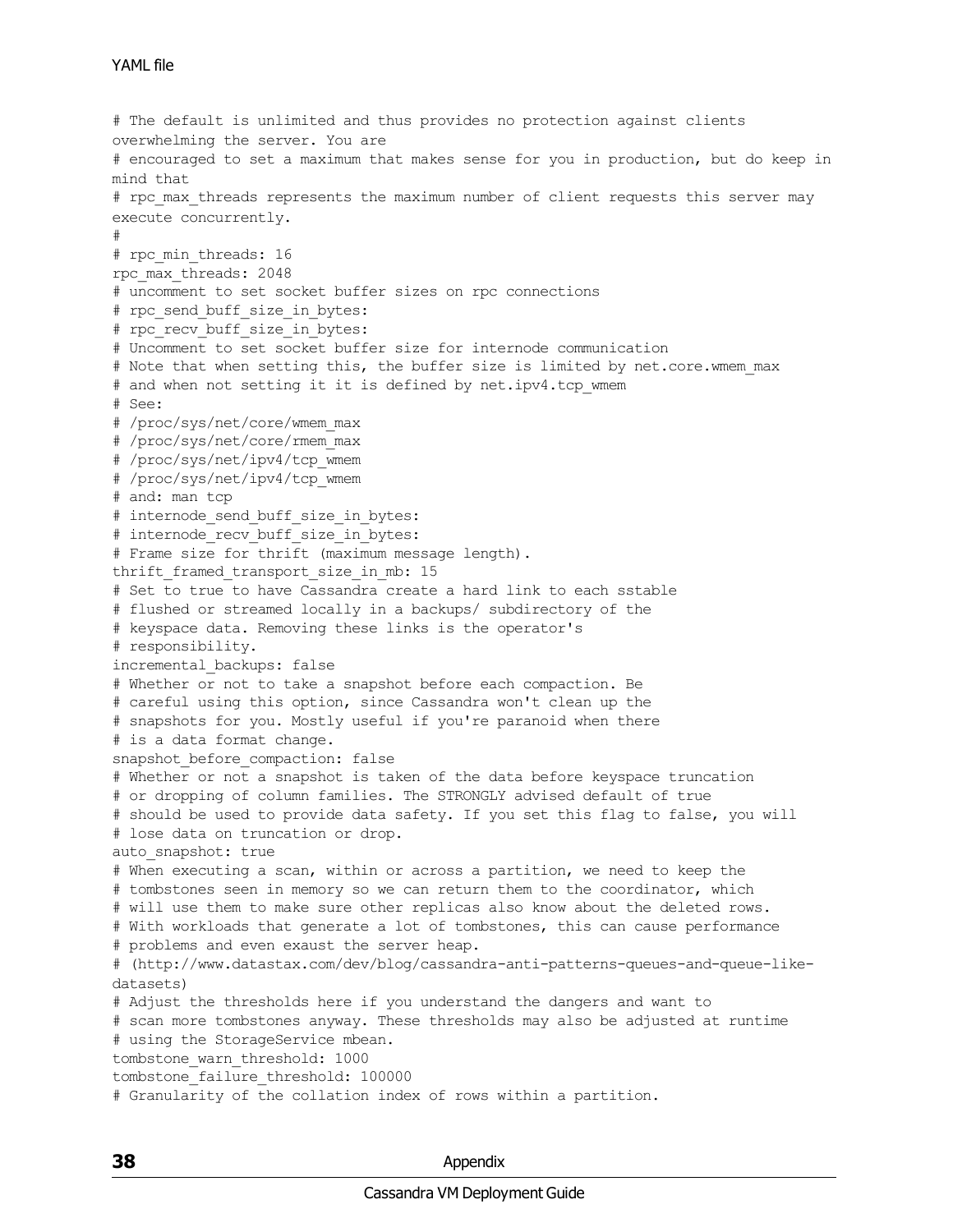# Increase if your rows are large, or if you have a very large # number of rows per partition. The competing goals are these: # 1) a smaller granularity means more index entries are generated # and looking up rows withing the partition by collation column # is faster # 2) but, Cassandra will keep the collation index in memory for hot # rows (as part of the key cache), so a larger granularity means # you can cache more hot rows column\_index\_size\_in\_kb: 64 # Log WARN on any batch size exceeding this value. 5kb per batch by default. # Caution should be taken on increasing the size of this threshold as it can lead to node instability. batch size warn threshold in kb: 64 # Fail any batch exceeding this value. 50kb (10x warn threshold) by default. batch size fail threshold in kb: 640 # Log WARN on any batches not of type LOGGED than span across more partitions than this limit unlogged batch across partitions warn threshold: 10 # Number of simultaneous compactions to allow, NOT including # validation "compactions" for anti-entropy repair. Simultaneous # compactions can help preserve read performance in a mixed read/write # workload, by mitigating the tendency of small sstables to accumulate # during a single long running compactions. The default is usually # fine and if you experience problems with compaction running too # slowly or too fast, you should look at # compaction throughput mb per sec first. # # concurrent compactors defaults to the smaller of (number of disks, # number of cores), with a minimum of 2 and a maximum of 8. # # If your data directories are backed by SSD, you should increase this # to the number of cores. #concurrent compactors: 1 # Throttles compaction to the given total throughput across the entire # system. The faster you insert data, the faster you need to compact in # order to keep the sstable count down, but in general, setting this to # 16 to 32 times the rate you are inserting data is more than sufficient. # Setting this to 0 disables throttling. Note that this account for all types # of compaction, including validation compaction. compaction throughput mb per sec: 64 # Log a warning when compacting partitions larger than this value compaction\_large\_partition\_warning\_threshold\_mb: 100 # When compacting, the replacement sstable(s) can be opened before they # are completely written, and used in place of the prior sstables for # any range that has been written. This helps to smoothly transfer reads # between the sstables, reducing page cache churn and keeping hot rows hot sstable preemptive open interval in mb: 50 # Throttles all outbound streaming file transfers on this node to the # given total throughput in Mbps. This is necessary because Cassandra does # mostly sequential IO when streaming data during bootstrap or repair, which # can lead to saturating the network connection and degrading rpc performance. # When unset, the default is 200 Mbps or 25 MB/s. # stream throughput outbound megabits per sec: 200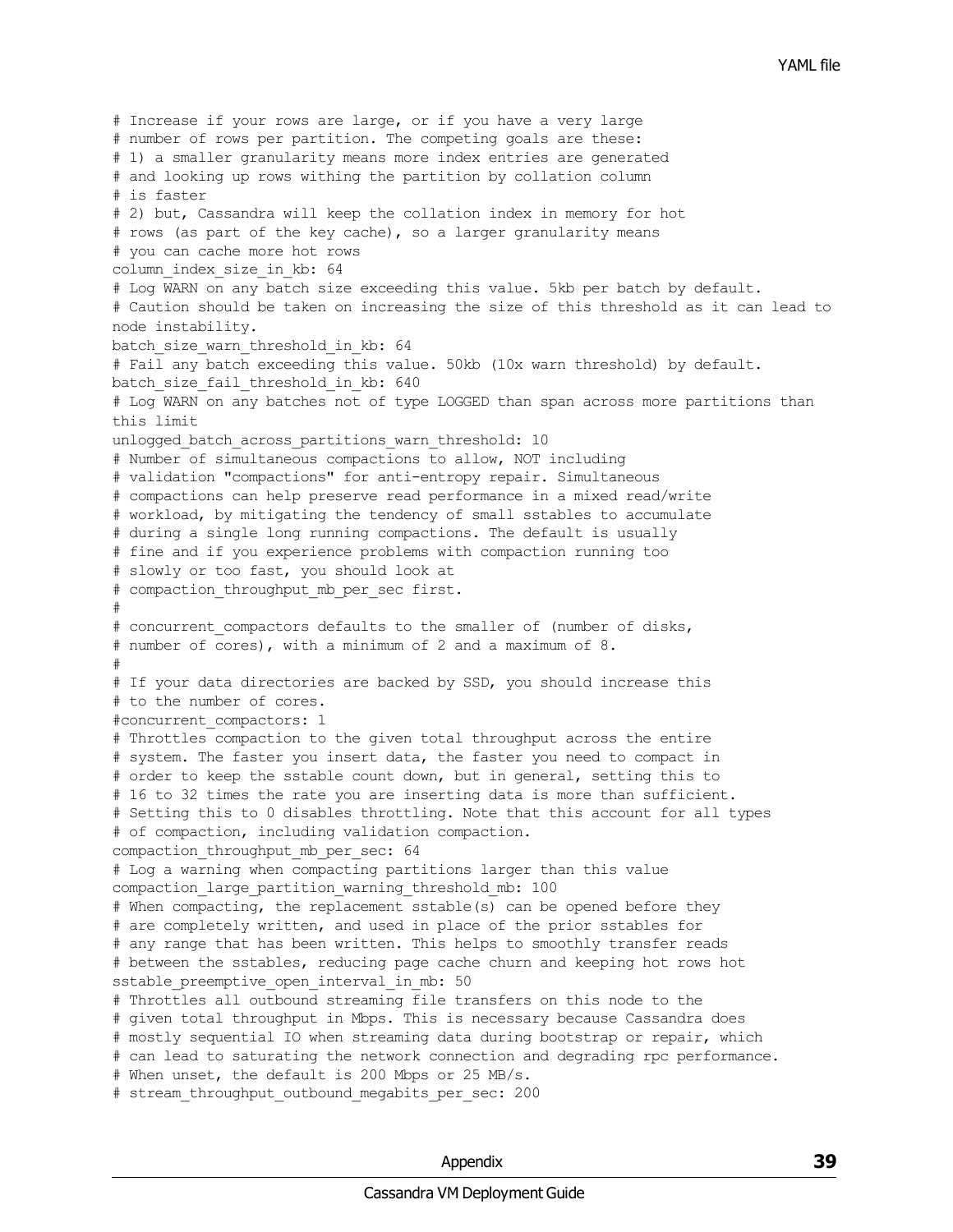```
# Throttles all streaming file transfer between the datacenters,
# this setting allows users to throttle inter dc stream throughput in addition
# to throttling all network stream traffic as configured with
# stream throughput outbound megabits per sec
# When unset, the default is 200 Mbps or 25 MB/s
# inter dc stream throughput outbound megabits per sec: 200
# How long the coordinator should wait for read operations to complete
read_request_timeout_in_ms: 50000
# How long the coordinator should wait for seq or index scans to complete
range request timeout in ms: 100000
# How long the coordinator should wait for writes to complete
write request timeout in ms: 20000
# How long the coordinator should wait for counter writes to complete
counter write request timeout in ms: 50000
# How long a coordinator should continue to retry a CAS operation
# that contends with other proposals for the same row
cas contention timeout in ms: 10000
# How long the coordinator should wait for truncates to complete
# (This can be much longer, because unless auto_snapshot is disabled
# we need to flush first so we can snapshot before removing the data.)
truncate request timeout in ms: 600000
# The default timeout for other, miscellaneous operations
request_timeout_in_ms: 100000
# Enable operation timeout information exchange between nodes to accurately
# measure request timeouts. If disabled, replicas will assume that requests
# were forwarded to them instantly by the coordinator, which means that
# under overload conditions we will waste that much extra time processing
# already-timed-out requests.
#
# Warning: before enabling this property make sure to ntp is installed
# and the times are synchronized between the nodes.
cross_node_timeout: true
# Set socket timeout for streaming operation.
# The stream session is failed if no data/ack is received by any of the participants
# within that period, which means this should also be sufficient to stream a large
# sstable or rebuild table indexes.
# Default value is 86400000ms, which means stale streams timeout after 24 hours.
# A value of zero means stream sockets should never time out.
# streaming socket timeout in ms: 86400000
# phi value that must be reached for a host to be marked down.
# most users should never need to adjust this.
# phi_convict_threshold: 8
# endpoint snitch -- Set this to a class that implements
# IEndpointSnitch. The snitch has two functions:
# - it teaches Cassandra enough about your network topology to route
# requests efficiently
# - it allows Cassandra to spread replicas around your cluster to avoid
# correlated failures. It does this by grouping machines into
# "datacenters" and "racks." Cassandra will do its best not to have
# more than one replica on the same "rack" (which may not actually
# be a physical location)
#
# IF YOU CHANGE THE SNITCH AFTER DATA IS INSERTED INTO THE CLUSTER,
```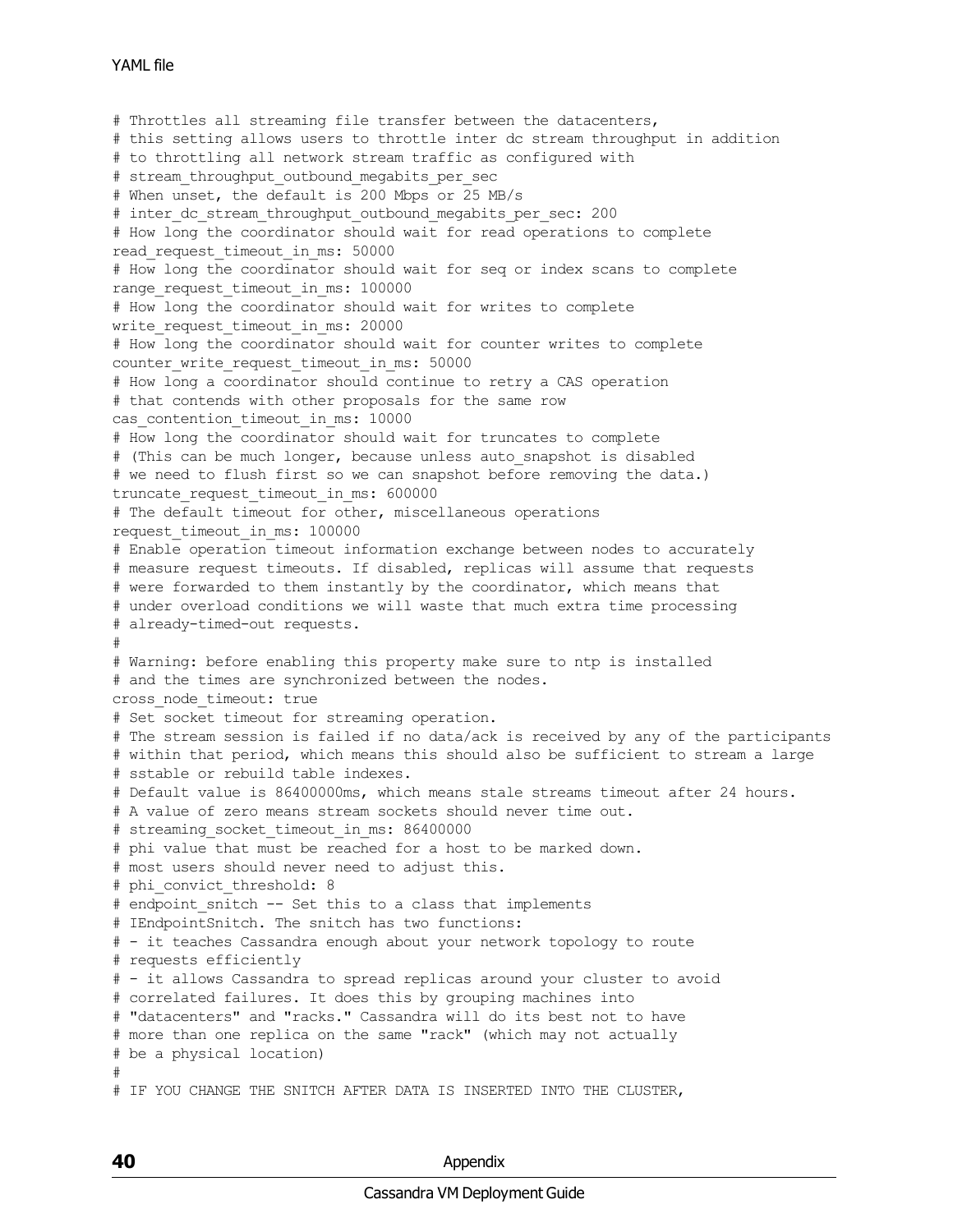# YOU MUST RUN A FULL REPAIR, SINCE THE SNITCH AFFECTS WHERE REPLICAS # ARE PLACED. # # IF THE RACK A REPLICA IS PLACED IN CHANGES AFTER THE REPLICA HAS BEEN # ADDED TO A RING, THE NODE MUST BE DECOMMISSIONED AND REBOOTSTRAPPED. # # Out of the box, Cassandra provides # - SimpleSnitch: # Treats Strategy order as proximity. This can improve cache # locality when disabling read repair. Only appropriate for # single-datacenter deployments. # - GossipingPropertyFileSnitch # This should be your go-to snitch for production use. The rack # and datacenter for the local node are defined in # cassandra-rackdc.properties and propagated to other nodes via # gossip. If cassandra-topology.properties exists, it is used as a # fallback, allowing migration from the PropertyFileSnitch. # - PropertyFileSnitch: # Proximity is determined by rack and data center, which are # explicitly configured in cassandra-topology.properties. # - Ec2Snitch: # Appropriate for EC2 deployments in a single Region. Loads Region # and Availability Zone information from the EC2 API. The Region is # treated as the datacenter, and the Availability Zone as the rack. # Only private IPs are used, so this will not work across multiple # Regions. # - Ec2MultiRegionSnitch: # Uses public IPs as broadcast\_address to allow cross-region # connectivity. (Thus, you should set seed addresses to the public # IP as well.) You will need to open the storage port or # ssl storage port on the public IP firewall. (For intra-Region # traffic, Cassandra will switch to the private IP after # establishing a connection.) # - RackInferringSnitch: # Proximity is determined by rack and data center, which are # assumed to correspond to the 3rd and 2nd octet of each node's IP # address, respectively. Unless this happens to match your # deployment conventions, this is best used as an example of # writing a custom Snitch class and is provided in that spirit. # # You can use a custom Snitch by setting this to the full class name # of the snitch, which will be assumed to be on your classpath. endpoint snitch: GossipingPropertyFileSnitch # controls how often to perform the more expensive part of host score # calculation dynamic snitch update interval in ms: 100 # controls how often to reset all host scores, allowing a bad host to # possibly recover dynamic snitch reset interval in ms: 600000 # if set greater than zero and read repair chance is < 1.0, this will allow # 'pinning' of replicas to hosts in order to increase cache capacity. # The badness threshold will control how much worse the pinned host has to be # before the dynamic snitch will prefer other replicas over it. This is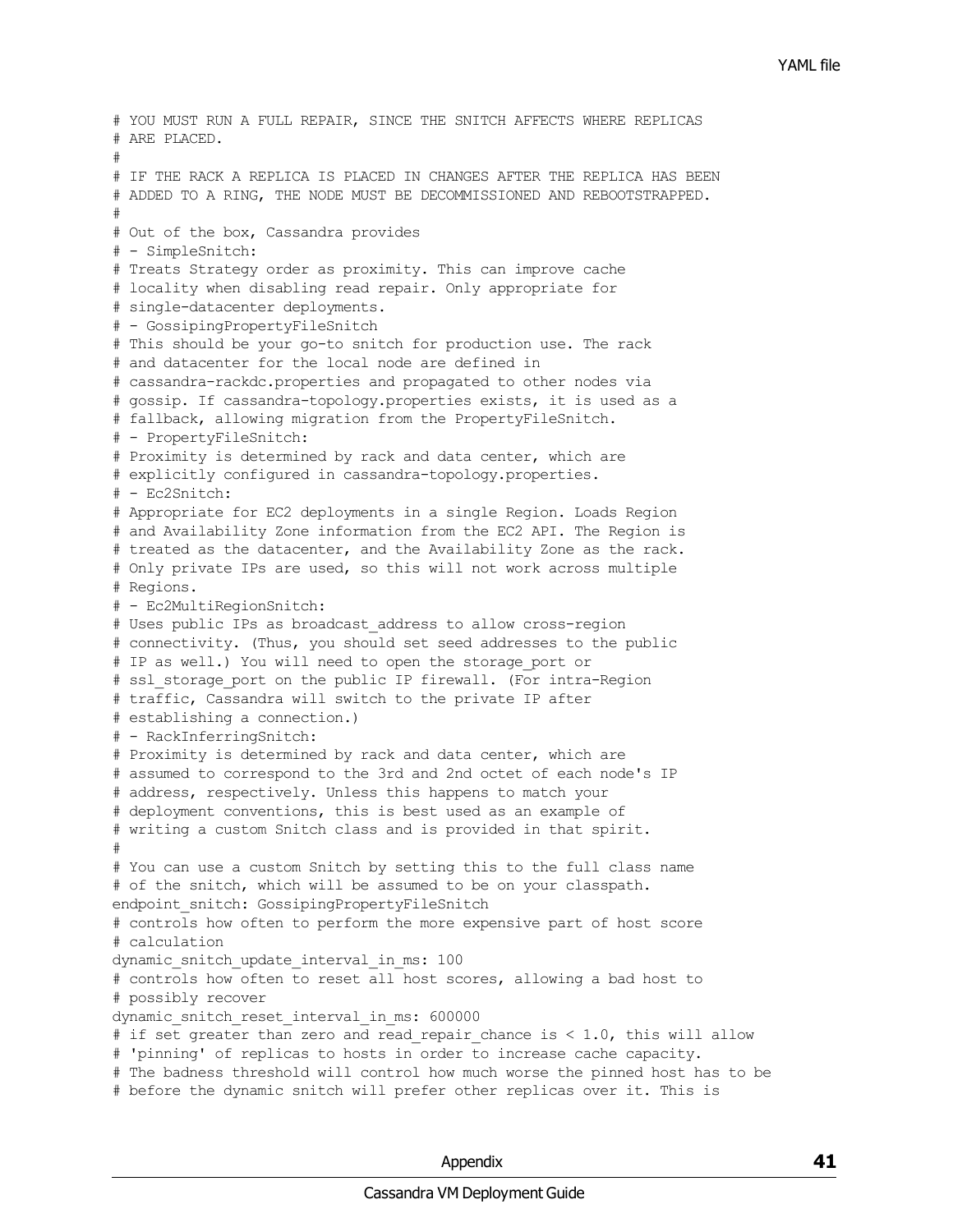```
# expressed as a double which represents a percentage. Thus, a value of
# 0.2 means Cassandra would continue to prefer the static snitch values
# until the pinned host was 20% worse than the fastest.
dynamic snitch badness threshold: 0.1
# request scheduler -- Set this to a class that implements
# RequestScheduler, which will schedule incoming client requests
# according to the specific policy. This is useful for multi-tenancy
# with a single Cassandra cluster.
# NOTE: This is specifically for requests from the client and does
# not affect inter node communication.
# org.apache.cassandra.scheduler.NoScheduler - No scheduling takes place
# org.apache.cassandra.scheduler.RoundRobinScheduler - Round robin of
# client requests to a node with a separate queue for each
# request scheduler id. The scheduler is further customized by
# request scheduler options as described below.
request scheduler: org.apache.cassandra.scheduler.NoScheduler
# Scheduler Options vary based on the type of scheduler
# NoScheduler - Has no options
# RoundRobin
# - throttle_limit -- The throttle_limit is the number of in-flight
# requests per client. Requests beyond
# that limit are queued up until
# running requests can complete.
# The value of 80 here is twice the number of
# concurrent reads + concurrent writes.
# - default_weight -- default_weight is optional and allows for
# overriding the default which is 1.
# - weights -- Weights are optional and will default to 1 or the
# overridden default weight. The weight translates into how
# many requests are handled during each turn of the
# RoundRobin, based on the scheduler id.
#
# request scheduler options:
# throttle_limit: 80
# default weight: 5
# weights:
# Keyspace1: 1
# Keyspace2: 5
# request scheduler id -- An identifier based on which to perform
# the request scheduling. Currently the only valid option is keyspace.
# request scheduler id: keyspace
# Enable or disable inter-node encryption
# Default settings are TLS v1, RSA 1024-bit keys (it is imperative that
# users generate their own keys) TLS_RSA_WITH_AES_128_CBC_SHA as the cipher
# suite for authentication, key exchange and encryption of the actual data transfers.
# Use the DHE/ECDHE ciphers if running in FIPS 140 compliant mode.
# NOTE: No custom encryption options are enabled at the moment
# The available internode options are : all, none, dc, rack
#
# If set to dc cassandra will encrypt the traffic between the DCs
# If set to rack cassandra will encrypt the traffic between the racks
#
# The passwords used in these options must match the passwords used when generating
```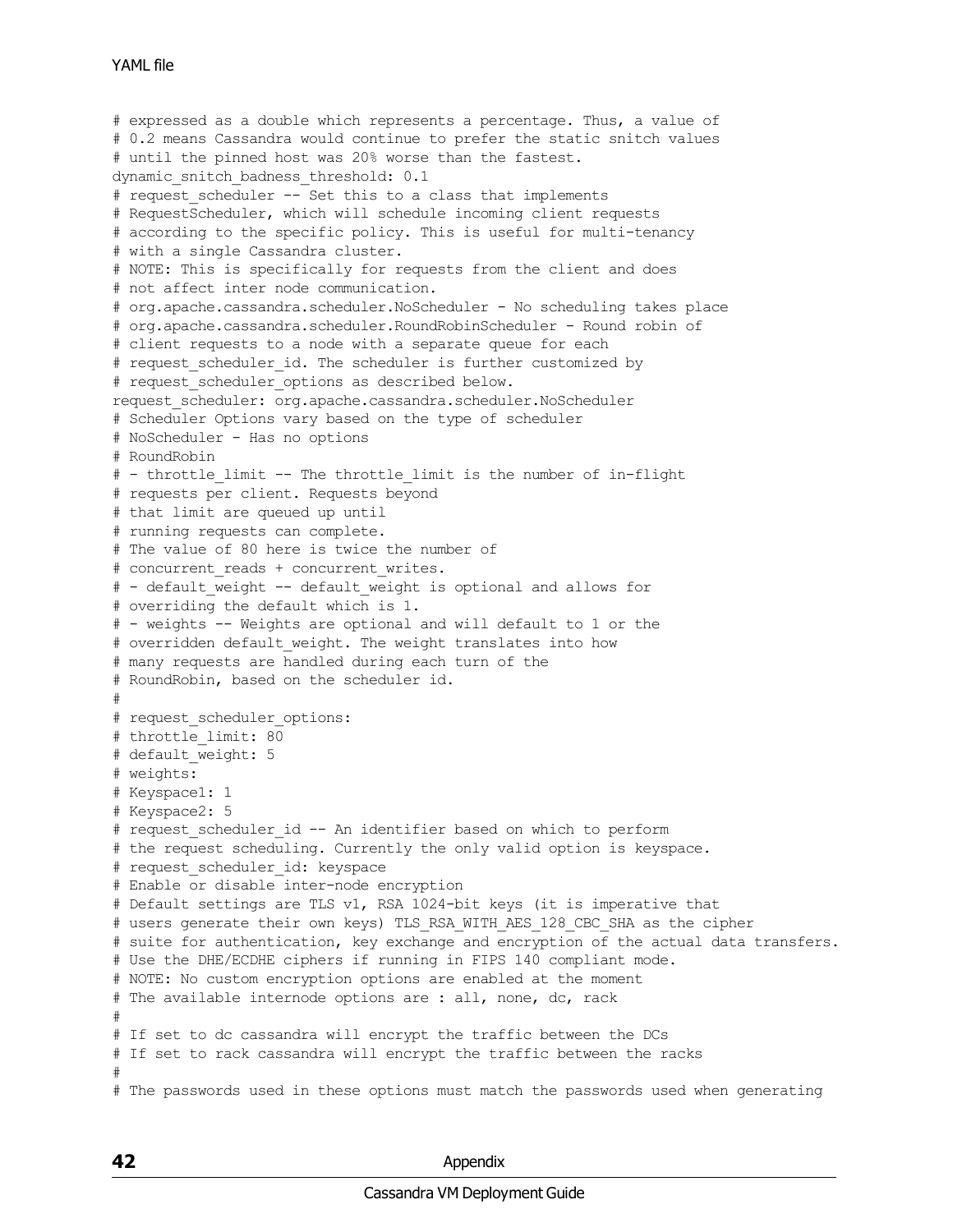```
# the keystore and truststore. For instructions on generating these files, see:
#
http://download.oracle.com/javase/6/docs/technotes/guides/security/jsse/JSSERefGuide
.html#CreateKeystore
#
server encryption options:
internode_encryption: none
keystore: conf/.keystore
keystore password: cassandra
truststore: conf/.truststore
truststore password: cassandra
# More advanced defaults below:
# protocol: TLS
# algorithm: SunX509
# store_type: JKS
# cipher suites: [TLS_RSA_WITH_AES_128_CBC_SHA,TLS_RSA_WITH_AES_256_CBC_SHA,TLS_DHE
RSA_WITH_AES_128_CBC_SHA,TLS_DHE_RSA_WITH_AES_256_CBC_SHA,TLS_ECDHE_RSA_WITH_AES_128
CBC_SHA, TLS_ECDHE_RSA_WITH_AES_256_CBC_SHA]
# require client auth: false
# enable or disable client/server encryption.
client encryption options:
enabled: false
# If enabled and optional is set to true encrypted and unencrypted connections are
handled.
optional: false
keystore: conf/.keystore
keystore_password: cassandra
# require client auth: false
# Set trustore and truststore password if require client auth is true
# truststore: conf/.truststore
# truststore password: cassandra
# More advanced defaults below:
# protocol: TLS
# algorithm: SunX509
# store_type: JKS
# cipher suites: [TLS_RSA_WITH_AES_128_CBC_SHA,TLS_RSA_WITH_AES_256_CBC_SHA,TLS_DHE
RSA_WITH_AES_128_CBC_SHA,TLS_DHE_RSA_WITH_AES_256_CBC_SHA,TLS_ECDHE_RSA_WITH_AES_128
CBC_SHA, TLS_ECDHE_RSA_WITH_AES_256_CBC_SHA]
# internode_compression controls whether traffic between nodes is
# compressed.
# can be: all - all traffic is compressed
# dc - traffic between different datacenters is compressed
# none - nothing is compressed.
internode_compression: dc
# Enable or disable tcp nodelay for inter-dc communication.
# Disabling it will result in larger (but fewer) network packets being sent,
# reducing overhead from the TCP protocol itself, at the cost of increasing
# latency if you block for cross-datacenter responses.
inter dc tcp nodelay: false
# TTL for different trace types used during logging of the repair process.
tracetype query ttl: 86400
tracetype repair ttl: 604800
```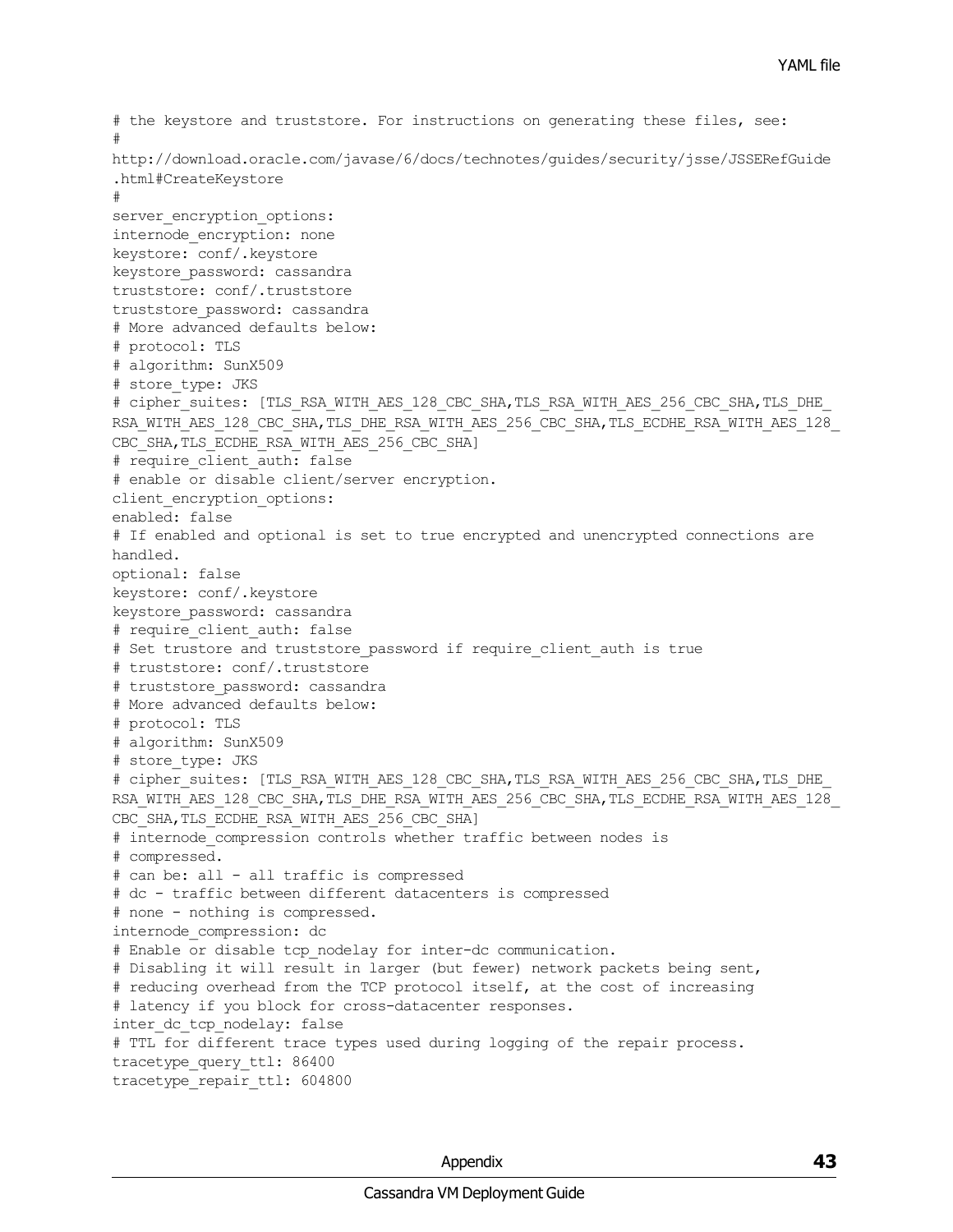# GC Pauses greater than gc warn threshold in ms will be logged at WARN level # Adjust the threshold based on your application throughput requirement # By default, Cassandra logs GC Pauses greater than 200 ms at INFO level gc warn threshold in ms: 1000 # UDFs (user defined functions) are disabled by default. # As of Cassandra 3.0 there is a sandbox in place that should prevent execution of evil code. enable user defined functions: false # Enables scripted UDFs (JavaScript UDFs). # Java UDFs are always enabled, if enable user defined functions is true. # Enable this option to be able to use UDFs with "language javascript" or any custom JSR-223 provider. # This option has no effect, if enable user defined functions is false. enable scripted user defined functions: false # The default Windows kernel timer and scheduling resolution is 15.6ms for power conservation. # Lowering this value on Windows can provide much tighter latency and better throughput, however # some virtualized environments may see a negative performance impact from changing this setting # below their system default. The sysinternals 'clockres' tool can confirm your system's default # setting. windows timer interval: 1 # Maximum size of any value in SSTables. Safety measure to detect SSTable corruption # early. Any value size larger than this threshold will result into marking an SSTable # as corrupted. # max\_value\_size\_in\_mb: 256 # Dear HSP user, please comment this out after the nodes are initialized. Please see: # https://docs.datastax.com/en/cassandra/2.1/cassandra/configuration/configCassandra\_ yaml r.html?scroll=reference ds qfg n1r 1k auto bootstrap auto bootstrap: false